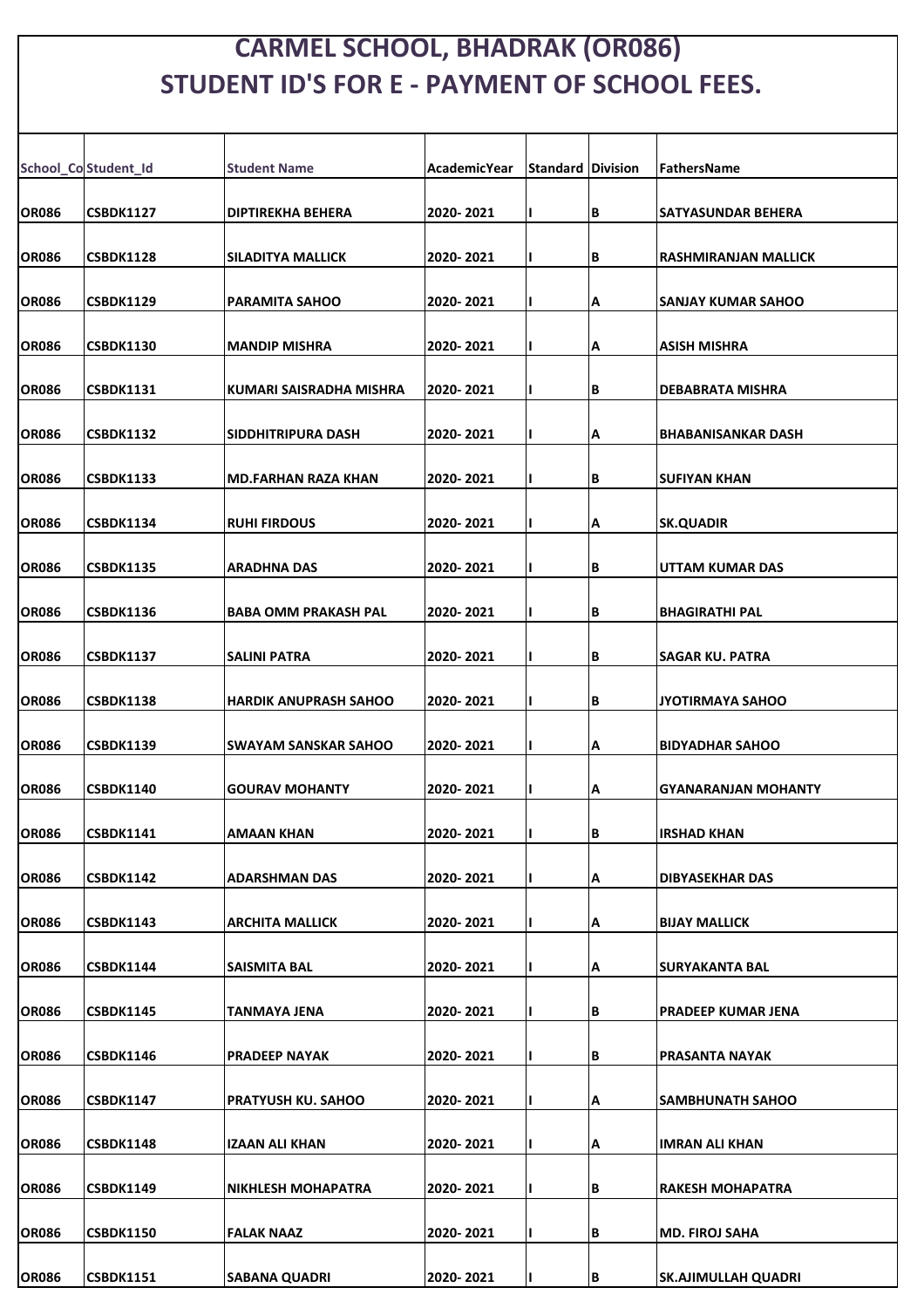|              | School_Co Student_Id | <b>Student Name</b>       | <b>AcademicYear</b> | <b>Standard Division</b> |   | FathersName                 |
|--------------|----------------------|---------------------------|---------------------|--------------------------|---|-----------------------------|
|              |                      |                           |                     |                          |   |                             |
| <b>OR086</b> | CSBDK1152            | SAIPRTHWIRAJ MAHALA       | 2020-2021           |                          | В | <b>JUBARAJ MAHALA</b>       |
| <b>OR086</b> | <b>CSBDK1153</b>     | AFRIN KHATUN              | 2020-2021           |                          | В | <b>KARIM KHAN</b>           |
| <b>OR086</b> | CSBDK1154            | MIRZA FAIZUDDIN BAIG      | 2020-2021           |                          | А | <b>MIRZA TAJUDDIN BAIG</b>  |
| <b>OR086</b> | <b>CSBDK1155</b>     | <b>PRATYUSH PANIGRAHI</b> | 2020-2021           |                          | В | <b>GATIRANJAN PANIGRAHI</b> |
| <b>OR086</b> | CSBDK1156            | SOUMYA RANJAN PANDA       | 2020-2021           |                          | А | SUKANTA KUMAR PANDA         |
| <b>OR086</b> | <b>CSBDK1157</b>     | JEET JAYPRAKASH JENA      | 2020-2021           |                          | В | <b>TAPAN KUMAR JENA</b>     |
| <b>OR086</b> | <b>CSBDK1158</b>     | ANUSHKA PANDA             | 2020- 2021          |                          | В | LAXMIDHAR PANDA             |
| <b>OR086</b> | <b>CSBDK1159</b>     | TANMAYEE BEHERA           | 2020-2021           |                          | А | <b>GOPINATH BEHERA</b>      |
| <b>OR086</b> | CSBDK1160            | <b>MONALISHA SETHI</b>    | 2020-2021           |                          | А | <b>MADANMOHANSETHI</b>      |
| <b>OR086</b> | CSBDK1161            | LALITADITYA NATH          | 2020- 2021          |                          | А | <b>MANOJ KUMAR NATH</b>     |
| <b>OR086</b> | CSBDK1162            | <b>SANKALP KU. ROUT</b>   | 2020-2021           |                          | В | <b>SANJAGA KU. ROUT</b>     |
| <b>OR086</b> | <b>CSBDK1163</b>     | <b>TASLIMA QUADRI</b>     | 2020-2021           |                          | В | <b>SK. ANWAR</b>            |
| <b>OR086</b> | CSBDK1164            | <b>SUKNYAA SAHOO</b>      | 2020-2021           |                          | В | <b>AJAYA KUMAR SAHOO</b>    |
| <b>OR086</b> | CSBDK1165            | ANIKET DAS                | 2020-2021           |                          | А | <b>MANAS RANJAN DAS</b>     |
| <b>OR086</b> | <b>CSBDK1166</b>     | <b>SAYED ASAAD ALI</b>    | 2020-2021           |                          | A | <b>SAYED ASIF ALI</b>       |
| <b>OR086</b> | <b>CSBDK1167</b>     | <b>ARCHITA NAYAK</b>      | 2020-2021           |                          | В | <b>AKHAYA KU. NAYAK</b>     |
| <b>OR086</b> | <b>CSBDK1168</b>     | <b>SHAIKH SOHEB</b>       | 2020-2021           |                          | А | <b>SK.SARIF</b>             |
| <b>OR086</b> | CSBDK1198            | <b>SHAKTI SWARUP RAY</b>  | 2020- 2021          |                          | А | <b>KRUSHNA KU. MOHANTY</b>  |
| <b>OR086</b> | <b>CSBDK1199</b>     | SK ANSHA RUWAIF           | 2020- 2021          |                          | А | <b>SK. REYAZ SARIF</b>      |
| <b>OR086</b> | <b>CSBDK1200</b>     | RAFIYA QUADRI             | 2020-2021           |                          | В | SK. SAHIDA QUADRI           |
| <b>OR086</b> | <b>CSBDK1201</b>     | <b>MN ANANYA</b>          | 2020-2021           |                          | А | <b>ANIL MANDAL</b>          |
| <b>OR086</b> | <b>CSBDK1202</b>     | FALAK SHAIK               | 2020- 2021          |                          | В | <b>SK. JEEKRULLAH</b>       |
| <b>OR086</b> | <b>CSBDK1203</b>     | DIBYASHA NAYAK            | 2020-2021           |                          | А | ACHYUTANANDA NAYAK          |
| <b>OR086</b> | <b>CSBDK1204</b>     | AMBREAN KHAN              | 2020-2021           |                          | А | <b>FAIYAZ KHAN</b>          |
| <b>OR086</b> | <b>CSBDK1205</b>     | <b>SRIYANSHU PANDU</b>    | 2020-2021           |                          | В | LAMBODHAR PANDU             |
|              |                      |                           |                     |                          |   |                             |
| <b>OR086</b> | <b>CSBDK1206</b>     | <b>WOSIM KHAN</b>         | 2020-2021           |                          | В | <b>SULEMAN KHAN</b>         |
| <b>OR086</b> | <b>CSBDK1242</b>     | ALVIN MALIK               | 2020-2021           |                          | А | NITYANANDA MALIK            |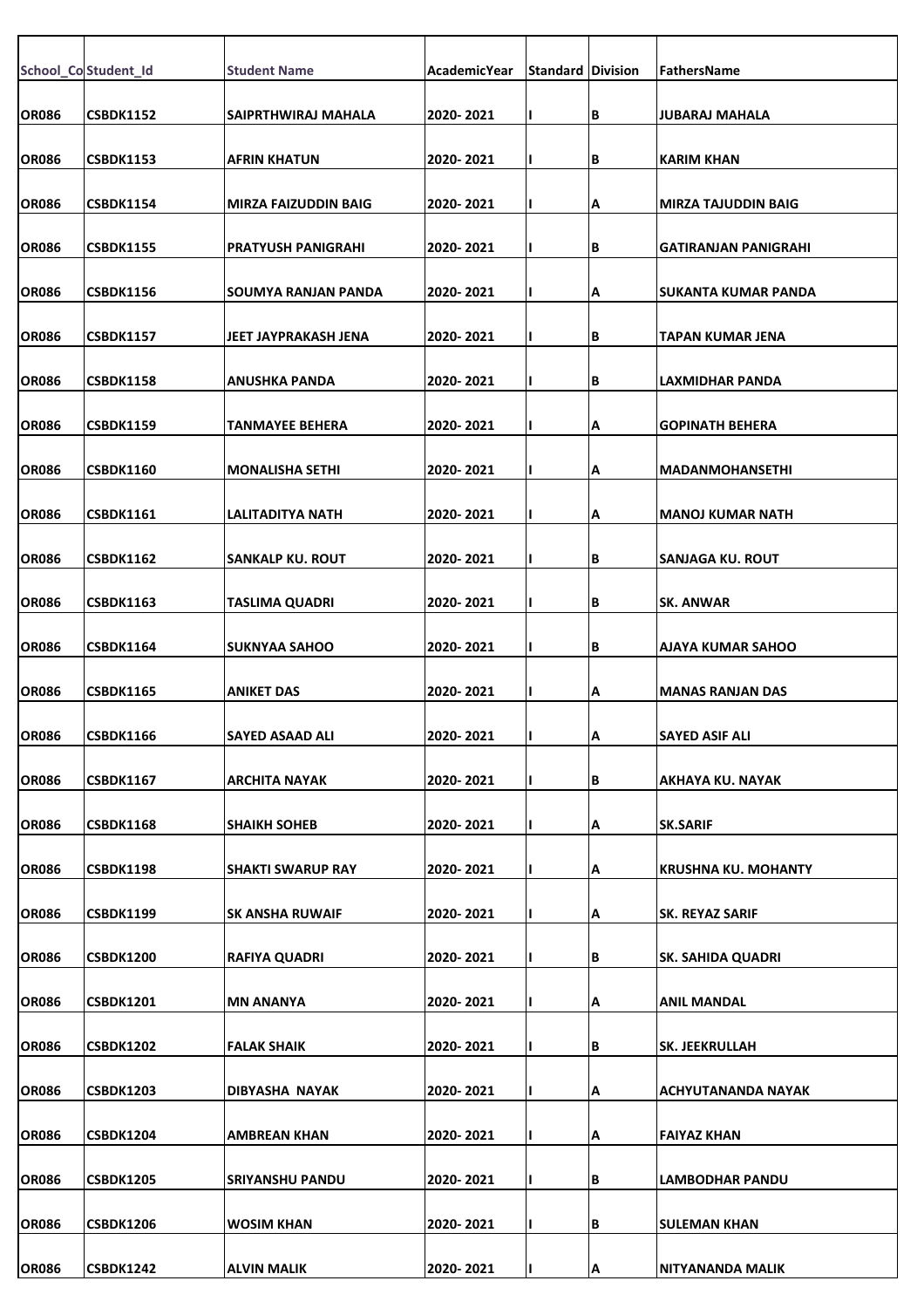|              | School_Co Student_Id | <b>Student Name</b>           | <b>AcademicYear</b> | <b>Standard Division</b> |   | <b>FathersName</b>        |
|--------------|----------------------|-------------------------------|---------------------|--------------------------|---|---------------------------|
| <b>OR086</b> | <b>CSBDK1301</b>     | <b>ZOYA KHAN</b>              | 2020-2021           |                          | А | <b>ABDUL NESAR KHAN</b>   |
| <b>OR086</b> | <b>CSBDK1302</b>     | <b>SA ALFIYA</b>              | 2020-2021           |                          | B | ISK. AMIRUDDIN            |
| <b>OR086</b> | <b>CSBDK1303</b>     | <b>SK SAHIL QUADRI</b>        | 2020-2021           |                          | Α | <b>SK ALIRUDDIN</b>       |
|              |                      |                               |                     |                          |   |                           |
| <b>OR086</b> | <b>CSBDK1304</b>     | <b>UMEE ROMAN ZAHOOR</b>      | 2020-2021           |                          | Α | <b>ZAHOOR ALI KHAN</b>    |
| <b>OR086</b> | <b>CSBDK1305</b>     | <b>SAHEEB QUADRI</b>          | 2020-2021           |                          | В | <b>ANAMUL HAQUE KHAN</b>  |
| <b>OR086</b> | <b>CSBDK1346</b>     | <b>RADHESYAM PANDA</b>        | 2020-2021           |                          | А | SANAJAY KUMAR PANDA       |
| <b>OR086</b> | <b>CSBDK1347</b>     | PRIYANSHI MOHAKUD             | 2020- 2021          |                          | B | PARTHA SUNDAR MOHAKUD     |
| <b>OR086</b> | <b>CSBDK1351</b>     | <b>ARPITA MOHANTY</b>         | 2020-2021           |                          | Α | AMARENDRA MOHANTY         |
| <b>OR086</b> | <b>CSBDK1353</b>     | <b>SRI JEET NAIK</b>          | 2020-2021           |                          | B | <b>SANATAN NAIK</b>       |
| <b>OR086</b> | <b>CSBDK1364</b>     | <b>ANGEL ANGELINA</b>         | 2020-2021           |                          | А | PABITRA MOHAN ROUT        |
| <b>OR086</b> | <b>CSBDK1395</b>     | <b>AARADHYA NAYAK</b>         | 2020-2021           |                          | А | JYOTI PRAKASH NAYAK       |
| OR086        | CSBDK0916            | <b>MIR NOOR MAJASAM</b>       | 2020-2021           | Ш                        | B |                           |
| <b>OR086</b> | CSBDK0957            | <b>GOURAV KU. BEHERA</b>      | 2020-2021           | Ш                        | А | <b>GANESH CH. BEHERA</b>  |
|              |                      |                               |                     |                          |   |                           |
| <b>OR086</b> | <b>CSBDK1048</b>     | <b>PURABI DASH</b>            | 2020-2021           | Ш.                       | B | ISAROJ KU. DASH           |
| OR086        | CSBDK1049            | <b>BISWAJIT NAYAK</b>         | 2020-2021           | Ш                        | B | SANATANA NAYAK            |
| <b>OR086</b> | <b>CSBDK1050</b>     | <b>SASHWAT SETH</b>           | 2020-2021           | Ш                        | А | DEEPAK KUMAR SETH         |
| <b>OR086</b> | <b>CSBDK1051</b>     | SOHAM AGARWAL                 | 2020-2021           | П.                       | В | JAI KUMAR AGARWAL         |
| <b>OR086</b> | <b>CSBDK1052</b>     | <b>SAYED AMIR QUADRI</b>      | 2020-2021           | $\mathbf{II}$            | В | <b>SAYED AZIM QUADRI</b>  |
| <b>OR086</b> | <b>CSBDK1053</b>     | <b>SNEHANJALI ROUT</b>        | 2020-2021           | Ш.                       | B | <b>SIKANT ROUT</b>        |
| <b>OR086</b> | <b>CSBDK1054</b>     | <b>RIMPA MANNA</b>            | 2020-2021           | Ш                        | В | ALOK KUMAR MANNA          |
| <b>OR086</b> | <b>CSBDK1055</b>     | <b>SWETA PRAGYAN SENAPATI</b> | 2020-2021           | Ш                        | B | <b>RAGHUNATH SENAPATI</b> |
| <b>OR086</b> | <b>CSBDK1056</b>     | <b>AYESHA BARIK</b>           | 2020-2021           | $\mathbf{II}$            | В | BIVUKALYAN BARIK          |
|              |                      |                               |                     |                          |   |                           |
| <b>OR086</b> | <b>CSBDK1057</b>     | <b>AYOSH KUMAR JENA</b>       | 2020-2021           | Ш.                       | А | <b>GAJENDRA JENA</b>      |
| <b>OR086</b> | <b>CSBDK1058</b>     | ADITYA NARAYAN PARIDA         | 2020-2021           | Ш                        | Α | KARUNA SINDHU PARIDA      |
| <b>OR086</b> | <b>CSBDK1059</b>     | SHREE SAI JEET SENAPATI       | 2020-2021           | $\mathbf{II}$            | В | <b>RAGHUNATH SENAPATI</b> |
| <b>OR086</b> | <b>CSBDK1060</b>     | <b>SK.ABDUL RIHAN</b>         | 2020-2021           | $\mathbf{II}$            | B | <b>SK. ABDUL SULOM</b>    |
| <b>OR086</b> | <b>CSBDK1061</b>     | <b>SK.MIRAN AHAMAD</b>        | 2020-2021           | Ш                        | A | <b>SK. MUKHTAR AHEMAD</b> |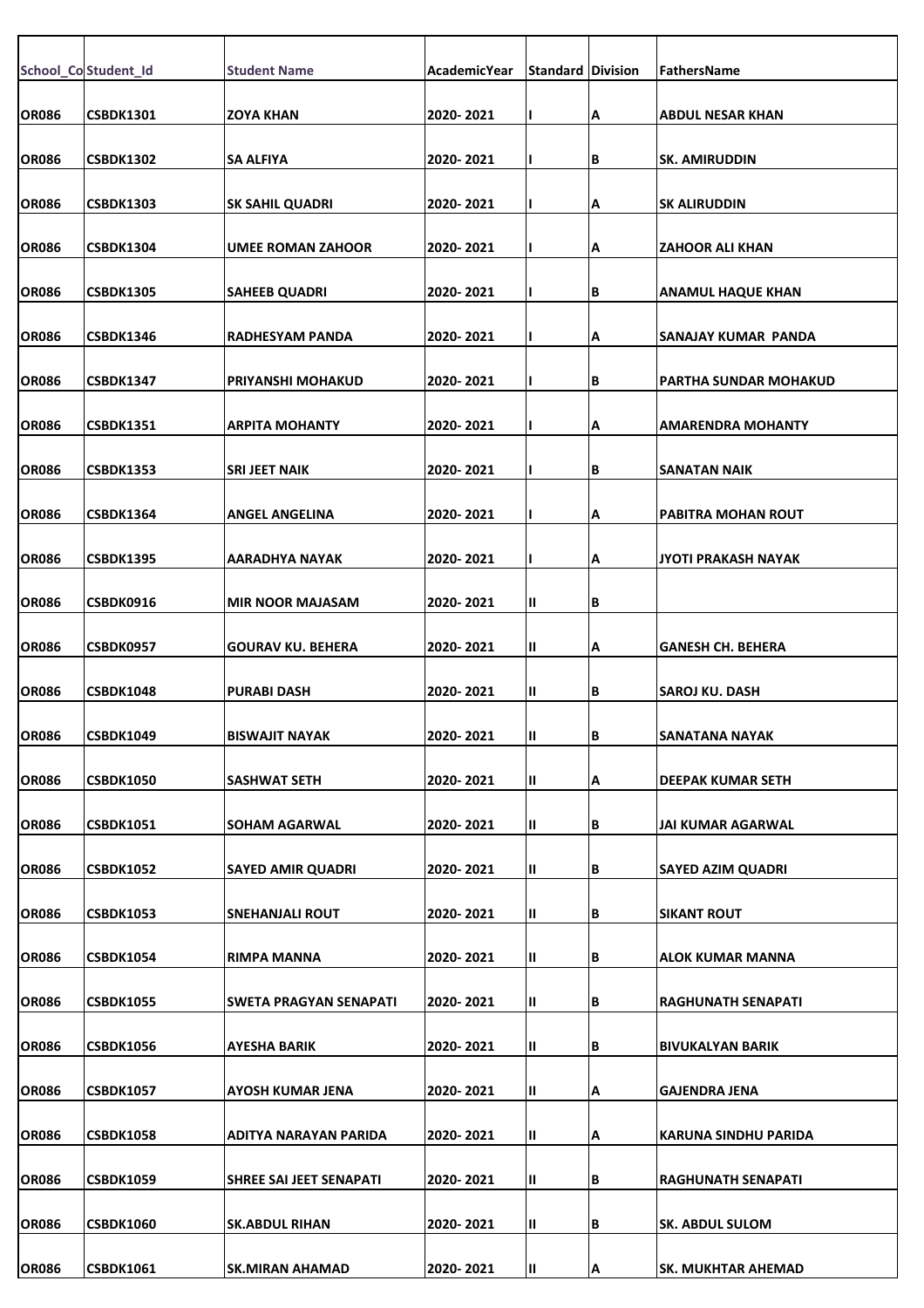|              | School_Co Student_Id | <b>Student Name</b>           | AcademicYear | <b>Standard Division</b> |    | FathersName                 |
|--------------|----------------------|-------------------------------|--------------|--------------------------|----|-----------------------------|
| <b>OR086</b> | CSBDK1062            | <b>MIR ZAHIR QUADRI</b>       | 2020-2021    | Ш                        | A  | <b>MIR TAZ MOHAMMAD</b>     |
| <b>OR086</b> | <b>CSBDK1063</b>     | <b>SHIFA FATAMA</b>           | 2020-2021    | Ш                        | A  | <b>NAZMUL KHAN</b>          |
|              |                      |                               |              |                          |    |                             |
| <b>OR086</b> | CSBDK1064            | <b>BIBHUDUTTA MOHANTY</b>     | 2020-2021    | Ш                        | A  | <b>PRAKASH KU. MOHANTY</b>  |
| <b>OR086</b> | <b>CSBDK1065</b>     | <b>BHUPATI BHUSAN NAYAK</b>   | 2020-2021    | Ш                        | B  | <b>RAJEEB KU. NAYAK</b>     |
| <b>OR086</b> | <b>CSBDK1066</b>     | <b>GAUTAM NAYAK</b>           | 2020- 2021   | Ш                        | A  | RAJENDRA NAYAK              |
| <b>OR086</b> | <b>CSBDK1067</b>     | <b>AYUSH PANDE</b>            | 2020-2021    | Ш                        | A  | DEVIDUTTA MANIPRASAD PANDE  |
| <b>OR086</b> | <b>CSBDK1068</b>     | <b>AARUSH NAIK</b>            | 2020-2021    | Ш                        | IΒ | <b>PRADEEP KUMAR NAIK</b>   |
| <b>OR086</b> | <b>CSBDK1069</b>     | DIBYASHA DIBYADARSHINI        | 2020-2021    | Ш                        | B  | <b>NIRANJANA DASH</b>       |
| <b>OR086</b> | <b>CSBDK1070</b>     | <b>SHREYASH MALLICK</b>       | 2020-2021    | Ш                        | B  | <b>TAPAS KUMAR MALLICK</b>  |
| <b>OR086</b> | <b>CSBDK1071</b>     | OMM PRAKASH BARIK             | 2020-2021    | Ш                        | B  | <b>PURUSOTTAM BARIK</b>     |
| <b>OR086</b> | <b>CSBDK1072</b>     | <b>SWAYAM SRI PANI</b>        | 2020-2021    | Ш                        | ΙA | <b>KHETRABASI PANI</b>      |
|              |                      |                               |              |                          |    |                             |
| <b>OR086</b> | <b>CSBDK1073</b>     | <b>MD. SHAHID AFRIDI KHAN</b> | 2020-2021    | Ш                        | A  | <b>MD.NURUDDIN KHAN</b>     |
| <b>OR086</b> | <b>CSBDK1074</b>     | <b>AYESHA SHAMA</b>           | 2020-2021    | Ш                        | B  | <b>SK.MOJAHID ALAM</b>      |
| <b>OR086</b> | <b>CSBDK1075</b>     | <b>LORY KHATOON</b>           | 2020-2021    | Ш                        | ΙB | <b>SK.SAFIULLA</b>          |
| <b>OR086</b> | <b>CSBDK1076</b>     | <b>AYESHA SULTANA</b>         | 2020-2021    | Ш                        | в  | <b>SK. AKHTAR MD</b>        |
| <b>OR086</b> | <b>CSBDK1077</b>     | <b>PRIYANSHI MALLICK</b>      | 2020-2021    | Ш                        | ΙB | <b>RATIKANTA MALLICK</b>    |
| <b>OR086</b> | CSBDK1078            | SATYABRATA DASH               | 2020-2021    | Ш                        | B  | CHAKRADHARA DASH            |
| <b>OR086</b> | <b>CSBDK1079</b>     | <b>REHAN ALI KHAN</b>         | 2020-2021    | Ш                        | lВ | <b>FAKIRUDDIN ALI KHAN</b>  |
| <b>OR086</b> | <b>CSBDK1080</b>     | <b>KSHYANAPRAVA PARIDA</b>    | 2020-2021    | Ш                        | ΙA | <b>ARKSHITA PARIDA</b>      |
| <b>OR086</b> | <b>CSBDK1081</b>     | SATYAM NAYAK                  | 2020-2021    | Ш                        | A  | <b>MANAMOHAN NAYAK</b>      |
| <b>OR086</b> | <b>CSBDK1082</b>     | SASHIKANTA BARIK              | 2020-2021    | Ш                        | B  | <b>SANTOSH KUMAR BARIK</b>  |
| <b>OR086</b> | <b>CSBDK1083</b>     | NAMITA NIKHIL BISWAL          | 2020-2021    | Ш                        | B  | <b>RANJIT PRASAD BISWAL</b> |
| <b>OR086</b> | <b>CSBDK1084</b>     | <b>DEBASISH NAYAK</b>         | 2020-2021    | Ш                        | A  | <b>BISHNUMOHAN NAYAK</b>    |
|              |                      |                               |              |                          |    |                             |
| <b>OR086</b> | <b>CSBDK1085</b>     | <b>MADIHA QUADRI</b>          | 2020-2021    | Ш                        | IΒ | <b>IFTHEKHAR ALLAM KHAN</b> |
| <b>OR086</b> | <b>CSBDK1086</b>     | <b>SK. JUNED QUADRI</b>       | 2020-2021    | Ш                        | Α  | <b>SK. ZAHIR</b>            |
| <b>OR086</b> | <b>CSBDK1087</b>     | ZIA - UL-MUSTAFA              | 2020-2021    | Ш                        | B  | <b>IMROJ ALI KHAN</b>       |
| <b>OR086</b> | <b>CSBDK1088</b>     | <b>RATIKANYTA MOHANTY</b>     | 2020-2021    | Ш                        | A  | <b>BHRAMARBAR MOHANTY</b>   |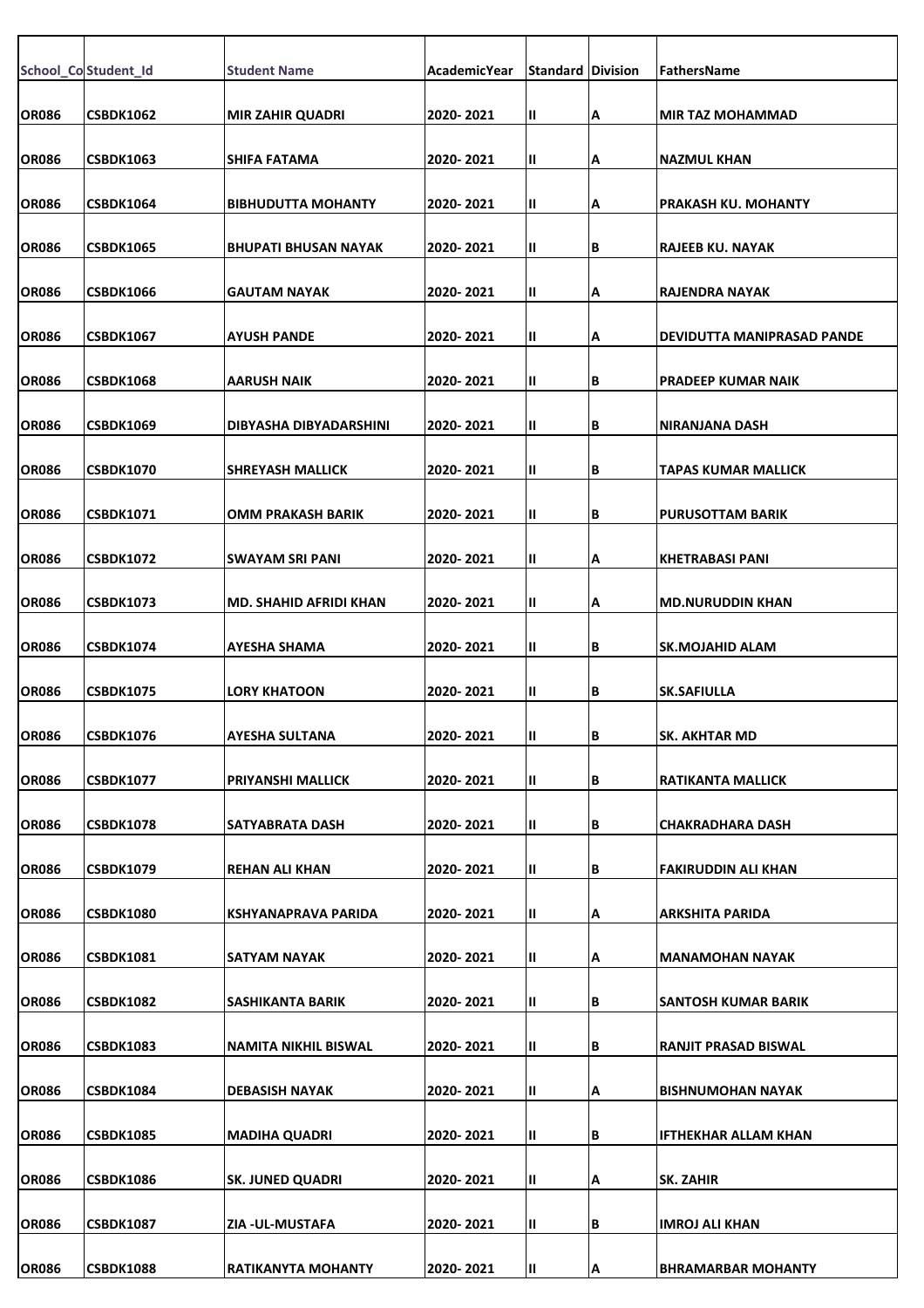|              | School_Co Student_Id | <b>Student Name</b>                  | AcademicYear | <b>Standard Division</b> |    | <b>FathersName</b>             |
|--------------|----------------------|--------------------------------------|--------------|--------------------------|----|--------------------------------|
|              |                      |                                      |              |                          |    |                                |
| <b>OR086</b> | <b>CSBDK1089</b>     | <b>ADITYA KUMAR SAHA</b>             | 2020-2021    | Ш.                       | В  | <b>SINDHU SAHA</b>             |
| <b>OR086</b> | <b>CSBDK1090</b>     | <b>AFROZ QUADRI</b>                  | 2020-2021    | Ш.                       | А  | <b>SK.ABDUL RAHIM</b>          |
| <b>OR086</b> | <b>CSBDK1091</b>     | <b>ARPIT KU. SAHU</b>                | 2020-2021    | Ш                        | B  | ABHIMANYU SAHU                 |
| <b>OR086</b> | <b>CSBDK1092</b>     | <b>ARROV MUNDA</b>                   | 2020-2021    | Ш                        | Α  | ISANTOSH KUMAR SINGH           |
|              |                      |                                      |              |                          |    |                                |
| <b>OR086</b> | <b>CSBDK1093</b>     | <b>ASHUTOSH BEHERA</b>               | 2020-2021    | Ш.                       | B  | INARAYAN CHANDRA BEHERA        |
| <b>OR086</b> | <b>CSBDK1094</b>     | <b>ASHISH MAHARANA</b>               | 2020-2021    | Ш.                       | B  | KRUSHNA CHANDRA MAHARANA       |
| <b>OR086</b> | <b>CSBDK1095</b>     | <b>DEBADUTTA BAYARI</b>              | 2020-2021    | Ш                        | Α  | BASANTA KUMAR BAYARI           |
| <b>OR086</b> | <b>CSBDK1096</b>     | DITEEKRISHA MAJHI                    | 2020-2021    | Ш                        | Α  | <b>PRASANTA MAJHI</b>          |
|              |                      |                                      |              |                          |    |                                |
| <b>OR086</b> | <b>CSBDK1097</b>     | <b>FARIS QUADRI</b>                  | 2020-2021    | $\mathbf{II}$            | B  | <b>SK. NAIMATULLA</b>          |
| <b>OR086</b> | <b>CSBDK1098</b>     | <b>ISRAT SULTANA</b>                 | 2020-2021    | Ш.                       | B  | ISK. KAMAL MOHAMMED            |
| <b>OR086</b> | <b>CSBDK1099</b>     | <b>JION GIRI</b>                     | 2020-2021    | Ш                        | B  | GOBARDHAN GIRI                 |
|              |                      |                                      |              |                          |    |                                |
| <b>OR086</b> | <b>CSBDK1100</b>     | KRISHNA KESHAB PANIGRAHI             | 2020-2021    | Ш                        | B  | BANIKALYAN PANIGRAHI           |
| <b>OR086</b> | <b>CSBDK1101</b>     | KUNAL KU. NAYAK                      | 2020-2021    | Ш.                       | А  | IKAMALKANTA NAYAK              |
| <b>OR086</b> | <b>CSBDK1102</b>     | <b>MAHREEN NAAZ</b>                  | 2020-2021    | Ш.                       | А  | <b>SK. MUSHTAQUE AHEMAD</b>    |
| <b>OR086</b> | <b>CSBDK1103</b>     | NAMIRA KHAN                          | 2020-2021    | Ш                        | IВ | INIYAZ KHAN                    |
|              |                      |                                      |              |                          |    |                                |
| <b>OR086</b> | <b>CSBDK1104</b>     | NIRBHIKA PANDA                       | 2020-2021    | Ш                        | Α  | PARSURAM PANDA                 |
| <b>OR086</b> | <b>CSBDK1105</b>     | PRIYANSHI PATRA                      | 2020-2021    | Ш.                       | А  | RATIKANTA PATRA                |
| <b>OR086</b> | <b>CSBDK1106</b>     | PRYAM KUMAR BEHERA                   | 2020-2021    | Ш.                       | В  | <b>PRAKASH KUMAR BEHERA</b>    |
| <b>OR086</b> | <b>CSBDK1107</b>     | SRI RIDHISH KUMAR MAHABHUI 2020-2021 |              | Ш.                       | B  | <b>RAJKISHORE MOHABHUIN</b>    |
|              |                      |                                      |              |                          |    |                                |
| <b>OR086</b> | <b>CSBDK1108</b>     | <b>ROHANA DAS</b>                    | 2020-2021    | Ш                        | А  | MUKTIKANTA DAS                 |
| <b>OR086</b> | <b>CSBDK1109</b>     | <b>SAI JIGNESH BHUKTA</b>            | 2020-2021    | Ш.                       | B  | <b>JITENDRA KUMAR BHUKTAR</b>  |
| <b>OR086</b> | <b>CSBDK1110</b>     | SAI SAMARPITA PUHAN                  | 2020-2021    | Ш.                       | В  | HIMADRI BIHARI PUHAN           |
| <b>OR086</b> | <b>CSBDK1111</b>     | <b>SARFARAJ KHAN QUADRY</b>          | 2020-2021    | Ш.                       | А  | <b>ABDUL ZAHID KHAN QUADRY</b> |
|              |                      |                                      |              |                          |    |                                |
| <b>OR086</b> | <b>CSBDK1112</b>     | SHREYADITYA SAMANTRAY                | 2020-2021    | Ш                        | Α  | JYOTISH PRASAD SAMANTARAY      |
| <b>OR086</b> | <b>CSBDK1113</b>     | <b>SK. AMEEN</b>                     | 2020-2021    | Ш.                       | А  | <b>SK. ROSTAM</b>              |
| <b>OR086</b> | <b>CSBDK1114</b>     | <b>SK. FARHAN</b>                    | 2020-2021    | $\mathbf{II}$            | B  | SK. FARID MAHAMMAD             |
| <b>OR086</b> | <b>CSBDK1115</b>     | <b>SK. MD. ASZAD RAZA</b>            | 2020-2021    | Ш                        | B  | <b>SK.ALIMUDDIN</b>            |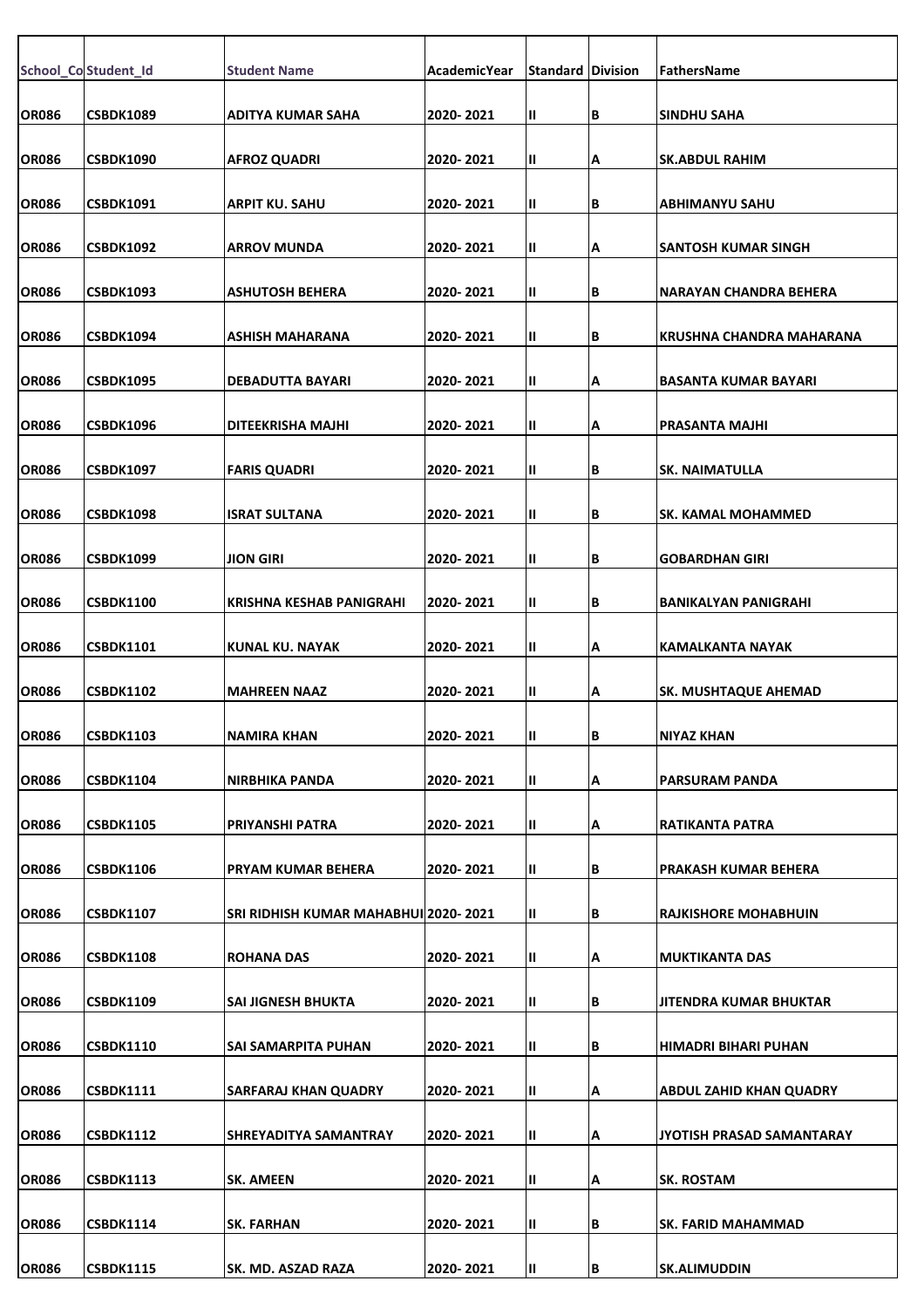|              | School_Co Student_Id | <b>Student Name</b>       | AcademicYear | <b>Standard Division</b> |    | FathersName                 |
|--------------|----------------------|---------------------------|--------------|--------------------------|----|-----------------------------|
|              |                      |                           |              |                          |    |                             |
| <b>OR086</b> | <b>CSBDK1116</b>     | SMARAK ANAND DIXIT        | 2020-2021    | Ш.                       | А  | ISUSANTA DIXIT              |
| <b>OR086</b> | <b>CSBDK1117</b>     | <b>SREYANSH PARHI</b>     | 2020-2021    | Ш.                       | Α  | ASHISH KUMAR PARHI          |
| <b>OR086</b> | <b>CSBDK1118</b>     | <b>SUBHANKAR BEHERA</b>   | 2020-2021    | Ш                        | B  | <b>SRIKANTA BEHERA</b>      |
|              |                      |                           |              |                          |    |                             |
| <b>OR086</b> | <b>CSBDK1119</b>     | <b>TAHER ABDULLAH</b>     | 2020-2021    | Ш                        | Α  | <b>ABDUL RAHIM</b>          |
| <b>OR086</b> | <b>CSBDK1120</b>     | TARANNUM AFROZ            | 2020-2021    | $\mathbf{II}$            | А  | <b>SK. JARIQUE HUSSAIN</b>  |
| <b>OR086</b> | <b>CSBDK1121</b>     | TAANISH KHAN              | 2020-2021    | Ш.                       | А  | <b>MOHIUDDIN KHAN</b>       |
| <b>OR086</b> | <b>CSBDK1122</b>     | <b>SANKET KUMAR SAHU</b>  | 2020-2021    | Ш                        | Α  | SANJAYA KUMAR SAHU          |
|              |                      |                           |              |                          |    |                             |
| <b>OR086</b> | <b>CSBDK1123</b>     | <b>ANANYA DASH</b>        | 2020-2021    | Ш                        | А  | <b>IBIJAY KUMAR DASH</b>    |
| <b>OR086</b> | <b>CSBDK1124</b>     | <b>SURJIT BISWAL</b>      | 2020-2021    | $\mathbf{II}$            | B  | SUSANTA KUMAR BISWAL        |
| <b>OR086</b> | <b>CSBDK1125</b>     | <b>ANSUMAN</b>            | 2020-2021    | Ш.                       | B  | AJAY KUMAR GIRI             |
| <b>OR086</b> | <b>CSBDK1126</b>     | AARATRIKA DAS             | 2020-2021    | Ш                        | Α  | <b>SATYA RANJAN DAS</b>     |
|              |                      |                           |              |                          |    |                             |
| <b>OR086</b> | <b>CSBDK1207</b>     | SK. MD. IMOD SOMI         | 2020-2021    | Ш                        | Α  | <b>SK ZULFAR ALI</b>        |
| <b>OR086</b> | <b>CSBDK1208</b>     | <b>AMAN PALAI</b>         | 2020-2021    | Ш.                       | B  | <b>SATAYABAN PALAI</b>      |
| <b>OR086</b> | <b>CSBDK1209</b>     | <b>MIR RIZWAN</b>         | 2020-2021    | Ш.                       | B  | <b>MIR SALAUDDIN</b>        |
|              |                      |                           |              |                          |    |                             |
| <b>OR086</b> | <b>CSBDK1210</b>     | RAHAT ROSAN               | 2020-2021    | Ш                        | ΙA | MIRZA JAFIRUDDIN BAIG       |
| <b>OR086</b> | <b>CSBDK1211</b>     | <b>SAIANSHI RATHA</b>     | 2020-2021    | Ш                        | B  | <b>DEBASIS RATHA</b>        |
| <b>OR086</b> | <b>CSBDK1212</b>     | <b>SANKET KUMAR SAHOO</b> | 2020-2021    | Ш.                       | В  | DR. SANJAY KUMAR SAHOO      |
| <b>OR086</b> | <b>CSBDK1213</b>     | <b>SK. OSHIM QUADRI</b>   | 2020-2021    | Ш.                       | А  | <b>SK. TAJUDDIN</b>         |
|              |                      |                           |              |                          |    |                             |
| <b>OR086</b> | <b>CSBDK1214</b>     | <b>DIBYANSHI ROUL</b>     | 2020-2021    | Ш.                       | B  | <b>ADITYA ROUL</b>          |
| <b>OR086</b> | <b>CSBDK1215</b>     | SWAYAM SWASTIK NATH       | 2020-2021    | Ш                        | А  | MAHESWAR NATH               |
| <b>OR086</b> | <b>CSBDK1216</b>     | <b>SK NASIM QUADRI</b>    | 2020-2021    | $\mathbf{II}$            | B  | <b>SK TAJUDDIN QUADRI</b>   |
|              |                      |                           |              |                          |    |                             |
| <b>OR086</b> | <b>CSBDK1217</b>     | EKHALAK QUADRI            | 2020-2021    | Ш.                       | В  | ABDUL TALAH QUADRY          |
| <b>OR086</b> | <b>CSBDK1218</b>     | <b>MIR NOOR MAJASAM</b>   | 2020-2021    | Ш.                       | А  | <b>MIR NILKAMAL</b>         |
| <b>OR086</b> | <b>CSBDK1231</b>     | <b>ALEENA KHAN</b>        | 2020-2021    | Ш                        | Α  | <b>ASIK AHMAD KHAN</b>      |
| <b>OR086</b> | <b>CSBDK1306</b>     | <b>ALISHA ROUT</b>        | 2020-2021    | $\mathbf{II}$            | А  | <b>MIHIR KUMAR ROUT</b>     |
|              |                      |                           |              |                          |    |                             |
| <b>OR086</b> | <b>CSBDK1307</b>     | PIUS PRIYABRATA           | 2020-2021    | $\mathbf{II}$            | А  | <b>TAPAN KUMAR PERAI</b>    |
| <b>OR086</b> | <b>CSBDK1308</b>     | <b>SAI CHARAN NAYAK</b>   | 2020-2021    | Ш                        | Α  | <b>GOURANG CHARAN NAYAK</b> |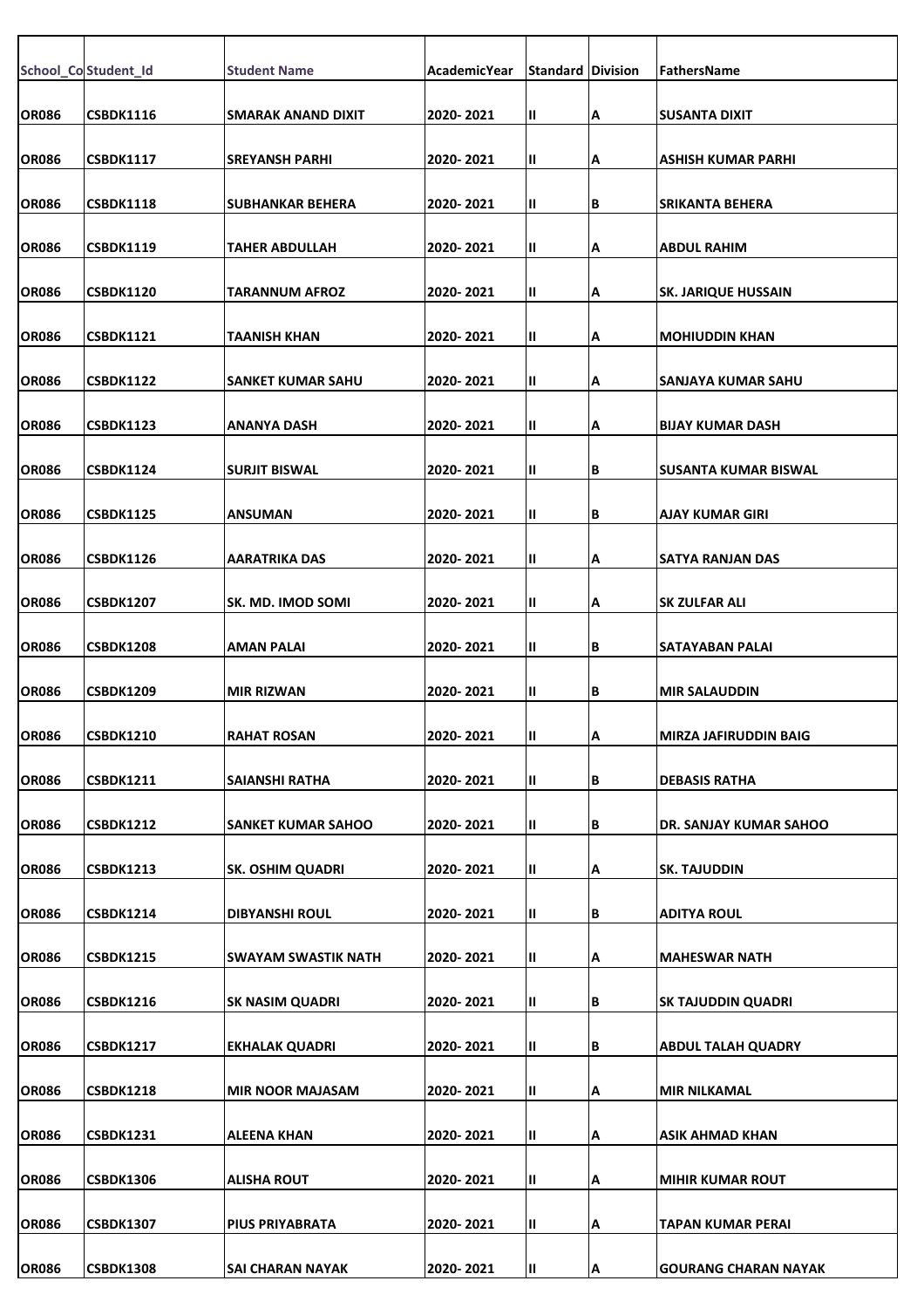|              | School_Co Student_Id | <b>Student Name</b>      | AcademicYear | <b>Standard Division</b> |     | FathersName                  |
|--------------|----------------------|--------------------------|--------------|--------------------------|-----|------------------------------|
| <b>OR086</b> | <b>CSBDK1309</b>     | <b>SUMAN KUMAR NAYAK</b> | 2020-2021    | Ш                        | Α   | TAPAN KUMAR NAYAK            |
|              |                      |                          |              |                          |     |                              |
| <b>OR086</b> | <b>CSBDK1310</b>     | <b>SK TANWEER QUADRI</b> | 2020-2021    | Ш                        | A   | <b>SK MOBIN</b>              |
| <b>OR086</b> | <b>CSBDK1311</b>     | DIPTI PRAKASH PANDA      | 2020-2021    | Ш                        | A   | RAJENDRA PANDA               |
| <b>OR086</b> | CSBDK0943            | <b>ABDUL AZIZ</b>        | 2020-2021    | Ш                        | B   | <b>MOHAMMAD SHAKID ANWAR</b> |
| <b>OR086</b> | CSBDK0944            | AB SAHAWAJ               | 2020-2021    | Ш                        | B   | <b>ABDUL SALIM KHAN</b>      |
| <b>OR086</b> | CSBDK0945            | AFTAR ALI KHAN           | 2020-2021    | Ш                        | B   | AFSAR ALI KHAN               |
| <b>OR086</b> | CSBDK0946            | ARADHYA PALLAI           | 2020-2021    | Ш                        | C   | <b>RATIKANTA PALAI</b>       |
| <b>OR086</b> | CSBDK0947            | ADYASHA PANDA            | 2020-2021    | Ш                        | C   | NABA KISHORE PANDA           |
| <b>OR086</b> | CSBDK0948            | <b>ARUNDHATI ROUT</b>    | 2020-2021    | Ш                        | Α   | <b>ANIL KU. ROUT</b>         |
| <b>OR086</b> | CSBDK0949            | <b>ASUTOSH SAHO</b>      | 2020-2021    | Ш                        | A   | <b>DHARMENDRA SAO</b>        |
| <b>OR086</b> | CSBDK0950            | ASTHA GUPTA              | 2020-2021    | Ш                        | C   | <b>ARUN KUMAR GUPTA</b>      |
|              |                      |                          |              |                          |     |                              |
| <b>OR086</b> | <b>CSBDK0951</b>     | BADRI NARAYAN            | 2020-2021    | Ш                        | A   | <b>MANOJ KUMAR JENA</b>      |
| <b>OR086</b> | CSBDK0952            | <b>BIJAY LAXMI BAL</b>   | 2020-2021    | Ш                        | İΒ. | <b>BIJAY KU. BAL</b>         |
| <b>OR086</b> | CSBDK0953            | <b>BISWAJEET SAMAL</b>   | 2020-2021    | Ш                        | B   | <b>LAXMIDHAR SAMAL</b>       |
| <b>OR086</b> | CSBDK0954            | CHINTON KU. DASH         | 2020-2021    | Ш                        | IВ  | PRABIR KUMAR DASH            |
| <b>OR086</b> | CSBDK0955            | <b>DINESH KU. SAHOO</b>  | 2020-2021    | Ш                        | B   | PANKAJ KU. SAHOO             |
| <b>OR086</b> | CSBDK0956            | DIVYANSHU MOHANTY        | 2020-2021    | Ш                        | Α   | <b>DURGA CHARAN MOHANTY</b>  |
| <b>OR086</b> | CSBDK0958            | IMRAN KHAN               | 2020-2021    | Ш                        | Α   | <b>HASIM KLHAN</b>           |
| <b>OR086</b> | CSBDK0959            | <b>ISHAN MAHAWAR</b>     | 2020-2021    | Ш                        | B   | SANTOSH MAHAWAR              |
| <b>OR086</b> | CSBDK0960            | JENISA BHOI              | 2020-2021    | Ш                        | B   | <b>SUMANTA KU. BHOI</b>      |
| <b>OR086</b> | CSBDK0961            | JITENDRA MISHRA          | 2020-2021    | Ш                        | İΒ. | <b>GOPAL CHANDRA MISHRA</b>  |
| <b>OR086</b> | CSBDK0962            | <b>MD. FARAJUDDIN</b>    | 2020-2021    | Ш                        | А   | <b>SK.MAHIRUDDIN</b>         |
| <b>OR086</b> | CSBDK0963            | NEHA NAYAK               | 2020-2021    | Ш                        | C   | <b>RAMAKANTA NAYAK</b>       |
| <b>OR086</b> | CSBDK0964            | PRANGYA P. BEHERA        | 2020-2021    | Ш                        | B   | <b>GOURANGA CH. BEHERA</b>   |
| <b>OR086</b> | CSBDK0965            | P.SAIJIT NAYAK           | 2020-2021    | Ш                        | C   | PRASAN KU. NAYAK             |
| <b>OR086</b> | CSBDK0966            | <b>RUDRANSH GOURAV</b>   | 2020-2021    | Ш                        | C   | <b>BISWAJIT BEHERA</b>       |
| <b>OR086</b> | CSBDK0967            | RUDRA NARAYAN DIXIT      | 2020-2021    | Ш                        | IС  | <b>DEBADUTTA DIXIT</b>       |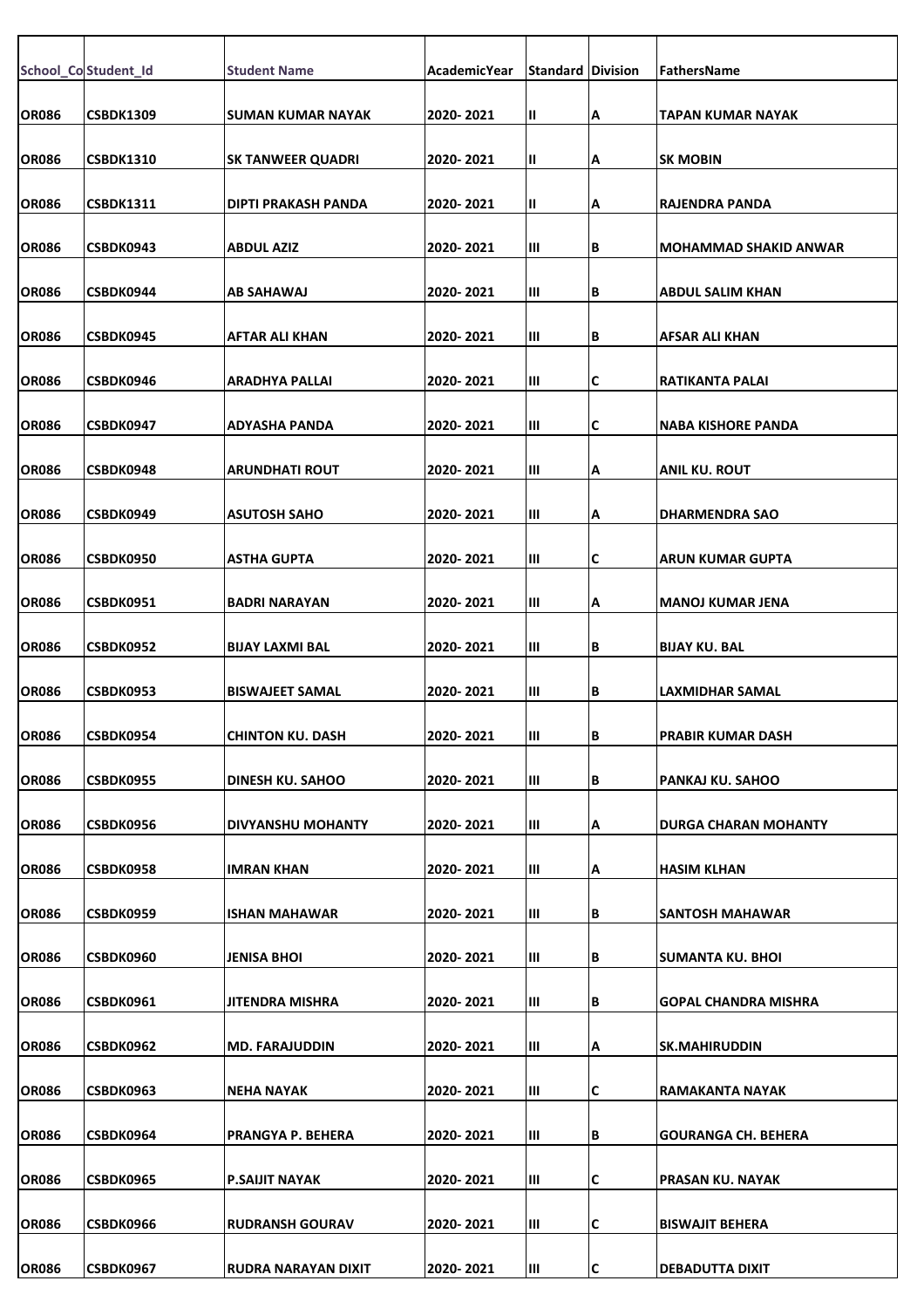|              | School_Co Student_Id | <b>Student Name</b>       | AcademicYear | <b>Standard Division</b> |   | FathersName                |
|--------------|----------------------|---------------------------|--------------|--------------------------|---|----------------------------|
| <b>OR086</b> | CSBDK0968            | <b>SAHID KHAN</b>         | 2020-2021    | Ш                        | C | <b>SARIF ZAFAR KHAN</b>    |
| <b>OR086</b> | CSBDK0969            | <b>SAI SANKAR</b>         | 2020-2021    | Ш                        | С | PARTHA SARATHI BEHERA      |
| <b>OR086</b> | <b>CSBDK0970</b>     | SAI SMRUTI LAGNA          | 2020- 2021   | Ш                        | C | <b>NIROD KUMAR JENA</b>    |
| <b>OR086</b> | CSBDK0971            | <b>SAI SWETA</b>          | 2020-2021    | Ш                        | А | <b>SURATH PRASAD NAYAK</b> |
|              |                      |                           |              |                          |   |                            |
| <b>OR086</b> | CSBDK0972            | SAMBIT SUBHANKAR          | 2020-2021    | Ш                        | А | <b>RANJAN KU. NAYAK</b>    |
| <b>OR086</b> | CSBDK0973            | <b>SAMEYA FERDOUS</b>     | 2020-2021    | Ш                        | С | <b>SK. AMIRUDIN</b>        |
| <b>OR086</b> | CSBDK0974            | SANGHAMITRA YADAV         | 2020-2021    | Ш                        | А | DEOWRATE KU. Y^ADAV        |
| <b>OR086</b> | <b>CSBDK0975</b>     | SANGEETA SWAIN            | 2020-2021    | Ш                        | А | SANTOSH KU. SWAIN          |
| <b>OR086</b> |                      |                           |              |                          |   |                            |
|              | CSBDK0976            | <b>SASMITA OJHA</b>       | 2020-2021    | Ш                        | C | <b>MANMATH KU. OJHA</b>    |
| <b>OR086</b> | CSBDK0977            | SATYA MOHAPATRA           | 2020-2021    | Ш                        | С | AMULYA MOHAPATRA           |
| <b>OR086</b> | CSBDK0978            | <b>SK. MD AAFQ QUADRY</b> | 2020-2021    | Ш                        | С | <b>SK. SHERALI</b>         |
| <b>OR086</b> | CSBDK0979            | <b>SK. ASHAD AZIM</b>     | 2020- 2021   | Ш                        | В | <b>SK. IRSAD AZIM</b>      |
| <b>OR086</b> | CSBDK0980            | <b>SK. MOJAHID</b>        | 2020-2021    | Ш                        | C | <b>SK. HAPIJUL</b>         |
|              |                      |                           |              |                          |   |                            |
| <b>OR086</b> | <b>CSBDK0981</b>     | <b>SK. RABANI</b>         | 2020-2021    | Ш                        | А | <b>SK. RAMJAN</b>          |
| <b>OR086</b> | CSBDK0982            | SRI KRISHNA BAL           | 2020-2021    | Ш                        | C | <b>MANOJ KU. BAL</b>       |
| <b>OR086</b> | CSBDK0983            | <b>SOWAYANG RAJ</b>       | 2020-2021    | Ш                        | C | <b>SATYENDRA KU. JENA</b>  |
| <b>OR086</b> | CSBDK0984            | <b>SUBHANKAR DIXIT</b>    | 2020-2021    | Ш                        | А | <b>HAREKRUSHNA DIXIT</b>   |
| <b>OR086</b> | CSBDK0985            | <b>SUDEEP RAJ BHOI</b>    | 2020-2021    | Ш                        | C | <b>SUBRAT KUMAR BHOI</b>   |
|              |                      |                           |              |                          |   |                            |
| <b>OR086</b> | CSBDK0986            | <b>SWAGAT JENA</b>        | 2020-2021    | Ш                        | С | SANJAY KU. JENA            |
| <b>OR086</b> | <b>CSBDK0987</b>     | AMIT KU. LENKA            | 2020-2021    | Ш                        | А | SANTOSH KU. LENKA          |
| <b>OR086</b> | CSBDK0988            | <b>BISWAJEET BAL</b>      | 2020-2021    | Ш                        | C | <b>SURESH BAL</b>          |
| OR086        | CSBDK0989            | DIPANKAR OJHA             | 2020-2021    | Ш                        | В | <b>BHAGBAT OJHA</b>        |
|              |                      |                           |              |                          |   |                            |
| <b>OR086</b> | CSBDK0990            | <b>GURUKRUPA MOHANTY</b>  | 2020-2021    | Ш                        | С | <b>DEBASHIS MOHANTY</b>    |
| OR086        | CSBDK0991            | <b>SNIGDHA SAIPRIYA</b>   | 2020-2021    | Ш                        | А | <b>KRUPASINDHU MOHANTY</b> |
| <b>OR086</b> | CSBDK0992            | TANISHA GUPTA             | 2020-2021    | Ш                        | C | <b>SANJAY GUPTA</b>        |
| <b>OR086</b> | CSBDK0993            | ARYA KU. SUTAPA           | 2020-2021    | Ш                        | В | <b>DILIP KUMAR BEHERA</b>  |
| <b>OR086</b> | CSBDK0994            | <b>AAYANAJIT MOHANTY</b>  | 2020-2021    | Ш                        | B | <b>AJIT MOHANTY</b>        |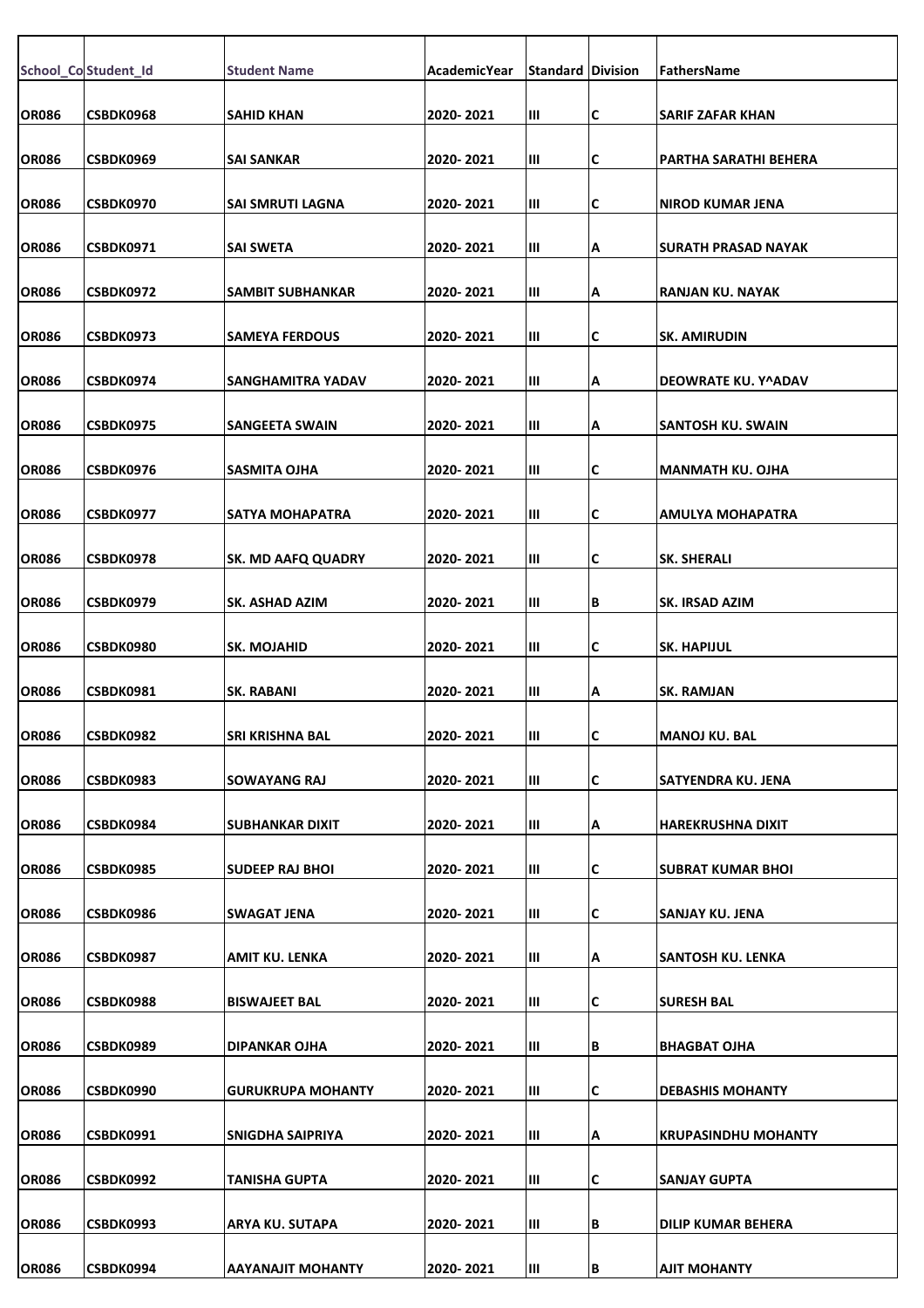|              | School_Co Student_Id | <b>Student Name</b>      | <b>AcademicYear</b> | <b>Standard Division</b> |   | FathersName               |
|--------------|----------------------|--------------------------|---------------------|--------------------------|---|---------------------------|
|              |                      |                          |                     |                          |   |                           |
| <b>OR086</b> | CSBDK0995            | <b>ABHILIPSA SAHOO</b>   | 2020-2021           | Ш                        | В | <b>GOUTAM SAHOO</b>       |
| <b>OR086</b> | CSBDK0996            | ARHAN KAHN               | 2020-2021           | Ш                        | С | <b>MD. YAQUB ALI KHAN</b> |
| <b>OR086</b> | CSBDK0997            | ASHISH KU. NAYAK         | 2020-2021           | Ш                        | C | <b>BHAGIRATHI NAYAK</b>   |
| <b>OR086</b> | CSBDK0998            | ATIF ALI KHAN            | 2020-2021           | Ш                        | А | <b>SHAMIM AKHTAR</b>      |
| <b>OR086</b> | CSBDK0999            | AVA ABHILIPSA PANDA      | 2020-2021           | Ш                        | А | SANTOSH KU. PANDA         |
| <b>OR086</b> | CSBDK1000            | AVILIPSA JENA            | 2020-2021           | Ш                        | А | <b>NARAHARI JENA</b>      |
| <b>OR086</b> | <b>CSBDK1001</b>     | AYUSH RANJAN BAL         | 2020- 2021          | Ш                        | В | ASWINI KU. BAL            |
| <b>OR086</b> | <b>CSBDK1002</b>     | <b>BARSANA KHATOON</b>   | 2020-2021           | Ш                        | В | <b>MIR HAKIMUDDIN</b>     |
| <b>OR086</b> | <b>CSBDK1003</b>     | <b>BHABATOSH BISWAL</b>  | 2020-2021           | Ш                        | А | <b>RAMAKANTA BISWAL</b>   |
| <b>OR086</b> | <b>CSBDK1004</b>     | <b>BISWAJIT BEHERA</b>   | 2020- 2021          | Ш                        | А | <b>MANOJ KU. BEHERA</b>   |
| <b>OR086</b> | <b>CSBDK1005</b>     | CHANDAN PARIDA           | 2020-2021           | Ш                        | А | <b>BRAJA KISHORE</b>      |
| <b>OR086</b> | <b>CSBDK1006</b>     | <b>CHINMAYA BHAL</b>     | 2020-2021           | Ш                        | С | <b>BRUNDABAN BHAL</b>     |
| <b>OR086</b> | <b>CSBDK1007</b>     | DIVYANSH NAYAK           | 2020-2021           | Ш                        | А | PRAFULLA KU. NAYAK        |
| <b>OR086</b> | <b>CSBDK1008</b>     | <b>GULNAR TABASSUM</b>   | 2020-2021           | Ш                        | В | <b>SK. SOLEMAN</b>        |
| <b>OR086</b> | <b>CSBDK1009</b>     | <b>KAMARIKA MALLICK</b>  | 2020-2021           | Ш                        | В | <b>HRUDANANDA MALLICK</b> |
| <b>OR086</b> | <b>CSBDK1010</b>     | <b>KAUSIK MISHRA</b>     | 2020-2021           | Ш                        | А | <b>KALIPRASAD MISHRA</b>  |
| <b>OR086</b> | <b>CSBDK1011</b>     | <b>MANSHI SINGH</b>      | 2020-2021           | Ш                        | c | <b>MANTOSH KUMAR</b>      |
| <b>OR086</b> | <b>CSBDK1012</b>     | <b>MD. IFTAR KHAN</b>    | 2020- 2021          | Ш                        | В | <b>BONY KHAN</b>          |
| <b>OR086</b> | <b>CSBDK1013</b>     | <b>MD. JUNAID QUADRY</b> | 2020-2021           | Ш                        | С | MD. IMTIYAZ               |
| <b>OR086</b> | <b>CSBDK1014</b>     | MD. TAMIM HAYEKAL        | 2020-2021           | Ш                        | В | <b>SK.ZULFUKAR</b>        |
| <b>OR086</b> | <b>CSBDK1015</b>     | <b>MUSHRAT QUADRI</b>    | 2020-2021           | Ш                        | С | SK. MOZAKARKKAR           |
| <b>OR086</b> | <b>CSBDK1016</b>     | NADIYA AFSHEEN           | 2020- 2021          | Ш                        | А | <b>SK. NASIM QUADRI</b>   |
| <b>OR086</b> | <b>CSBDK1017</b>     | <b>NIYAZ QUADRY</b>      | 2020-2021           | Ш                        | В | SK. AMJAD ALISAHA         |
| <b>OR086</b> | <b>CSBDK1018</b>     | PAYAL P. MAHALA          | 2020-2021           | Ш                        | А | PRASANTA KU. MAHALA       |
| <b>OR086</b> | <b>CSBDK1019</b>     | PREETI REKHA BEHERA      | 2020-2021           | Ш                        | С | <b>SATYASUNDAR BEHERA</b> |
| <b>OR086</b> | <b>CSBDK1020</b>     | PRITILISHA PADHI         | 2020-2021           | Ш                        | В | <b>BHISMA NARAYAN</b>     |
| <b>OR086</b> | <b>CSBDK1021</b>     | <b>RAJKUMAR SINGH</b>    | 2020-2021           | Ш                        | Α | <b>RAMESH CH. SINGH</b>   |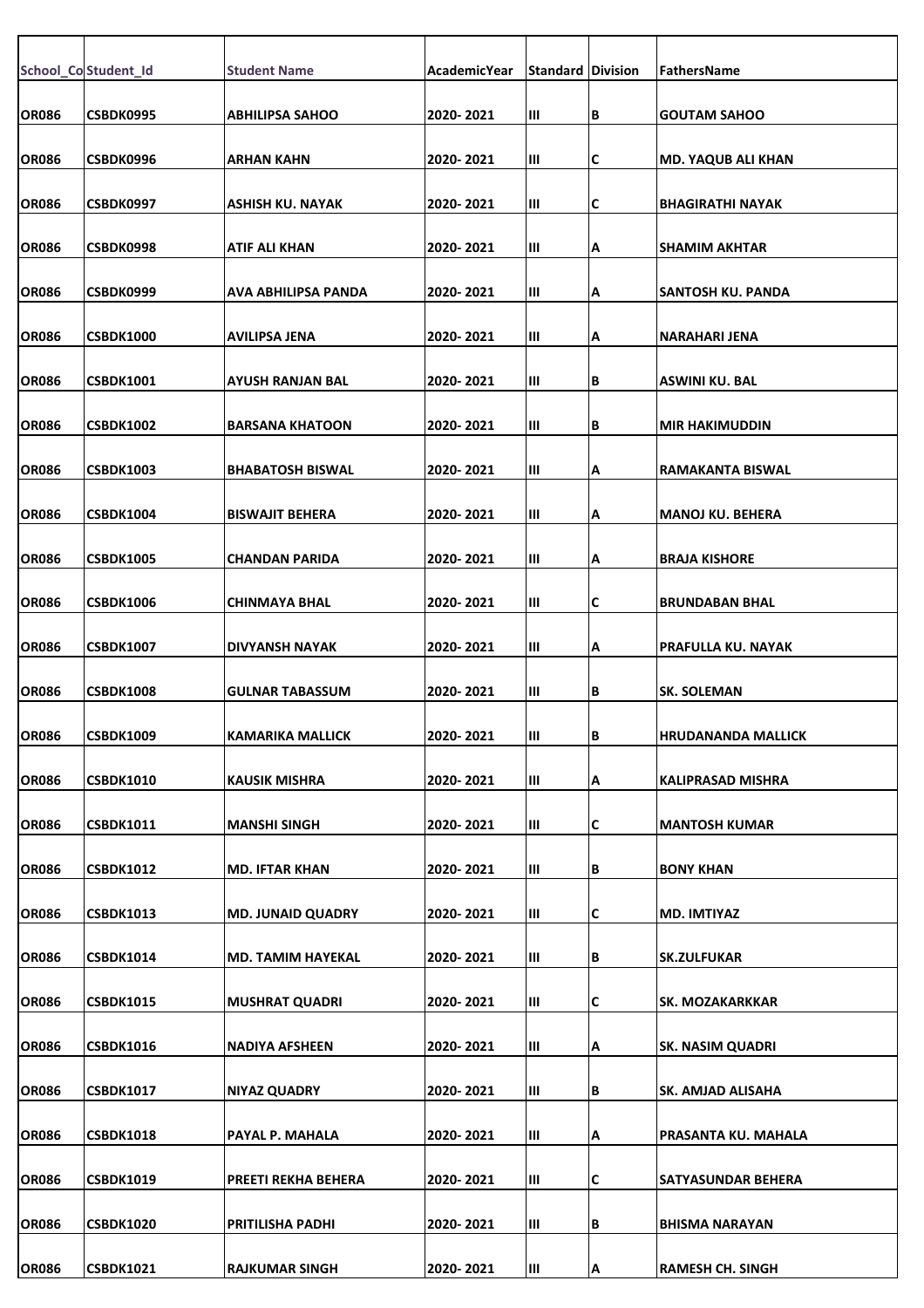|              | School_Co Student_Id | <b>Student Name</b>    | AcademicYear | <b>Standard Division</b> |     | FathersName                 |
|--------------|----------------------|------------------------|--------------|--------------------------|-----|-----------------------------|
| <b>OR086</b> | <b>CSBDK1022</b>     | RUDRA NARAYAN DASH     | 2020-2021    | Ш                        | B   | <b>DHANESWAR DASH</b>       |
| <b>OR086</b> | <b>CSBDK1023</b>     | SADIYA PARWEEN         | 2020-2021    | Ш                        | lВ  | SIRAJUDDIN KHAN             |
|              |                      |                        |              |                          |     |                             |
| <b>OR086</b> | CSBDK1024            | <b>SAHABAZ QUADRI</b>  | 2020-2021    | Ш                        | B   | <b>SK. RAJA</b>             |
| <b>OR086</b> | <b>CSBDK1025</b>     | SAI ANSHUMAN SAHOO     | 2020-2021    | Ш                        | Α   | <b>JAGABANDHU SAHU</b>      |
| <b>OR086</b> | <b>CSBDK1026</b>     | <b>SAIFA QUADRI</b>    | 2020-2021    | Ш                        | B   | <b>SK. BILAL</b>            |
| <b>OR086</b> | <b>CSBDK1027</b>     | SAI PRANGYA SAHU       | 2020-2021    | Ш                        | A   | SAMAR KU. SAHU              |
| <b>OR086</b> | <b>CSBDK1028</b>     | SAI SUBHANKAR DASH     | 2020-2021    | Ш                        | B   | <b>BRAJAKISHORE</b>         |
| <b>OR086</b> | <b>CSBDK1029</b>     | <b>SAMEEN BANO</b>     | 2020-2021    | Ш                        | B   | <b>SK. MD. SAHID QUADRY</b> |
| <b>OR086</b> | <b>CSBDK1030</b>     | <b>SAMIKSHYA NAYAK</b> | 2020-2021    | Ш                        | İΒ. | <b>BHAGABAN NAYAK</b>       |
| <b>OR086</b> | <b>CSBDK1031</b>     | SATABDI RANI DHAR      | 2020-2021    | Ш                        | B   | SADHAN KU. DHAR             |
|              |                      |                        |              |                          |     |                             |
| <b>OR086</b> | <b>CSBDK1032</b>     | SATYA PRAKASH BISWAL   | 2020-2021    | Ш                        | Α   | <b>MANOJ KU. BISWAL</b>     |
| <b>OR086</b> | <b>CSBDK1033</b>     | SASHTREE MOHAPATRA     | 2020-2021    | Ш                        | A   | AMULYA MOHAPATRA            |
| <b>OR086</b> | <b>CSBDK1034</b>     | <b>SHOVAN NAYAK</b>    | 2020-2021    | Ш                        | B   | RATIKANTA NAYAK             |
| <b>OR086</b> | <b>CSBDK1035</b>     | SHRAVAN KU. KHUNTIA    | 2020-2021    | Ш                        | A   | <b>SOUMENDRA KUMAR</b>      |
| <b>OR086</b> | <b>CSBDK1036</b>     | SIBANARAYAN BEHERA     | 2020-2021    | Ш                        | C   | DEEPAK KUMAR                |
| <b>OR086</b> | <b>CSBDK1037</b>     | <b>SIFA FATIMA</b>     | 2020-2021    | Ш                        | ΙA  | SK.SARFARAJ ALAM            |
| <b>OR086</b> | <b>CSBDK1038</b>     | SK. JAVED ALI          | 2020-2021    | Ш                        | B   | SK. AKHTAR ALI              |
| <b>OR086</b> | <b>CSBDK1039</b>     | SK. MD. TOHID          | 2020-2021    | Ш                        | C   | SK. TABARAK MD              |
| <b>OR086</b> | <b>CSBDK1040</b>     | <b>SK. SOYEB ALAM</b>  | 2020-2021    | Ш                        | A   | SK. AKHTIYAR                |
| <b>OR086</b> | <b>CSBDK1041</b>     | SMRUTI REKHA SETHI     | 2020-2021    | Ш                        | C   | RAJIPTA KU. SETHI           |
| <b>OR086</b> | <b>CSBDK1042</b>     | <b>SORALI P. NAYAK</b> | 2020-2021    | Ш                        | A   | <b>RANJAN NAYAK</b>         |
| <b>OR086</b> | <b>CSBDK1043</b>     | SUBHAM SEKHAR SWAIN    | 2020-2021    | Ш                        | B   | <b>BHAGIRATHI SWAIN</b>     |
| <b>OR086</b> | <b>CSBDK1044</b>     | SUMANJEET MOHAPATRA    | 2020-2021    | Ш                        | B   | <b>MADANMOHAN</b>           |
| <b>OR086</b> | <b>CSBDK1045</b>     | <b>SUNALIKA BEHERA</b> | 2020-2021    | Ш                        | B   | <b>PRATAP BEHERA</b>        |
| <b>OR086</b> | <b>CSBDK1046</b>     | UMM-E-AFIFA            | 2020-2021    | Ш                        | B   | <b>SK. NADIM IQKBAL</b>     |
| <b>OR086</b> | <b>CSBDK1047</b>     | UTPAL KUMAR ROUL       | 2020-2021    | Ш                        | C   | <b>HAREKRUSHNA ROUL</b>     |
| <b>OR086</b> | <b>CSBDK1219</b>     | RAJ RAJESWARI PUHAN    | 2020-2021    | Ш                        | ļΑ  | <b>BIREN PUHAN</b>          |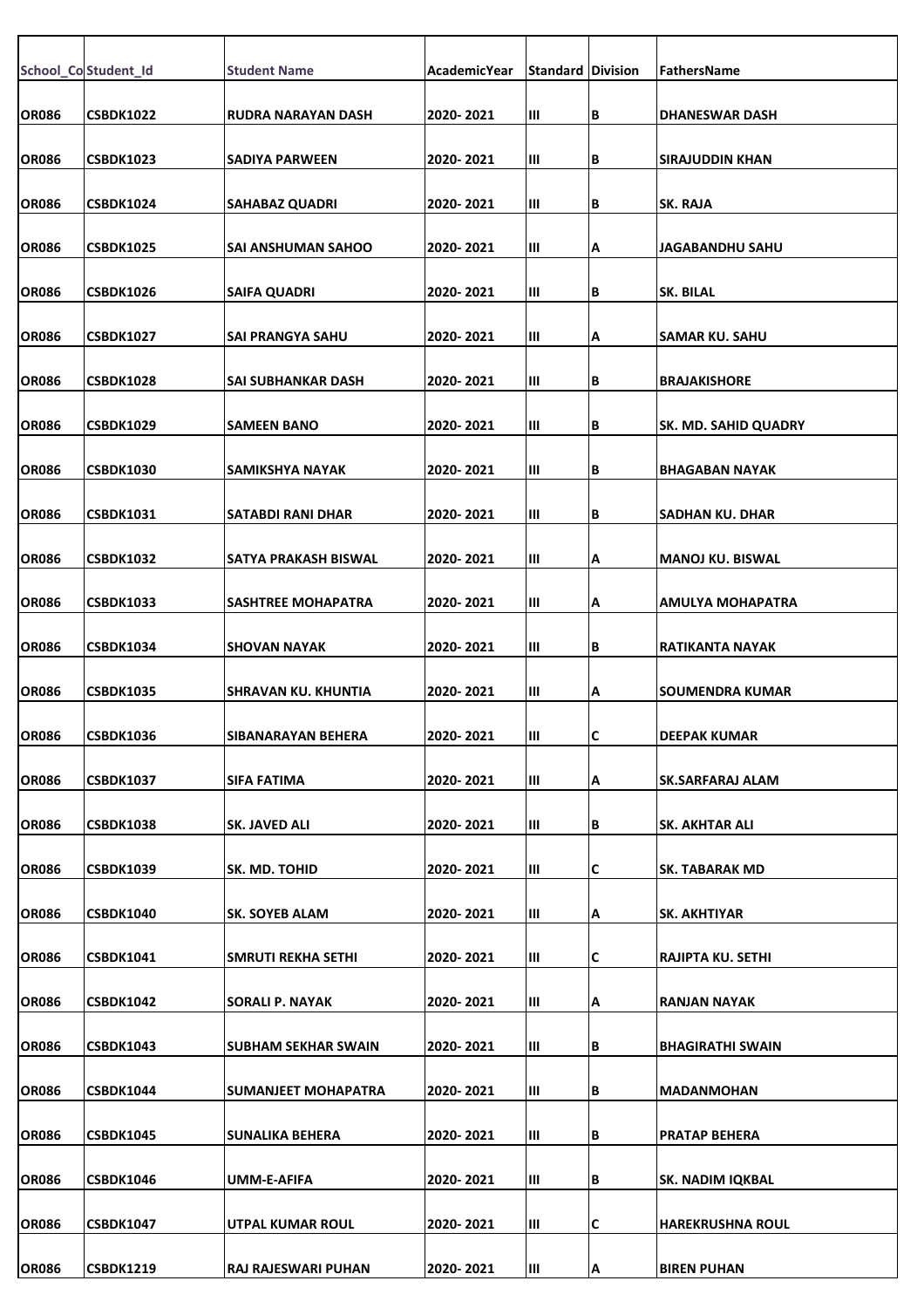|              | School_Co Student_Id | <b>Student Name</b>         | AcademicYear | <b>Standard Division</b> |     | <b>FathersName</b>         |
|--------------|----------------------|-----------------------------|--------------|--------------------------|-----|----------------------------|
|              |                      |                             |              |                          |     |                            |
| OR086        | <b>CSBDK1232</b>     | RAJ RAJESWARI PUHAN         | 2020-2021    | Ш                        | А   | <b>BIREN PUHAN</b>         |
| <b>OR086</b> | <b>CSBDK1233</b>     | <b>SAHABAZ QUADRI</b>       | 2020-2021    | Ш                        | Α   | <b>SK. RAJA</b>            |
| <b>OR086</b> | <b>CSBDK1234</b>     | SAI ANSHUMAN SAHOO          | 2020-2021    | Ш                        | B   | JAGABANDHU SAHOO           |
|              |                      |                             |              |                          |     |                            |
| <b>OR086</b> | <b>CSBDK1245</b>     | <b>BISHNU PRIYA DALEI</b>   | 2020-2021    | Ш                        | Α   | BIJAYA KUMAR DALEI         |
| <b>OR086</b> | CSBDK1312            | ADYASHA LAHA                | 2020-2021    | Ш                        | B   | GOUTAM KUMAR LAHA          |
| <b>OR086</b> | <b>CSBDK1313</b>     | CHINMAYEE BISWAL            | 2020-2021    | Ш                        | Α   | SAROJ KUMAR BISWAL         |
| <b>OR086</b> | <b>CSBDK1314</b>     | PRIYANKA PANDA              | 2020-2021    | Ш                        | C   | <b>BISWONATH PANDA</b>     |
|              |                      |                             |              |                          |     |                            |
| <b>OR086</b> | <b>CSBDK1315</b>     | SHASWATRAJ MOHARANA         | 2020-2021    | Ш                        | B   | IKIRAN KUMAR MOHARANA      |
| OR086        | <b>CSBDK1316</b>     | <b>OMMPRAKASH DAS</b>       | 2020-2021    | Ш                        | B   | PRAMOD KUMAR DAS           |
| <b>OR086</b> | <b>CSBDK1352</b>     | DINESH KUMAR SAHOO          | 2020-2021    | Ш                        | С   | PANKAJ KUMAR SAHOO         |
| <b>OR086</b> | <b>CSBDK1391</b>     | <b>PRIYANSHU APAT</b>       | 2020-2021    | Ш                        | В   | <b>KHAGESWAR APAT</b>      |
|              |                      |                             |              |                          |     |                            |
| <b>OR086</b> | CSBDK0832            | <b>ABHIJAN SAHU</b>         | 2020-2021    | IV                       | Α   | ASHISA KUMAR SAHU          |
| <b>OR086</b> | CSBDK0833            | <b>ADITYAGOURAB SAHOO</b>   | 2020-2021    | IV                       | C   | <b>BANAMALI SAHOO</b>      |
| <b>OR086</b> | CSBDK0834            | AMAN SAHID KHAN             | 2020-2021    | IV                       | А   | <b>ABDUL SAHID KHAN</b>    |
| <b>OR086</b> | <b>CSBDK0835</b>     | ASHIF ALI KHAN              | 2020-2021    | ΙV                       | IB. | ASFAQUE ALI KHAN           |
|              |                      |                             |              |                          |     |                            |
| <b>OR086</b> | CSBDK0836            | ASHIRBAD PATTANAYAK         | 2020-2021    | IV                       | C   | ABHAYA KU. PATTANAYAK      |
| <b>OR086</b> | CSBDK0837            | <b>ASHUTUSH PARHI</b>       | 2020-2021    | IV                       | c   | ASHANI SANKETA PARHI       |
| <b>OR086</b> | CSBDK0838            | <b>AYUSHMAN MISHRA</b>      | 2020-2021    | IV                       | А   | SATYABRATA MISHRA          |
| <b>OR086</b> | CSBDK0839            | <b>AYUSH KUMAR BEHERA</b>   | 2020-2021    | IV                       | Α   | <b>GOLAK BIHARI BEHERA</b> |
|              |                      |                             |              |                          |     |                            |
| <b>OR086</b> | CSBDK0840            | AYUSH RANJAN BISWAL         | 2020-2021    | IV                       | B   | SANATAN BISWAL             |
| <b>OR086</b> | CSBDK0841            | <b>DEBABRATA SAHOO</b>      | 2020-2021    | IV                       | B   | <b>GANESH PRASAD SAHOO</b> |
| <b>OR086</b> | CSBDK0842            | DEBASHIS NAYAK              | 2020-2021    | IV                       | А   | IBISHNU CH. NAYAK          |
| <b>OR086</b> | CSBDK0843            | DIWANSHEE JENA              | 2020-2021    | IV                       | Α   | DEEPAK KUMAR JENA          |
|              |                      |                             |              |                          |     |                            |
| <b>OR086</b> | CSBDK0844            | <b>GAYATRI DASH</b>         | 2020-2021    | IV                       | B   | MANAGOBINDA DASH           |
| <b>OR086</b> | CSBDK0845            | <b>GUDDIA KHATOON</b>       | 2020-2021    | IV                       | B   | <b>SK. ALLAUDDIN</b>       |
| <b>OR086</b> | CSBDK0846            | <b>HIMANSHU SEKHAR NATH</b> | 2020-2021    | IV                       | А   | DILLIP KUMAR NATH          |
| <b>OR086</b> | CSBDK0847            | JYOTISHANKAR MOHANTY        | 2020-2021    | IV                       | C   | <b>RAMANRAYANA MOHANTY</b> |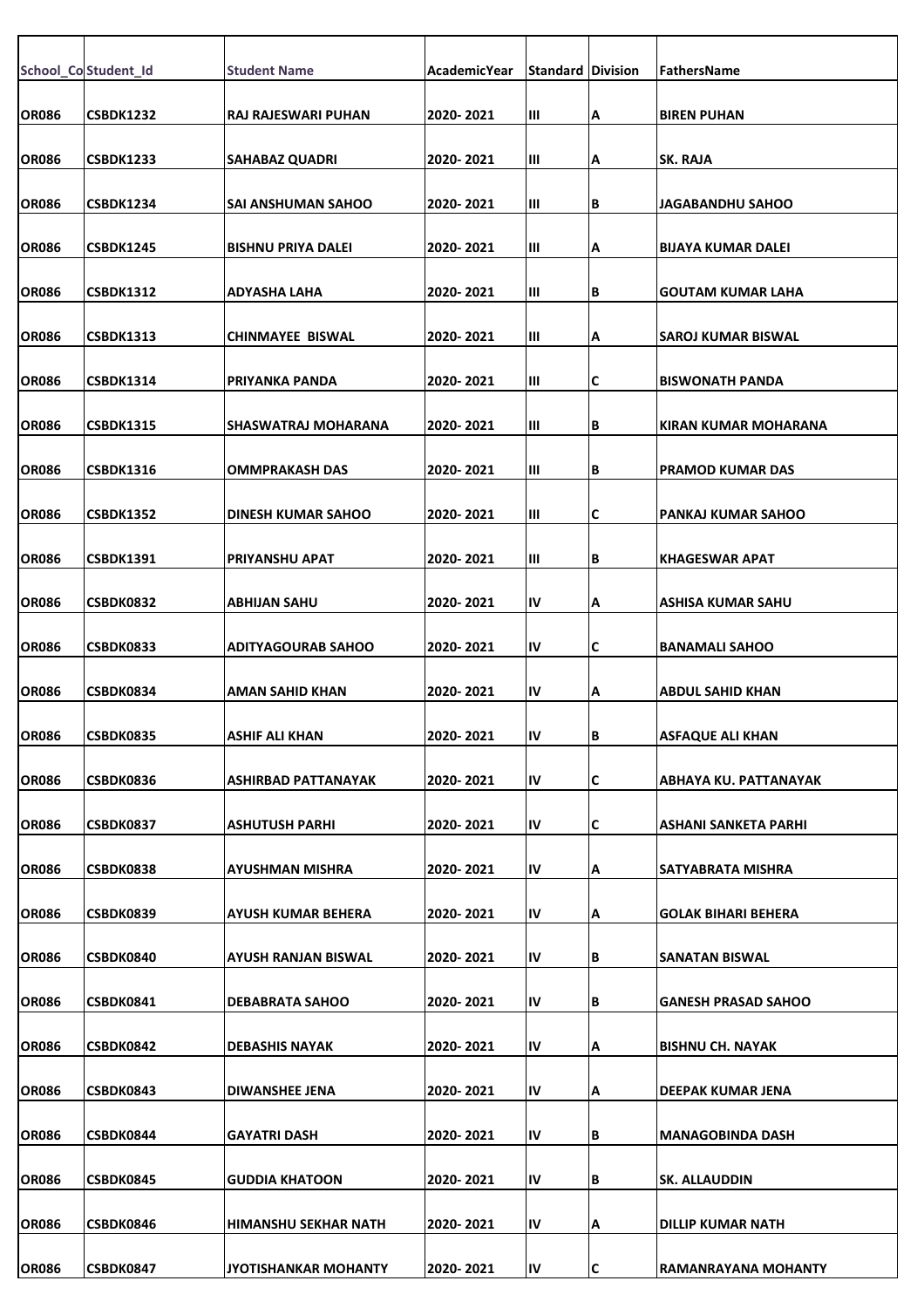|              | School_Co Student_Id | <b>Student Name</b>         | AcademicYear | <b>Standard Division</b> |    | FathersName                |
|--------------|----------------------|-----------------------------|--------------|--------------------------|----|----------------------------|
| <b>OR086</b> | CSBDK0848            | <b>MOHIT SAMAL</b>          | 2020-2021    | IV                       | C  | <b>MINAKETAN SAMAL</b>     |
|              |                      |                             |              |                          |    |                            |
| <b>OR086</b> | CSBDK0849            | <b>MRIGEN PRATAP MISHRA</b> | 2020-2021    | IV                       | A  | <b>BIJAYA KUMAR MISHRA</b> |
| OR086        | CSBDK0850            | NAWISHTA NASIM              | 2020-2021    | IV                       | B  | JAWED PARWEJ               |
| <b>OR086</b> | CSBDK0851            | PRATIK GUPTA                | 2020-2021    | IV                       | C  | <b>DINESH GUPTA</b>        |
| <b>OR086</b> | CSBDK0852            | PRIYANSHU P PANDAB          | 2020-2021    | IV                       | C  | KSHAMAMAYA PANDAB          |
| <b>OR086</b> | CSBDK0853            | ROHAN KUMAR JENA            | 2020-2021    | IV                       | A  | <b>GAUTAM KUMAR JENA</b>   |
| <b>OR086</b> | CSBDK0854            | RUDRANARAYAN PARIDA         | 2020-2021    | IV                       | A  | <b>BIJAYA KUMAR PARIDA</b> |
| <b>OR086</b> | CSBDK0855            | SAI KRISHNA BEHERA          | 2020-2021    | IV                       | C  | SARBESWAR BEHERA           |
| <b>OR086</b> | <b>CSBDK0856</b>     | <b>KANEEZ AMENA</b>         | 2020-2021    | IV                       | B  | <b>SK MAIMUDDIN</b>        |
| <b>OR086</b> | CSBDK0857            | K SHITISH ROUT              | 2020-2021    | IV                       | A  | <b>ABHILASH ROUT</b>       |
| OR086        | CSBDK0858            | LAGNASHREE BEHERA           | 2020-2021    | IV                       | Α  | <b>LALATENDU BEHERA</b>    |
|              |                      |                             |              |                          |    |                            |
| <b>OR086</b> | CSBDK0859            | LAXMI SAHOO                 | 2020-2021    | IV                       | C  | <b>BIDYADHAR SAHU</b>      |
| <b>OR086</b> | CSBDK0860            | <b>MANISHA MUDULI</b>       | 2020-2021    | IV                       | Α  | <b>SUBASH CH. MADULU</b>   |
| <b>OR086</b> | <b>CSBDK0861</b>     | <b>MANITA SAMAL</b>         | 2020-2021    | IV                       | Α  | <b>PRASANT KU. SAMAL</b>   |
| <b>OR086</b> | <b>CSBDK0862</b>     | MASTER AARAB                | 2020-2021    | ΙV                       | IВ | BASANTA KU. BEHERA         |
| <b>OR086</b> | <b>CSBDK0863</b>     | <b>MD. MEHDI</b>            | 2020-2021    | IV                       | C  | <b>SABIR ALLI</b>          |
| <b>OR086</b> | CSBDK0864            | SK. FARAT PARWEEZ           | 2020-2021    | IV                       | B  | <b>SK. SAIFUR RAHEMAN</b>  |
| <b>OR086</b> | CSBDK0865            | <b>SK. JAMIR QUADRI</b>     | 2020-2021    | IV                       | B  | <b>SK. GOLAM AJAMER</b>    |
| <b>OR086</b> | CSBDK0866            | <b>SK.JUNAID QUADRI</b>     | 2020-2021    | IV                       | C  | SK. ANAM                   |
| <b>OR086</b> | CSBDK0867            | SK. SAHEB ALAM              | 2020-2021    | IV                       | B  | <b>SK. KALIMUDDIN</b>      |
| <b>OR086</b> | <b>CSBDK0868</b>     | <b>SM ATAUR RAHMAN</b>      | 2020-2021    | IV                       | A  | <b>SK. IMRAN ALI</b>       |
| <b>OR086</b> | CSBDK0869            | <b>SNEHANSU ROUT</b>        | 2020-2021    | IV                       | А  | <b>GANGULI ROUT</b>        |
| <b>OR086</b> | CSBDK0870            | <b>SOHEL KHAN</b>           | 2020-2021    | IV                       | B  | <b>RAMALUDDIN KHAN</b>     |
|              |                      |                             |              |                          |    |                            |
| <b>OR086</b> | <b>CSBDK0871</b>     | <b>SOURAV BEHERA</b>        | 2020-2021    | IV                       | C  | <b>DHANESWRA BEHERA</b>    |
| <b>OR086</b> | CSBDK0872            | SAI SUNDAR NAYAK            | 2020-2021    | IV                       | B  | RADHA MOHAN NAYAK          |
| <b>OR086</b> | CSBDK0873            | SAMBIT PARHI                | 2020-2021    | IV                       | C  | <b>SAMARENDRA PARHI</b>    |
| <b>OR086</b> | CSBDK0874            | SAMIKSHYA OJHA              | 2020-2021    | IV                       | A  | <b>DILLIP KUMAR OJHA</b>   |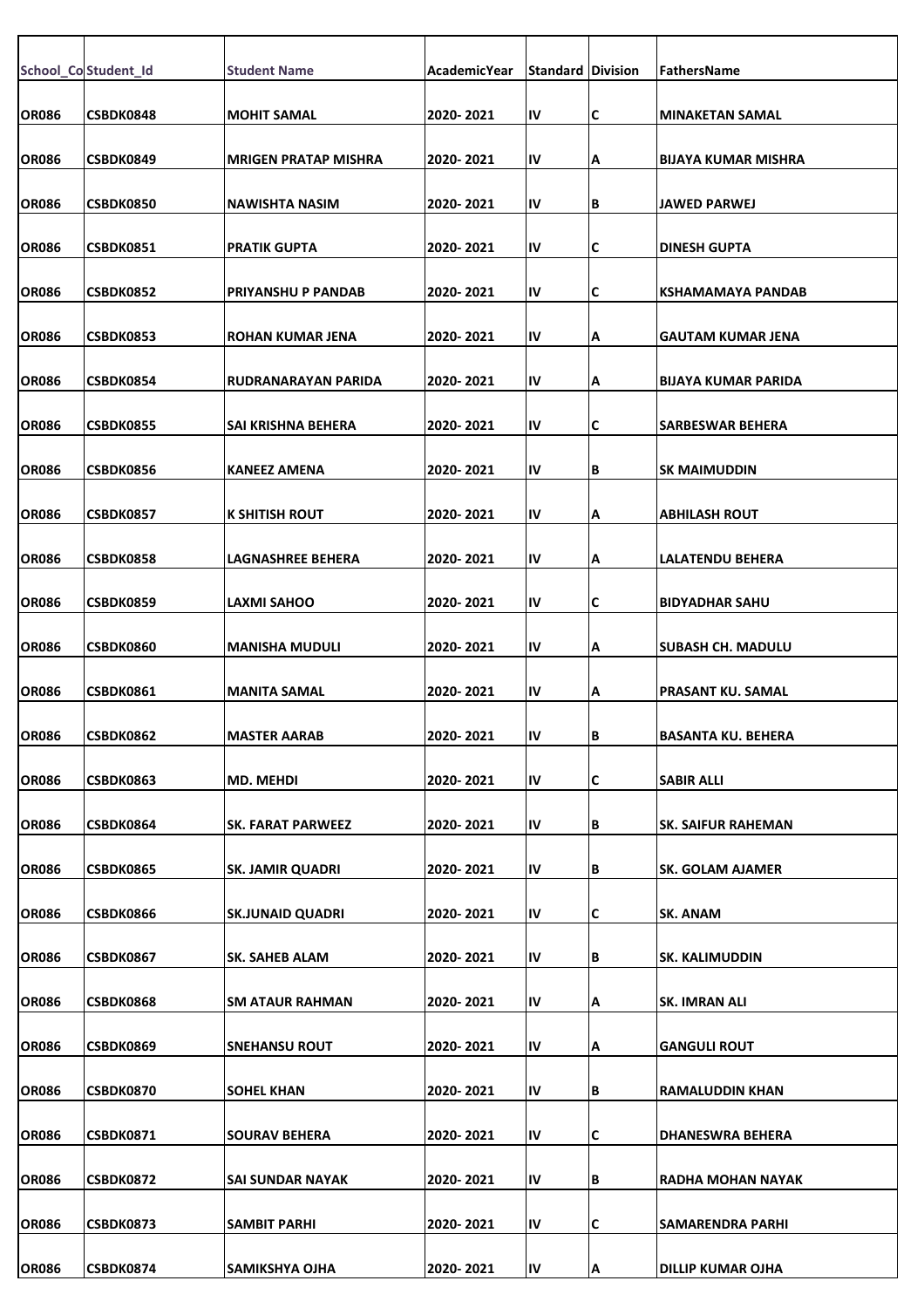|              | School_Co Student_Id | <b>Student Name</b>                 | AcademicYear | <b>Standard Division</b> |     | FathersName                    |
|--------------|----------------------|-------------------------------------|--------------|--------------------------|-----|--------------------------------|
| <b>OR086</b> | CSBDK0875            | <b>SAYED IZAAN YAZDANI</b>          | 2020-2021    | IV                       | Α   | <b>SAYED ATAUR RAHAMAN</b>     |
| <b>OR086</b> | CSBDK0876            | <b>SHIREEN KHAN</b>                 | 2020-2021    | IV                       | ΙB  | <b>ABDUL SAHID KHAN</b>        |
| <b>OR086</b> | <b>CSBDK0877</b>     | <b>SHREEYA PANDA</b>                | 2020-2021    | IV                       | ΙC  | ISURESH KU. PANDA              |
| <b>OR086</b> | <b>CSBDK0878</b>     | SK. AFZAAL-E RASOOL                 | 2020-2021    | IV                       | Α   | <b>SK. ASROF ALI</b>           |
|              |                      |                                     |              |                          |     |                                |
| <b>OR086</b> | CSBDK0879            | SK. FAIZ                            | 2020-2021    | IV                       | C   | <b>SK. FARID MOHAMMAD</b>      |
| <b>OR086</b> | <b>CSBDK0880</b>     | <b>SRIJAA DAS</b>                   | 2020-2021    | IV                       | C   | <b>SUNIT DAS</b>               |
| <b>OR086</b> | CSBDK0881            | STHITA PRAGYAN DAS MOHAPA12020-2021 |              | IV                       | IС  | SUSHANTA KUMAR MOHAPATRA       |
| <b>OR086</b> | <b>CSBDK0882</b>     | SUBHADARSHINI PANDA                 | 2020-2021    | IV                       | C   | SUBHADARSAN PANDA              |
| <b>OR086</b> | <b>CSBDK0883</b>     | <b>SUBHAJYOTI SATPATHY</b>          | 2020-2021    | IV                       | lВ  | <b>ASHOK KUMAR STAPATHY</b>    |
|              |                      |                                     |              |                          |     |                                |
| <b>OR086</b> | CSBDK0884            | SUSHREE SANCHITA GHADAI             | 2020-2021    | IV                       | ΙB  | SANJIB KU. GHADAI              |
| <b>OR086</b> | <b>CSBDK0885</b>     | <b>SHRIYA SUDIPTA JENA</b>          | 2020-2021    | IV                       | lВ  | PRIYADARSHI JENA               |
| <b>OR086</b> | <b>CSBDK0886</b>     | TASHNIM PARWEEN                     | 2020- 2021   | IV                       | Α   | ARIF ZAFAR KHAN                |
| <b>OR086</b> | CSBDK0887            | ABHIJEET PRIYADARSHI                | 2020-2021    | IV                       | İΒ. | <b>SUNIL KUMAR MAJHI</b>       |
| <b>OR086</b> | CSBDK0888            | <b>AHSANUL QUADRI</b>               | 2020-2021    | IV                       | C   | <b>SK. MUKTAR</b>              |
| <b>OR086</b> | <b>CSBDK0889</b>     | AKIF BURHAN KHAN                    | 2020-2021    | ΙV                       | L   | AINUL KHAN                     |
|              |                      |                                     |              |                          |     |                                |
| <b>OR086</b> | CSBDK0890            | <b>AMRUTA DHAL</b>                  | 2020-2021    | IV                       | ΙA  | <b>BIPLAB SURYA KETAN DHAL</b> |
| <b>OR086</b> | CSBDK0891            | ANKIT KUMAR DAS                     | 2020-2021    | IV                       | Α   | <b>PRATAP KU. DAS</b>          |
| <b>OR086</b> | CSBDK0892            | <b>ANSHUMAN SAHOO</b>               | 2020-2021    | IV                       | C   | GAGAN BIHARI SAHOO             |
| <b>OR086</b> | CSBDK0893            | ANATARIKSHA DHAL                    | 2020-2021    | IV                       | lВ  | <b>NARAYAN CH. DHAL</b>        |
| <b>OR086</b> | CSBDK0894            | ANWESHA KU. BEHERA                  | 2020-2021    | IV                       | ΙA  | <b>PRATAP KUMAR BEHERA</b>     |
|              |                      |                                     |              |                          |     |                                |
| <b>OR086</b> | CSBDK0895            | ARADHANA DAS                        | 2020-2021    | IV                       | IС  | <b>DEBASISH DAS</b>            |
| <b>OR086</b> | CSBDK0896            | ARDHENDU SEKHAR SAMAL               | 2020-2021    | IV                       | ΙB  | <b>CHANDRA SEKHAR SAMAL</b>    |
| <b>OR086</b> | CSBDK0897            | ARPAN GORAI                         | 2020-2021    | IV                       | lВ  | <b>ATANU GORAI</b>             |
| <b>OR086</b> | CSBDK0898            | <b>ARUSHI SINGH</b>                 | 2020-2021    | IV                       | C   | <b>KAMLESH SINGH</b>           |
| <b>OR086</b> | CSBDK0899            | AYUSHMAN DAS                        | 2020-2021    | IV                       | ΙB  | <b>CHANDRA SEKHAR DAS</b>      |
|              |                      |                                     |              |                          |     |                                |
| <b>OR086</b> | <b>CSBDK0900</b>     | BIBHU DUTTA DIXIT                   | 2020-2021    | IV                       | Α   | <b>BIBEKANANDA DIXIT</b>       |
| <b>OR086</b> | CSBDK0901            | <b>BISWAMITRA D.S. TULSI</b>        | 2020-2021    | IV                       | A   | AJAY KUMAR PATRA               |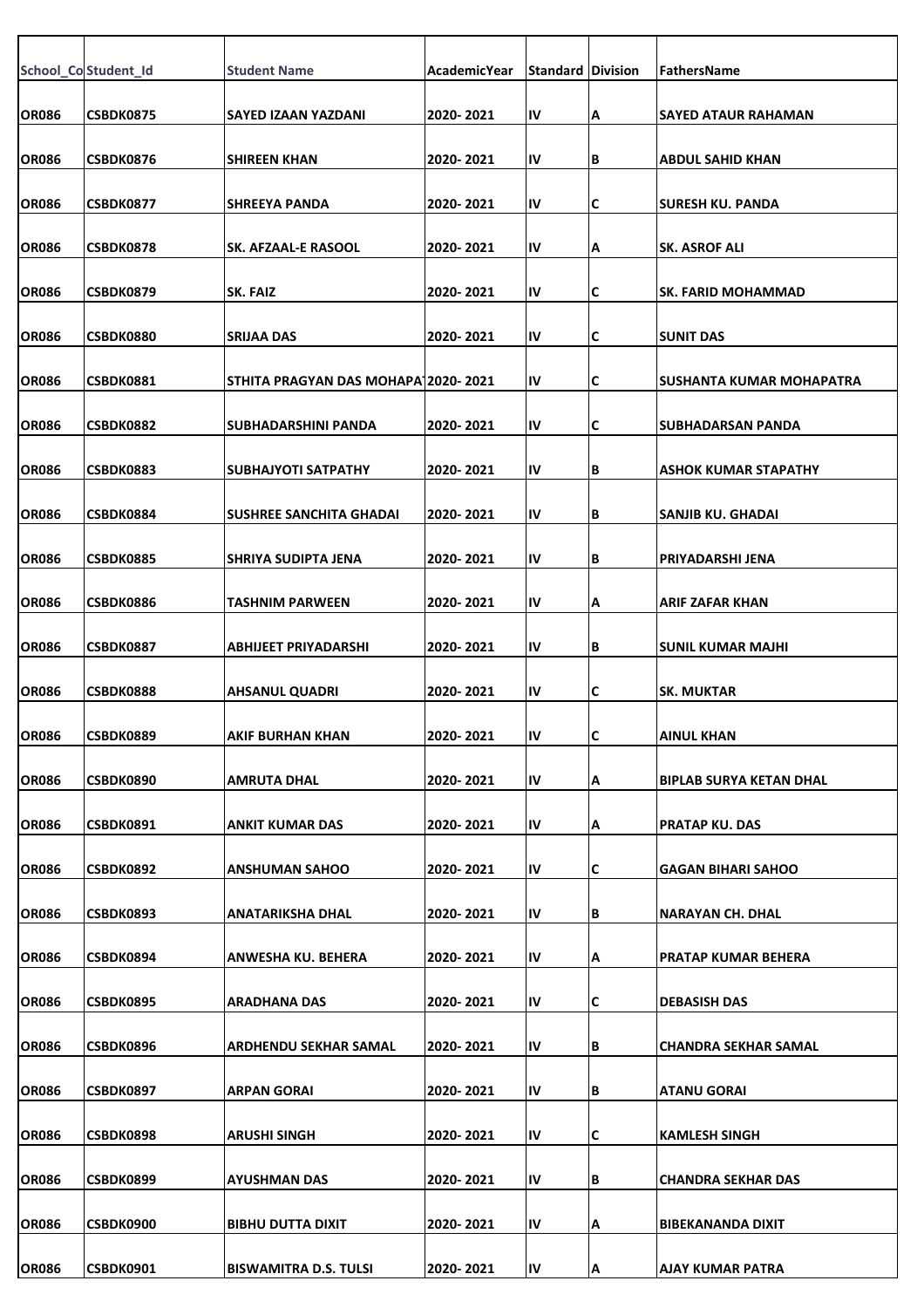|              | School_Co Student_Id | <b>Student Name</b>          | AcademicYear | <b>Standard Division</b> |    | FathersName                   |
|--------------|----------------------|------------------------------|--------------|--------------------------|----|-------------------------------|
| <b>OR086</b> | CSBDK0902            | <b>DEEPSIKHA OJHA</b>        | 2020-2021    | IV                       | В  | <b>NIRANJAN OJHA</b>          |
| <b>OR086</b> | CSBDK0903            | <b>DIBYANSHI NATH</b>        | 2020-2021    | IV                       | А  | DAMBARUDHAN NATH              |
| <b>OR086</b> | CSBDK0904            | <b>DIBYANSHU BISWAL</b>      | 2020- 2021   | IV                       | C  | LALITENDU BISWAL              |
| <b>OR086</b> | CSBDK0905            | <b>FARHANA BASIR</b>         | 2020-2021    | IV                       | В  | <b>SK. MAJIRUDDIN</b>         |
| <b>OR086</b> | CSBDK0906            | GAYATRI JENA                 | 2020-2021    | IV                       | В  | STYANARAYAN JENA              |
| <b>OR086</b> | CSBDK0907            | JAYA PRAKASH PALAI           | 2020-2021    | IV                       | А  | AJAYA KUMAR PALAI             |
| <b>OR086</b> | CSBDK0908            | <b>JINAT FIRDOUSH</b>        | 2020-2021    | IV                       | А  | <b>ABDUL HARIF KHAN</b>       |
| <b>OR086</b> | CSBDK0909            | <b>KIRAN RAJ</b>             | 2020-2021    | IV                       | В  | DILLIP KUMAR BEHERA           |
| <b>OR086</b> | CSBDK0910            | <b>KIRAN SENAPATI</b>        | 2020-2021    | IV                       | C  | <b>RAGHUNATH SENAPATI</b>     |
| <b>OR086</b> | CSBDK0911            | <b>KRISHNA GUPTA</b>         | 2020-2021    | IV                       | С  | <b>HIMANSHU GUPTA</b>         |
|              |                      |                              |              |                          |    |                               |
| <b>OR086</b> | CSBDK0912            | <b>MAHEK KHATOON</b>         | 2020-2021    | IV                       | А  | SK. SAFI                      |
| <b>OR086</b> | CSBDK0913            | <b>MD. ABUTALA KHAN</b>      | 2020- 2021   | IV                       | А  | <b>AYUNUL KHAN</b>            |
| <b>OR086</b> | CSBDK0914            | <b>MD. AREEB QUADRI</b>      | 2020-2021    | IV                       | C  | AK. ANWAR                     |
| <b>OR086</b> | CSBDK0915            | <b>MD.KAIF HAYKAL</b>        | 2020-2021    | IV                       | А  | <b>SK. HUSNAIN HAYKAL</b>     |
| <b>OR086</b> | <b>CSBDK0917</b>     | NIBILA TAHSEEN               | 2020-2021    | ΙV                       | IΒ | SAYED MONAM ALI               |
| <b>OR086</b> | CSBDK0918            | <b>NIKHILESH MALLICK</b>     | 2020-2021    | IV                       | А  | <b>BHAKTA RANJAN MALLICK</b>  |
| <b>OR086</b> | CSBDK0919            | <b>NIRANTAR MAJHI</b>        | 2020-2021    | IV                       | А  | <b>PRADEEP KUMAR MAJHI</b>    |
| <b>OR086</b> | CSBDK0920            | OMMKAR ASHRUT MALLICK        | 2020-2021    | IV                       | C  | <b>ANUPANANDA MALLICK</b>     |
| <b>OR086</b> | CSBDK0921            | PLAKSHA BISWAL               | 2020-2021    | IV                       | В  | PRITHIVRAJ BISWAL             |
| <b>OR086</b> | <b>CSBDK0922</b>     | <b>PRITIRANJAN SAHOO</b>     | 2020-2021    | IV                       | В  | <b>RAMESH KUMAR SAHOO</b>     |
| <b>OR086</b> | CSBDK0923            | <b>RITESH KUMAR TRIPATHY</b> | 2020-2021    | IV                       | В  | <b>RAKESH KUMAR TRIPATHY</b>  |
| <b>OR086</b> | CSBDK0924            | RUDRA NARAYAN SINGH          | 2020-2021    | IV                       | С  | DIPAK KUMAR SINGH             |
| <b>OR086</b> | CSBDK0925            | SAHISTA JAHAN                | 2020-2021    | IV                       | С  | <b>SAYED YUSUFF NAZAD</b>     |
|              |                      |                              |              |                          |    |                               |
| <b>OR086</b> | CSBDK0926            | <b>SAI DEBRAJ DHAL</b>       | 2020-2021    | IV                       | В  | <b>NRUSHINGHA CHARAN DHAL</b> |
| <b>OR086</b> | CSBDK0927            | SAI DIBYA RANJAN ROUT        | 2020-2021    | IV                       | А  | <b>RADHASHYAM ROUT</b>        |
| <b>OR086</b> | CSBDK0928            | <b>SAI GUPTA QUADRI</b>      | 2020-2021    | IV                       | В  | SK. WOSKAR ALI                |
| <b>OR086</b> | CSBDK0929            | <b>SAI SUBHRANSHU NAIK</b>   | 2020-2021    | IV                       | B  | <b>SANJIB NAIK</b>            |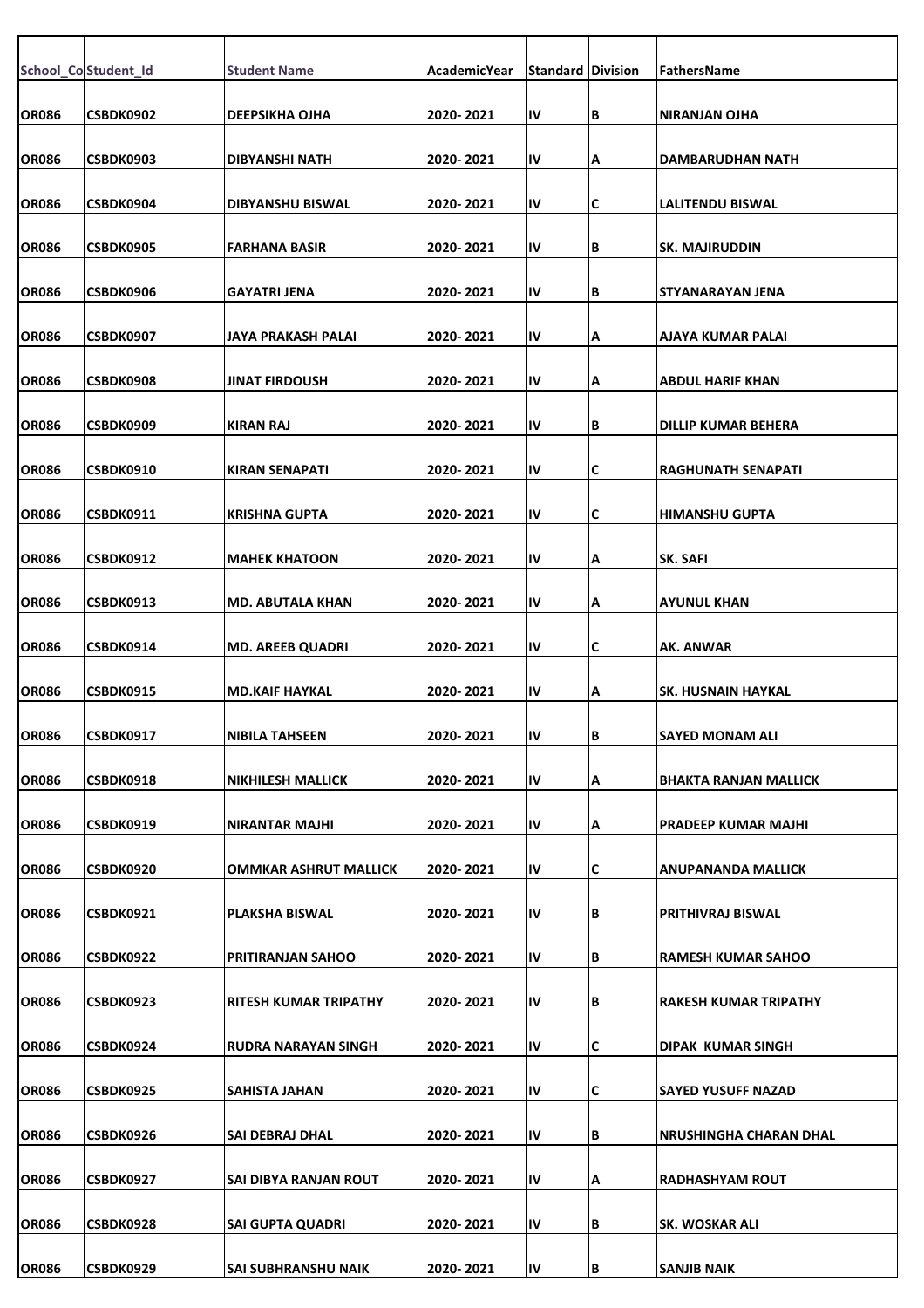|              | School_Co Student_Id | <b>Student Name</b>       | AcademicYear | <b>Standard Division</b> |    | FathersName                    |
|--------------|----------------------|---------------------------|--------------|--------------------------|----|--------------------------------|
|              |                      |                           |              |                          |    |                                |
| <b>OR086</b> | CSBDK0930            | <b>SHAZIA QUADRI</b>      | 2020-2021    | IV                       | C  | <b>SK. MOIMULLAH QUADRI</b>    |
| <b>OR086</b> | CSBDK0931            | <b>SIMRAN PARWEEN</b>     | 2020-2021    | IV                       | C  | SK. MOLTAFOR ALI               |
| <b>OR086</b> | CSBDK0932            | <b>SK. AWESH QUADRI</b>   | 2020-2021    | IV                       | C  | <b>SK. JAN MOHAMMED</b>        |
|              |                      |                           |              |                          |    |                                |
| <b>OR086</b> | CSBDK0933            | <b>SK. SABBIR HOSSAIN</b> | 2020-2021    | IV                       | B  |                                |
| <b>OR086</b> | CSBDK0934            | <b>SK. SAMIR ZAHEER</b>   | 2020-2021    | IV                       | C  | <b>SK. JAHIRUDDIN</b>          |
| <b>OR086</b> | CSBDK0935            | <b>SK. SOHAIB ALAM</b>    | 2020-2021    | IV                       | B  | <b>SK. ZAHUR</b>               |
| <b>OR086</b> | CSBDK0936            | <b>SK. JUNAID IQBAL</b>   | 2020-2021    | IV                       | Α  | <b>SK. JAHEER AZAD</b>         |
|              |                      |                           |              |                          |    |                                |
| <b>OR086</b> | CSBDK0937            | SNEHANSHU NAYAK           | 2020-2021    | IV                       | C  | <b>BIBHUTI BHUSAN NAYAK</b>    |
| <b>OR086</b> | CSBDK0938            | <b>SUFIA QUADRI</b>       | 2020-2021    | IV                       | C  | <b>MIRZA NASIRUDDIN BAIG</b>   |
| <b>OR086</b> | CSBDK0939            | SWAGAT KUMAR NAYAK        | 2020-2021    | IV                       | C  | SUSANTA KUMAR NAYAK            |
| <b>OR086</b> | CSBDK0940            | <b>SWOYGJEET GHOSH</b>    | 2020-2021    | IV                       | B  | <b>SHASHIKANTA KUMAR GHOSH</b> |
|              |                      |                           |              |                          |    |                                |
| <b>OR086</b> | CSBDK0941            | SUHANA PANIGRAHI          | 2020-2021    | IV                       | Α  | PRIYABRATA PANIGRAHI           |
| <b>OR086</b> | CSBDK0942            | TAHSEEM HAYAT SAIKH       | 2020-2021    | IV                       | C  | <b>SK. ABDUL MUSLIM</b>        |
| <b>OR086</b> | <b>CSBDK1220</b>     | <b>SHAUNAK BANERJEE</b>   | 2020-2021    | IV                       | C  | <b>DIPANKAR BANERJEE</b>       |
| <b>OR086</b> |                      | TAPAS KUMAR PANIGRAHI     | 2020-2021    |                          |    |                                |
|              | CSBDK1235            |                           |              | ΙV                       | ΙA | UTTAM KU. PANIGRAHI            |
| <b>OR086</b> | <b>CSBDK1236</b>     | <b>SHAUNAK BANERJEE</b>   | 2020-2021    | IV                       | B  | <b>DIPANKAR BANERJEE</b>       |
| <b>OR086</b> | <b>CSBDK1317</b>     | <b>KAUSTUV BARIK</b>      | 2020-2021    | IV                       | Α  | <b>BASANTA KUMAR BARIK</b>     |
| <b>OR086</b> | <b>CSBDK1318</b>     | OMM PRAKASH JENA          | 2020-2021    | IV                       | B  | <b>BAPI JENA</b>               |
|              |                      |                           |              |                          |    |                                |
| <b>OR086</b> | CSBDK1319            | <b>PRANAB MOHANTY</b>     | 2020-2021    | IV                       | B  | <b>PRAKASH KUMAR MOHANTY</b>   |
| <b>OR086</b> | CSBDK1320            | SNEHA MALIK               | 2020-2021    | IV                       | C  | <b>DAMODAR MALIK</b>           |
| <b>OR086</b> | <b>CSBDK1321</b>     | SUBHALAXMI SAHOO          | 2020-2021    | IV                       | B  | SARAT KUMAR SAHOO              |
| OR086        | CSBDK1322            | ZARNAIN ARZOO             | 2020-2021    | IV                       | C  | SHAMIM AKHTAR QUADRI           |
|              |                      |                           |              |                          |    |                                |
| <b>OR086</b> | <b>CSBDK1365</b>     | PRACHISMITA NAYAK         | 2020-2021    | IV                       | C  | <b>DEEPAK KUMAR NAYAK</b>      |
| <b>OR086</b> | <b>CSBDK1373</b>     | PRATYUSHA NAYAK           | 2020-2021    | IV                       | A  | <b>ARJUN CHARAN NAYAK</b>      |
| <b>OR086</b> | <b>CSBDK1383</b>     | ANANYA BAL                | 2020-2021    | IV                       | Α  | <b>SUNIL KUMAR BAL</b>         |
| <b>OR086</b> | <b>CSBDK1384</b>     | DHARMENDRA MALIK          | 2020-2021    | IV                       | B  | <b>BIBHISAN MALIK</b>          |
|              |                      |                           |              |                          |    |                                |
| <b>OR086</b> | CSBDK0290            | ABHISHEK SABAT            | 2020-2021    | IX                       | A  | <b>DIBAKAR SABAT</b>           |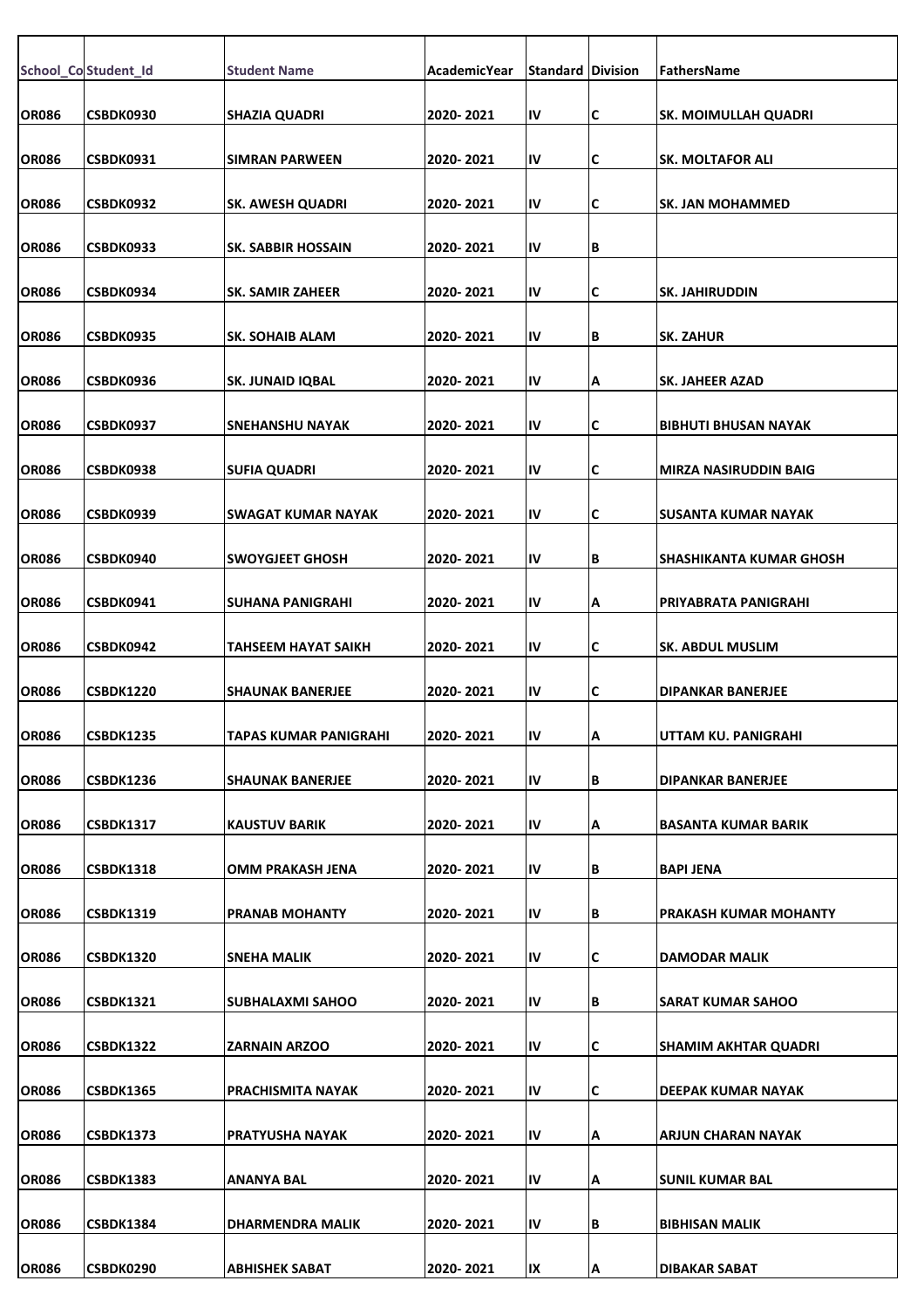|              | School_Co Student_Id | <b>Student Name</b>         | AcademicYear | <b>Standard Division</b> |    | <b>FathersName</b>        |
|--------------|----------------------|-----------------------------|--------------|--------------------------|----|---------------------------|
|              |                      |                             |              |                          |    |                           |
| <b>OR086</b> | CSBDK0291            | <b>ABINASH PATRA</b>        | 2020-2021    | IX                       | В  | ISANGRAM KESHARI PATRA    |
| <b>OR086</b> | CSBDK0292            | <b>ADYASHA BARIK</b>        | 2020-2021    | IX                       | B  | PRABHUKALYAN BARIK        |
| <b>OR086</b> | CSBDK0293            | <b>AMREEN NISHA</b>         | 2020-2021    | IX                       | B  | lsk. NOOR MOHAMMED        |
|              |                      |                             |              |                          |    |                           |
| <b>OR086</b> | CSBDK0294            | <b>ARMAN ALI KHAN</b>       | 2020-2021    | IX                       | B  | AKBAR ALI KHAN            |
| <b>OR086</b> | CSBDK0295            | <b>ARNAV DAS</b>            | 2020-2021    | IX                       | B  | IDR. AJIT KUMAR DAS       |
| <b>OR086</b> | CSBDK0296            | <b>ARPIT SENAPATI</b>       | 2020-2021    | IX                       | B  | PRASANTA KU. SENAPATI     |
| <b>OR086</b> | CSBDK0297            | <b>ASHARANI JENA</b>        | 2020-2021    | IX                       | B  | RAJENDRA JENA             |
|              |                      |                             |              |                          |    |                           |
| <b>OR086</b> | CSBDK0298            | <b>AYESHA KHANAM QUADRI</b> | 2020-2021    | IX                       | Α  | <b>AMANAT RASUL KHAN</b>  |
| <b>OR086</b> | CSBDK0299            | <b>BASUDEV PARIDA</b>       | 2020-2021    | IX                       | B  | AMBUJA BANDHU PARIDA      |
| <b>OR086</b> | CSBDK0300            | <b>BAISHNABI BANDANA</b>    | 2020-2021    | IX                       | B  | <b>IHRUSHIKESH JENA</b>   |
| <b>OR086</b> | CSBDK0301            | <b>BISWARANJAN BISWAL</b>   | 2020-2021    | IX                       | B  | <b>SANTANU KU. BISWAL</b> |
|              |                      |                             |              |                          |    |                           |
| <b>OR086</b> | CSBDK0302            | BISWORUPA MAHUNTA           | 2020-2021    | IX                       | B  | BINOD KU. MAHUNTA         |
| <b>OR086</b> | CSBDK0303            | <b>DEBASHREE SAHOO</b>      | 2020-2021    | IX                       | А  | <b>DILLIP KU. SAHOO</b>   |
| <b>OR086</b> | CSBDK0304            | DIBYAJYOTI DAS              | 2020-2021    | IX                       | А  | <b>DEBADATTA DAS</b>      |
| <b>OR086</b> |                      |                             | 2020-2021    |                          |    | <b>IASHOK KU. SETHI</b>   |
|              | <b>CSBDK0305</b>     | DIBYA RANJAN SETHI          |              | IХ                       | IВ |                           |
| <b>OR086</b> | <b>CSBDK0306</b>     | <b>FALGUNI MOHALA</b>       | 2020-2021    | IX                       | B  | BIKASH KU. MAHALA         |
| <b>OR086</b> | CSBDK0307            | GURU CHARAN DAS             | 2020-2021    | IX                       | А  | SOUMYA KANTA DAS          |
| <b>OR086</b> | CSBDK0308            | <b>ISRAR HOSSAIN KHAN</b>   | 2020-2021    | IX                       | В  | ABRAR HOSSAIN KHAN        |
|              |                      |                             |              |                          |    |                           |
| <b>OR086</b> | <b>CSBDK0309</b>     | <b>JAHEDA NAZAR QUADRI</b>  | 2020-2021    | IX                       | В  | <b>SK. MAIRAJUDDIN</b>    |
| <b>OR086</b> | CSBDK0310            | JATIN GHADEI                | 2020-2021    | IX                       | А  | KESHAB CHADRA GHADEI      |
| <b>OR086</b> | CSBDK0311            | <b>KAWNEN FATMA</b>         | 2020-2021    | IX                       | B  | MIRZA MD. HANIF           |
| <b>OR086</b> | CSBDK0312            | <b>KASISH QUADRI</b>        | 2020-2021    | IX                       | А  | TAJMUL ALI SAHA           |
|              |                      |                             |              |                          |    |                           |
| <b>OR086</b> | CSBDK0313            | <b>KRISHNA KUMAR</b>        | 2020-2021    | IX                       | Α  | DEEPAK KUMAR JENA         |
| <b>OR086</b> | CSBDK0314            | <b>LORD LOHITAKSHYA</b>     | 2020-2021    | IX                       | Α  | <b>BICHITAA SWAIN</b>     |
| <b>OR086</b> | <b>CSBDK0315</b>     | <b>MAHIM PRASAD PADHI</b>   | 2020-2021    | IX                       | B  | MANAS KUMAR PADHI         |
| <b>OR086</b> | CSBDK0316            | MOZAFFAR ALI KHAN           | 2020-2021    | IX                       | B  | <b>MUSTAQUE KHAN</b>      |
|              |                      |                             |              |                          |    |                           |
| <b>OR086</b> | <b>CSBDK0317</b>     | <b>OMM PRASAD SETHI</b>     | 2020-2021    | IX                       | Α  | <b>PRAKASH CH. SETHI</b>  |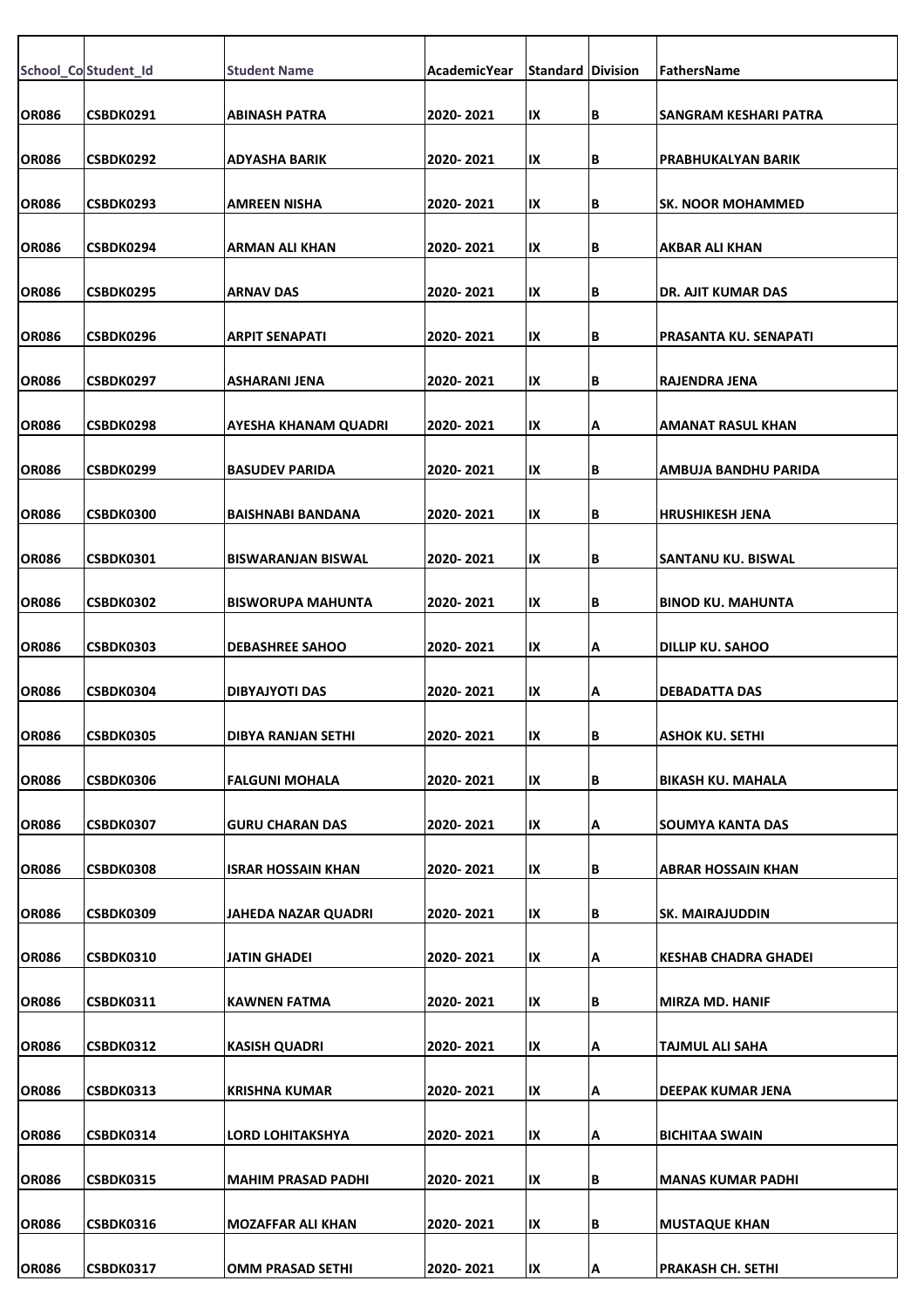|              | School_Co Student_Id | <b>Student Name</b>                      | AcademicYear | <b>Standard Division</b> |    | FathersName                 |
|--------------|----------------------|------------------------------------------|--------------|--------------------------|----|-----------------------------|
| <b>OR086</b> | CSBDK0318            | <b>PRAGYANSHREE R. NAIK</b>              | 2020-2021    | IX                       | Α  | <b>PRADEEP KU. NAIK</b>     |
| <b>OR086</b> | CSBDK0319            | PREETI PRAGYAN MISHRA                    | 2020-2021    | IX                       | B  | SANKARSAN MISHRA            |
|              |                      |                                          |              | IX                       |    |                             |
| OR086        | <b>CSBDK0320</b>     | PRITILAGNA DAS                           | 2020-2021    |                          | B  | KHIROD KU. DAS              |
| <b>OR086</b> | CSBDK0321            | <b>RIYAJUDDIN KHAN</b>                   | 2020-2021    | IX                       | A  | <b>NEZAMUDDIN KHAN</b>      |
| <b>OR086</b> | CSBDK0322            | S.A. AVREELA                             | 2020-2021    | IX                       | Α  | <b>SK. AMIRUDDIN</b>        |
| <b>OR086</b> | CSBDK0323            | SABBANAM ARA BEGUM                       | 2020-2021    | IX                       | A  | <b>SK. AJIJUL HUSEN</b>     |
| <b>OR086</b> | CSBDK0324            | SRUTI REKHA BEHERA                       | 2020- 2021   | IX                       | B  | <b>SATYA SUNDAR BEHERA</b>  |
| <b>OR086</b> | CSBDK0325            | <b>SK. ABDUL LATIF</b>                   | 2020-2021    | IX                       | B  | SK. ABDUL JABIR             |
| <b>OR086</b> | CSBDK0326            | <b>SK. MOBARIZ AHMAD</b>                 | 2020-2021    | IX                       | A  | <b>SK. AZAZ AHMAD</b>       |
| <b>OR086</b> | CSBDK0327            | <b>SK. SAHID QUADRI</b>                  | 2020-2021    | IX                       | B  | SK. MUKHTAR ALAM            |
| <b>OR086</b> | CSBDK0328            | SK. SAHIL AKHTAR                         | 2020-2021    | IX                       | A  | <b>SK. IDUL FITAR</b>       |
|              |                      |                                          |              |                          |    |                             |
| <b>OR086</b> | CSBDK0329            | SMARAK S. NAYAK                          | 2020-2021    | IX                       | A  | BHAGYARATHI NAYAK           |
| <b>OR086</b> | CSBDK0330            | SMRUTI REKHA NAYAK                       | 2020-2021    | IX                       | B  | TAPAN KU. NAYAK             |
| <b>OR086</b> | CSBDK0331            | <b>SUHANI SINGH</b>                      | 2020-2021    | IX                       | B  | <b>NAULESH SINGH</b>        |
| <b>OR086</b> | <b>CSBDK0332</b>     | SURJYASNATA JENA                         | 2020-2021    | IХ                       | IВ | BIREN KU. JENA              |
| <b>OR086</b> | CSBDK0333            | SUSHREE SAGARIKA NAYAK                   | 2020-2021    | IX                       | A  | DHIREN KU. NAYAK            |
| <b>OR086</b> | CSBDK0334            | SWARNAJEET MOHANTY                       | 2020-2021    | IX                       | B  | <b>PRASANTA KU. MOHANTY</b> |
| <b>OR086</b> | CSBDK0335            | SWATI SUCHARITA MOHAPATRA 2020- 2021     |              | IX                       | B  | JANAKI BALLAV MOHAPATRA     |
| <b>OR086</b> | CSBDK0336            | UJJWAL KESHARI LENKA                     | 2020-2021    | IX                       | B  | <b>NIRANJAN LENKA</b>       |
|              |                      |                                          |              |                          |    |                             |
| <b>OR086</b> | CSBDK0337            | ABDUS SUJAAT KHAN                        | 2020-2021    | IX                       | B  | <b>ABDUL SAHID KHAN</b>     |
| <b>OR086</b> | CSBDK0338            | ADITYA MAHAWAR                           | 2020-2021    | IX                       | B  | <b>SANTOSH MAHAWAR</b>      |
| OR086        | CSBDK0339            | AFREEN QUADRY                            | 2020-2021    | IX                       | B  | <b>SK ABDUL ROUB</b>        |
| <b>OR086</b> | CSBDK0340            | <b>ANKITA BEHERA</b>                     | 2020-2021    | IX                       | B  | <b>NARAYAN CH.BEHERA</b>    |
| <b>OR086</b> | CSBDK0341            | <b>ASHIRBAD MOHAPATRA</b>                | 2020-2021    | IX                       | B  | PRASHANT KU MOHAPATRA       |
| <b>OR086</b> | CSBDK0342            | BAISAKHI NAYAK                           | 2020-2021    | IX                       | B  | <b>PRADEEP KU NAYAK</b>     |
| <b>OR086</b> | CSBDK0343            | <b>BARSARANI BEHERA</b>                  | 2020-2021    | IX                       | B  | PRAKASH KU BEHERA           |
| <b>OR086</b> | CSBDK0344            | <b>BHAGABAN PRASAD MOHANTY 2020-2021</b> |              | IX                       | lВ | <b>DEBASISH MOHANTY</b>     |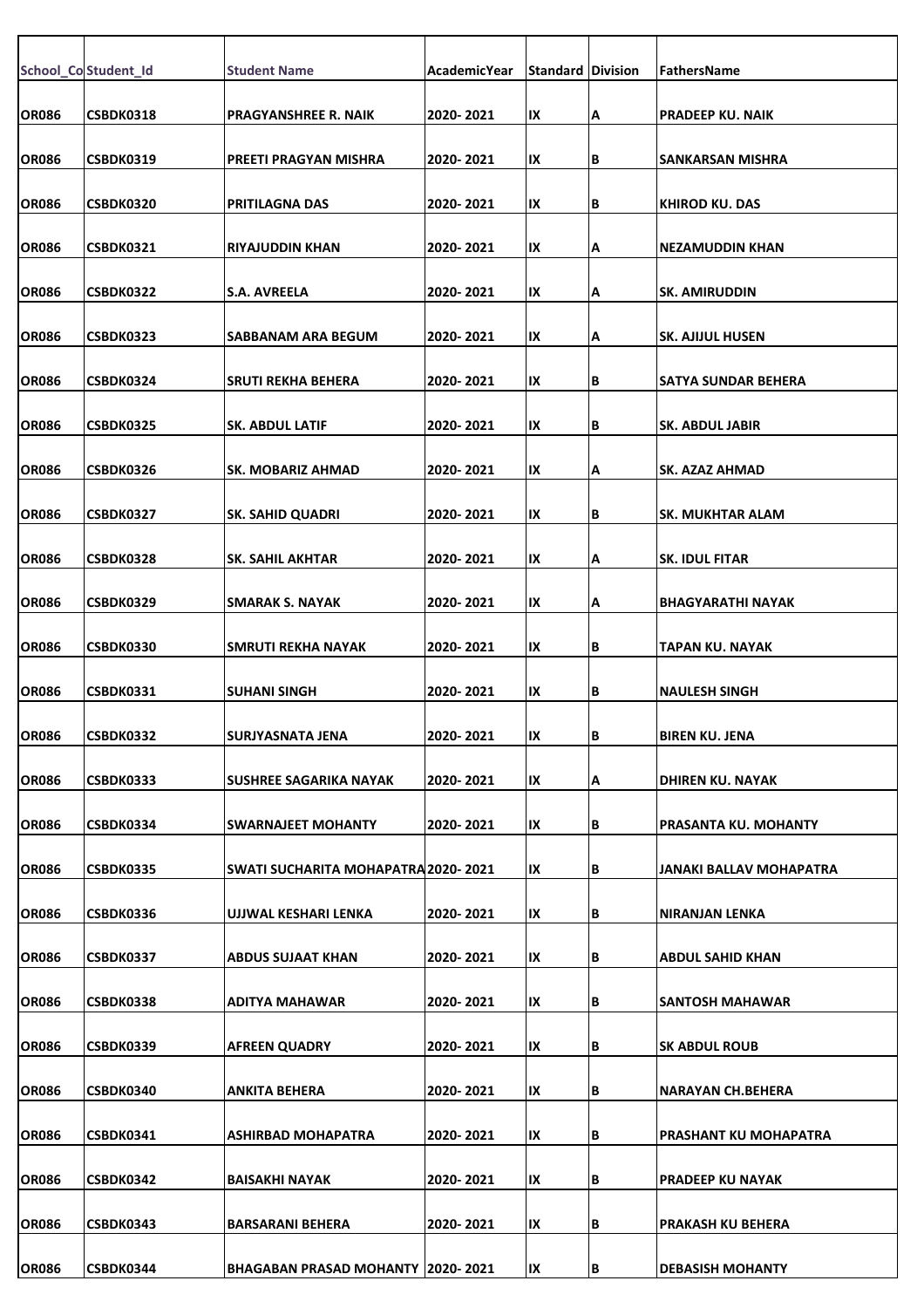|              | School_Co Student_Id | <b>Student Name</b>                   | AcademicYear | <b>Standard Division</b> |    | FathersName                  |
|--------------|----------------------|---------------------------------------|--------------|--------------------------|----|------------------------------|
| <b>OR086</b> | <b>CSBDK0345</b>     | <b>BIBHU PRAKASH PANDA</b>            | 2020-2021    | IX                       | В  | <b>AMARENDRA PANDA</b>       |
| <b>OR086</b> | CSBDK0346            | <b>BINEET LENKA</b>                   | 2020-2021    | IX                       | В  | <b>SANTOSH LENKA</b>         |
| <b>OR086</b> | <b>CSBDK0347</b>     | <b>BIPRAJEET MALLIK</b>               | 2020- 2021   | IX                       | В  | <b>BIJAYA KU MALLIK</b>      |
| <b>OR086</b> | CSBDK0348            | <b>BISWARUPA BISWAL</b>               | 2020-2021    | IX                       | В  | <b>BHOLANATH BISWAL</b>      |
| <b>OR086</b> | CSBDK0349            | <b>CHINMAYA NAYAK</b>                 | 2020-2021    | IX                       | В  | PANCHANANA NAYAK             |
| <b>OR086</b> | <b>CSBDK0350</b>     | <b>CHIRAG GUPTA</b>                   | 2020-2021    | IX                       | В  | <b>SATISH GUPTA</b>          |
| <b>OR086</b> | CSBDK0351            | <b>CHIRANJEEB SATAPATHY</b>           | 2020-2021    | IX                       | В  | LAXMIDHAR SATAPATHY          |
|              |                      |                                       |              |                          |    |                              |
| <b>OR086</b> | CSBDK0352            | <b>DEBANSHI ROUTRAY</b>               | 2020-2021    | IX                       | В  | <b>GANESH PRASAD ROUTRAY</b> |
| <b>OR086</b> | CSBDK0353            | <b>DIBYA PRATICK SEET</b>             | 2020-2021    | IX                       | В  | <b>DAYANIDHI SEET</b>        |
| <b>OR086</b> | CSBDK0354            | DIBYA RANJAN DHAL                     | 2020-2021    | IX                       | В  | <b>DURYODHAN DHAL</b>        |
| <b>OR086</b> | <b>CSBDK0355</b>     | <b>DIPTIMAYEE SUTAR</b>               | 2020-2021    | IX                       | А  | <b>DILIP KU SUTAR</b>        |
| <b>OR086</b> | <b>CSBDK0356</b>     | <b>HARSHIT KUMAR</b>                  | 2020- 2021   | IX                       | А  | <b>DEOURRAT KUMAR</b>        |
| <b>OR086</b> | CSBDK0357            | J.P.T.SUBHRAM JYOTI SAHOO             | 2020-2021    | IX                       | А  | <b>TRILOCHAN SAHOO</b>       |
| <b>OR086</b> | <b>CSBDK0358</b>     | JAGAT JYOTI PUHAAN                    | 2020-2021    | IX                       | А  | <b>RATIKANTA PUHAAN</b>      |
| <b>OR086</b> | <b>CSBDK0359</b>     | JAGYANHUTI PANIGRAHI                  | 2020-2021    | IХ                       | IΒ | SUKANTA CHANDRA PANIGRAHI    |
| <b>OR086</b> | <b>CSBDK0360</b>     | JAGNYAIN SENI PANI                    | 2020-2021    | IX                       | А  | <b>KHETRABASI PANI</b>       |
|              |                      |                                       |              |                          |    |                              |
| <b>OR086</b> | CSBDK0361            | JYOTI RANJAN OJHA                     | 2020-2021    | IX                       | В  | <b>NIRANJAN OJHA</b>         |
| <b>OR086</b> | CSBDK0362            | KAIBALYA KALYAN SAHOO                 | 2020-2021    | IX                       | В  | <b>KRISHNA PRASAD SAHOO</b>  |
| OR086        | <b>CSBDK0363</b>     | <b>KAUSTAV MISHRA</b>                 | 2020-2021    | IX                       | А  | <b>KALI PRASAD MISHRA</b>    |
| <b>OR086</b> | CSBDK0364            | <b>MANAS SINGH</b>                    | 2020-2021    | IX                       | В  | <b>VIRENDER SINGH</b>        |
| <b>OR086</b> | <b>CSBDK0365</b>     | <b>MD MANSOOR KHAN</b>                | 2020-2021    | IX                       | В  | <b>SARIF KHAN</b>            |
| <b>OR086</b> | <b>CSBDK0366</b>     | OM ABHISEK RAY                        | 2020-2021    | IX                       | В  | UMESH CHANDRA RAY            |
| <b>OR086</b> | CSBDK0367            | PARTHA PIYUS PATRA                    | 2020-2021    | IX                       | В  | <b>PRADEEP P PATRA</b>       |
|              |                      |                                       |              |                          |    |                              |
| <b>OR086</b> | CSBDK0368            | <b>PRATYASHA P PANDAB</b>             | 2020-2021    | IX                       | А  | <b>JYOTIRMYAEE PANDAB</b>    |
| <b>OR086</b> | CSBDK0369            | <b>PRATYUS MOHANTY</b>                | 2020-2021    | IX                       | В  | <b>GATIKRUSHNA MOHANTY</b>   |
| <b>OR086</b> | <b>CSBDK0370</b>     | PRIYANKA PRIYADARSANI PARID 2020-2021 |              | IX                       | В  | KARIMA SINDHU PARIDA         |
| <b>OR086</b> | CSBDK0371            | <b>PRIYANSHU DASH</b>                 | 2020-2021    | IX                       | B  | <b>MANASHA RANJAN DASH</b>   |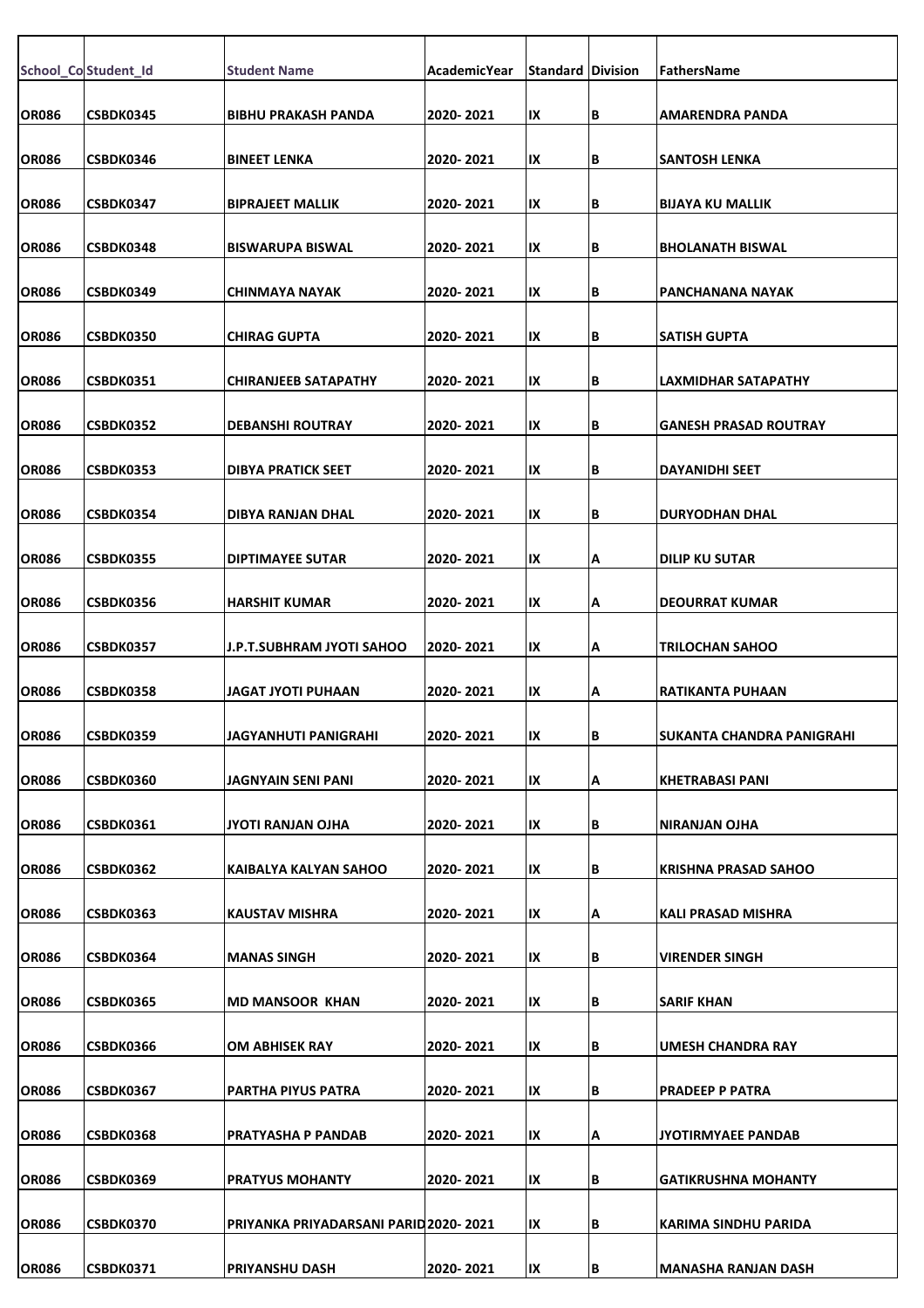|              | School_Co Student_Id | <b>Student Name</b>                   | AcademicYear | <b>Standard Division</b> |     | <b>FathersName</b>       |
|--------------|----------------------|---------------------------------------|--------------|--------------------------|-----|--------------------------|
|              |                      |                                       |              |                          |     |                          |
| OR086        | CSBDK0372            | RAJNANDANI NAYAK                      | 2020-2021    | IX                       | А   | RAJENDRA P NAYAK         |
| <b>OR086</b> | CSBDK0373            | <b>RAM KISHAN SAHA</b>                | 2020-2021    | IX                       | Α   | <b>MANOJ KU SAHA</b>     |
| <b>OR086</b> | CSBDK0374            | RUDRA NARAYAN PANIGRAHI               | 2020-2021    | IX                       | B   | ALEKH KUMAR PANIGRAHI    |
| <b>OR086</b> | CSBDK0375            | <b>SABIR ANWAR</b>                    | 2020-2021    | IX                       | B   | MOHAMMAD SHAHID ANWAR    |
|              |                      |                                       |              |                          |     |                          |
| <b>OR086</b> | CSBDK0376            | <b>SANDEEP DAS</b>                    | 2020-2021    | IX                       | В   | SARAT CHANDRA DAS        |
| <b>OR086</b> | CSBDK0377            | <b>SARTHAK ASISH DAS</b>              | 2020-2021    | IX                       | B   | <b>TAPAS KU DAS</b>      |
| <b>OR086</b> | CSBDK0378            | SK HAMID HUSSAIN QADRI                | 2020-2021    | IX                       | B   | <b>SK RAFIQUE</b>        |
| <b>OR086</b> | CSBDK0379            | <b>SK MD ZISHAN</b>                   | 2020-2021    | IX                       | B   | <b>AK ISLAM MD</b>       |
| <b>OR086</b> | <b>CSBDK0380</b>     |                                       | 2020-2021    |                          | B   |                          |
|              |                      | SRIYA SUBHANKARI JENA                 |              | IX                       |     | SANTOSH KU JENA          |
| <b>OR086</b> | CSBDK0381            | SUBHRA JYOTI NAYAK                    | 2020-2021    | IX                       | B   | AUROBINDA NAYAK          |
| <b>OR086</b> | CSBDK0382            | <b>SUNIL KUMAR SAHOO</b>              | 2020-2021    | IX                       | B   | <b>GAGAN KU SAHOO</b>    |
| <b>OR086</b> | CSBDK0383            | SUVASHREE SAMANTA                     | 2020-2021    | IX                       | B   | RAJKESH SAMANTA          |
| <b>OR086</b> | <b>CSBDK1338</b>     | <b>KRRISH MALIK</b>                   | 2020-2021    | IX                       | B   | <b>DAMODAR MALIK</b>     |
|              |                      |                                       |              |                          |     |                          |
| <b>OR086</b> | <b>CSBDK1339</b>     | <b>SONAM KUMARI</b>                   | 2020-2021    | IX                       | B   | <b>MANOJ KUAMR</b>       |
| <b>OR086</b> | <b>CSBDK1340</b>     | SUSHREE SWAGATIKA DAS                 | 2020-2021    | IХ                       | IB. | MANOJ KUMAR DAS          |
| <b>OR086</b> | <b>CSBDK1341</b>     | <b>SATYA RANJAN ROUT</b>              | 2020-2021    | IX                       | Α   | <b>JASHOK KUMAR</b>      |
| <b>OR086</b> | <b>CSBDK1342</b>     | <b>FARHAN ISLAM</b>                   | 2020-2021    | IX                       | В   | <b>SK. NAZRUL ISLAM</b>  |
|              |                      |                                       |              |                          |     |                          |
| <b>OR086</b> | <b>CSBDK1348</b>     | <b>SUVALAXMI DIWBEDI</b>              | 2020-2021    | IX                       | А   | LAXMIDHAR DIWBEDI        |
| <b>OR086</b> | <b>CSBDK1377</b>     | <b>SUBHALAXMI DIWEDI</b>              | 2020-2021    | IX                       | А   | LAXMIDHAR DIWBEDI        |
| <b>OR086</b> | CSBDK1378            | DAINA PRIYADARSHANI BISWAL 2020- 2021 |              | IX                       | А   | PRAMOTH KUMAR BISWAL     |
| <b>OR086</b> | <b>CSBDK1379</b>     | <b>PRABIN KUMAR BAL</b>               | 2020-2021    | IX                       | Α   | <b>PRADEEP KUMAR BAL</b> |
| <b>OR086</b> | CSBDK1386            | CHIRASHREE KUANR                      | 2020-2021    | IX                       | В   | <b>DHIRENDRA KUANR</b>   |
|              |                      |                                       |              |                          |     |                          |
| <b>OR086</b> | <b>CSBDK1387</b>     | <b>KRISHNA KIRAN PANDA</b>            | 2020-2021    | IX                       | B   | SATISH KUMAR PANDA       |
| <b>OR086</b> | <b>CSBDK1388</b>     | <b>MADHULIKA MOHANTY</b>              | 2020-2021    | IX                       | B   | <b>MANOJ MOHANTY</b>     |
| <b>OR086</b> | <b>CSBDK1389</b>     | <b>SK FARHAN ISLAM</b>                | 2020-2021    | IX                       | B   | <b>SK NAZRUL</b>         |
| <b>OR086</b> | <b>CSBDK1390</b>     | TANISHA DAS                           | 2020-2021    | IX                       | B   | <b>TUSAR KANTA DAS</b>   |
| <b>OR086</b> | <b>CSBDK1247</b>     | <b>AAHIL MOHAMMAD SHAIKH</b>          | 2020-2021    | KG-I                     |     | <b>SK MD NASIM</b>       |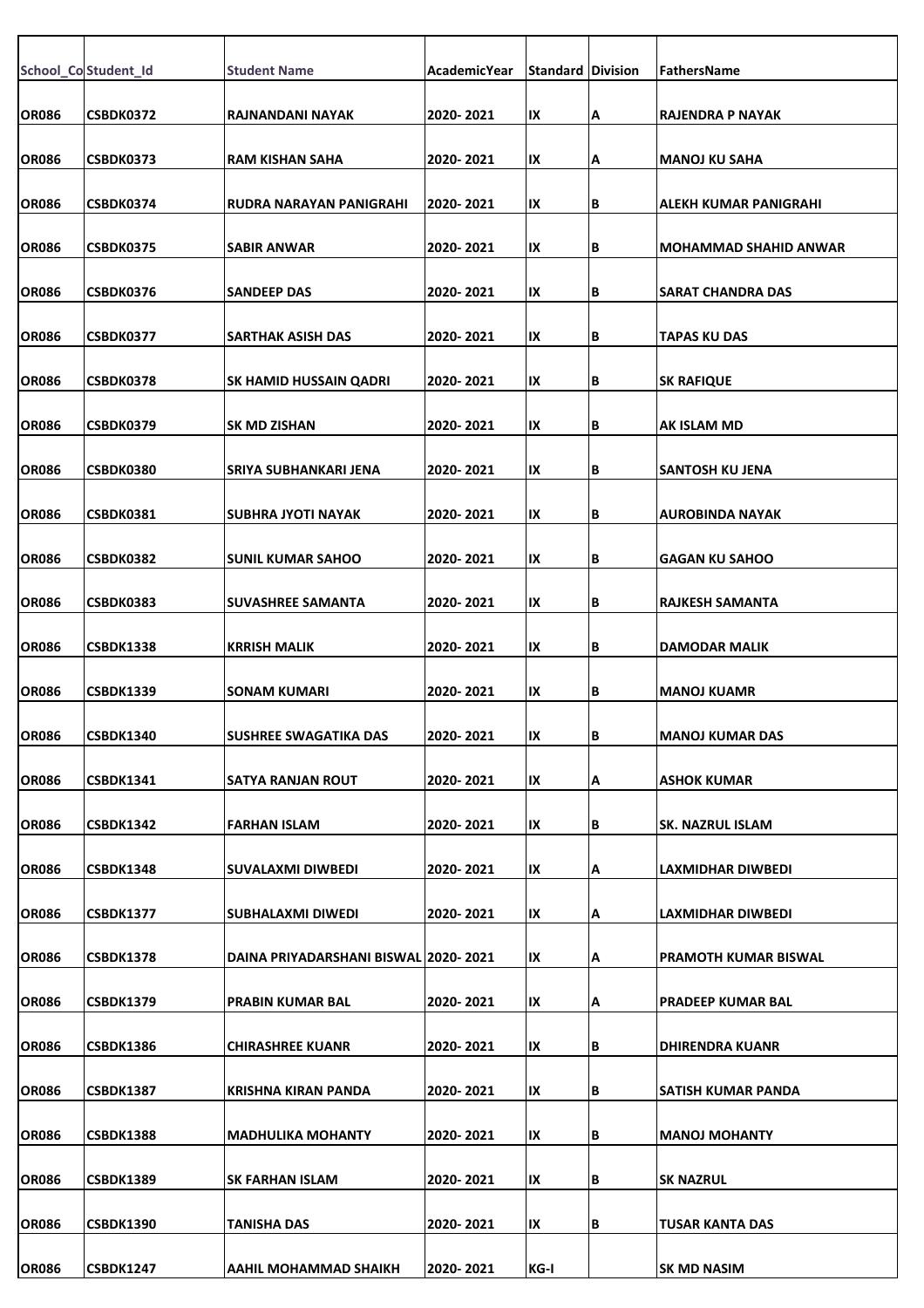|              | School_Co Student_Id | <b>Student Name</b>       | AcademicYear | <b>Standard Division</b> | FathersName                |
|--------------|----------------------|---------------------------|--------------|--------------------------|----------------------------|
|              | <b>CSBDK1248</b>     |                           |              |                          |                            |
| <b>OR086</b> |                      | ABHIJNYA NAYAK            | 2020-2021    | KG-I                     | TAPAN KUMAR NAYAK          |
| <b>OR086</b> | <b>CSBDK1249</b>     | ANSHUMAN DAS              | 2020-2021    | KG-I                     | PRIYARANJAN DAS            |
| OR086        | <b>CSBDK1250</b>     | AREEBA BATUL              | 2020-2021    | KG-I                     | <b>SK HALIMUDDIN</b>       |
| <b>OR086</b> | <b>CSBDK1251</b>     | ASHIRBAD MAHALA           | 2020-2021    | KG-I                     | <b>BIKASH KUMAR MAHALA</b> |
| <b>OR086</b> | <b>CSBDK1252</b>     | ATIYAH FIRDOUS SHAIKH     | 2020-2021    | KG-I                     | SHAIKH TAJUDDIN RAHEMAN    |
| <b>OR086</b> | <b>CSBDK1253</b>     | AYUSH KUMAR MALIK         | 2020-2021    | KG-I                     | AKSHYA KUMAR MALIK         |
| <b>OR086</b> | <b>CSBDK1254</b>     | AYUSHI PAL                | 2020- 2021   | KG-I                     | AJAYA PAL                  |
| <b>OR086</b> | <b>CSBDK1255</b>     | <b>BARSHA RANI DIXIT</b>  | 2020-2021    | KG-I                     | RAJENDRA PRASAD DIXIT      |
| <b>OR086</b> | <b>CSBDK1256</b>     | <b>DEBANSH SAHU</b>       | 2020-2021    | KG-I                     | <b>DEBASISH SAHU</b>       |
| <b>OR086</b> | <b>CSBDK1257</b>     | HABIBUR RAHEMAN KHAN      | 2020-2021    | KG-I                     | <b>ABDUL MUSTAQUE KHAN</b> |
| OR086        | <b>CSBDK1258</b>     | HEMAKANTA DIXIT           | 2020-2021    | KG-I                     | HEMANTA KUMAR DIXIT        |
| <b>OR086</b> | CSBDK1259            | HIMANSHU SEKHAR DIXIT     | 2020-2021    | KG-I                     | HEMANTA KUMAR DIXIT        |
|              |                      |                           |              |                          |                            |
| <b>OR086</b> | <b>CSBDK1260</b>     | <b>ISHANEE MISHRA</b>     | 2020-2021    | KG-I                     | NIRMAL KUMAR MISHRA        |
| <b>OR086</b> | <b>CSBDK1261</b>     | <b>KALPITA NAYAK</b>      | 2020-2021    | KG-I                     | AKSHYA KUMAR NAYAK         |
| <b>OR086</b> | CSBDK1262            | KASHIF RAZ KHAN           | 2020-2021    | KG-I                     | HABIBULLAH KHAN            |
| <b>OR086</b> | <b>CSBDK1263</b>     | KRITI RAJ PATRA           | 2020-2021    | KG-I                     | LAMBODAR PATRA             |
| <b>OR086</b> | <b>CSBDK1264</b>     | KUMAR BISHMAYA BARIK      | 2020-2021    | KG-I                     | <b>BIVU KALAYAN BARIK</b>  |
| <b>OR086</b> | <b>CSBDK1265</b>     | <b>KUMARESH DIKSHIT</b>   | 2020-2021    | KG-I                     | <b>GOUTAM DIKSHIT</b>      |
| <b>OR086</b> | CSBDK1266            | <b>MAHESH MALIK</b>       | 2020-2021    | KG-I                     | <b>ROHIT MALIK</b>         |
| <b>OR086</b> | CSBDK1267            | MYRA FAKEHA               | 2020-2021    | KG-I                     | <b>SK MUMTAZ</b>           |
| <b>OR086</b> | <b>CSBDK1268</b>     | NAJNI SULTANA             | 2020-2021    | KG-I                     | <b>MIR KAMIRUDDIN</b>      |
| <b>OR086</b> | CSBDK1269            | PRAKAS KUMAR MOHANTY      | 2020-2021    | KG-I                     | RATIKANTA MOHANTY          |
| <b>OR086</b> | CSBDK1270            | <b>PRASANNJIT MALLICK</b> | 2020-2021    | KG-I                     | <b>BIJAY MALLICK</b>       |
| <b>OR086</b> | <b>CSBDK1271</b>     | PRIYANSHI BEHERA          | 2020-2021    | KG-I                     |                            |
|              |                      |                           |              |                          | PRASANTA KUMAR BEHERA      |
| OR086        | <b>CSBDK1272</b>     | RAJATKANTI JANA           | 2020-2021    | KG-I                     | <b>RAMESH JANA</b>         |
| OR086        | <b>CSBDK1273</b>     | RISHIRAJ BISWAL           | 2020-2021    | KG-I                     | <b>BISWANATH BISWAL</b>    |
| <b>OR086</b> | <b>CSBDK1274</b>     | SAI KRUSHNA BARIK         | 2020-2021    | KG-I                     | <b>RAMESH BARIK</b>        |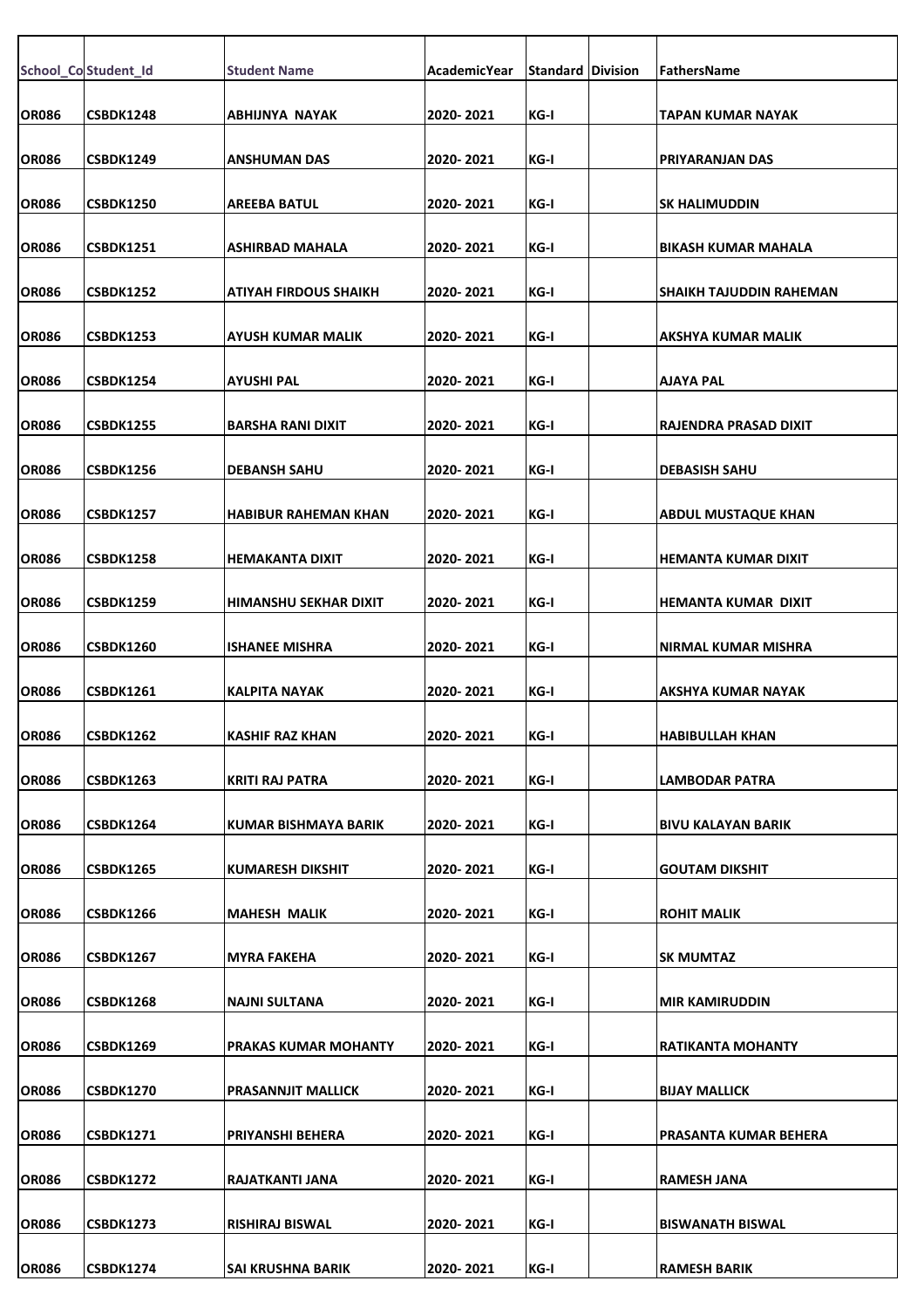|              | School_Co Student_Id | <b>Student Name</b>          | AcademicYear | <b>Standard Division</b> | FathersName                    |
|--------------|----------------------|------------------------------|--------------|--------------------------|--------------------------------|
|              |                      |                              |              |                          |                                |
| <b>OR086</b> | <b>CSBDK1275</b>     | SAI PRAKASH NAYAK            | 2020-2021    | KG-I                     | <b>PRABIRA NAYAK</b>           |
| <b>OR086</b> | <b>CSBDK1276</b>     | SAI SREYANSHI SAMAL          | 2020-2021    | KG-I                     | SUKANTA KUMAR SAMAL            |
| <b>OR086</b> | <b>CSBDK1277</b>     | SANKET MAHAL                 | 2020-2021    | KG-I                     | <b>SANTANU MAHAL</b>           |
|              |                      |                              |              |                          |                                |
| <b>OR086</b> | <b>CSBDK1278</b>     | <b>SAZIYA PARWEEN</b>        | 2020-2021    | KG-I                     | <b>ISK GOLAM AHMAD</b>         |
| <b>OR086</b> | CSBDK1279            | SHREEJEET PAL                | 2020-2021    | KG-I                     | ISUMIT KUAMR PAUL              |
| <b>OR086</b> | <b>CSBDK1280</b>     | <b>SK FAIJAN QUADRI</b>      | 2020-2021    | KG-I                     | <b>SKAZIZUR RAHEMAN</b>        |
| <b>OR086</b> | <b>CSBDK1281</b>     | <b>SK ISTEYAK</b>            | 2020-2021    | KG-I                     | <b>SK MUSTAK</b>               |
|              |                      |                              |              |                          |                                |
| <b>OR086</b> | <b>CSBDK1282</b>     | SK MOHAMMAD NAJEEM           | 2020-2021    | KG-I                     | ISK MOHAMMAD NAEEM             |
| <b>OR086</b> | <b>CSBDK1283</b>     | <b>SK SHOAIB ALAM</b>        | 2020-2021    | KG-I                     | <b>SK MEHBOOB ALAM</b>         |
| <b>OR086</b> | CSBDK1284            | SOHAM PRAKASH JENA           | 2020-2021    | KG-I                     | BAPI JENA                      |
| <b>OR086</b> | <b>CSBDK1285</b>     | <b>SUZAIN KHAN</b>           | 2020-2021    | KG-I                     | <b>SK SAIMUR</b>               |
|              |                      |                              |              |                          |                                |
| <b>OR086</b> | <b>CSBDK1286</b>     | TAMANNA SAMANTA              | 2020-2021    | KG-I                     | PRAVASH RANJAN SAMANT          |
| <b>OR086</b> | <b>CSBDK1287</b>     | TIBARAKANTA NAYAK            | 2020-2021    | KG-I                     | IANIL KUMAR NAYAK              |
| <b>OR086</b> | <b>CSBDK1288</b>     | <b>ZOYA QUADRI</b>           | 2020-2021    | KG-I                     | <b>SK IMTIAZ</b>               |
| <b>OR086</b> | CSBDK1289            | <b>R.SHRIDYANSH</b>          | 2020-2021    | KG-I                     | SANJAY KUMAR GIRI              |
|              |                      |                              | 2020-2021    | KG-I                     |                                |
| <b>OR086</b> | <b>CSBDK1354</b>     | AARADHYA MADHEI              |              |                          | KHAGENDRA MADHEI               |
| <b>OR086</b> | <b>CSBDK1359</b>     | AARADHYA MADHEI              | 2020-2021    | KG-I                     | KHAGENDRA MADHEI               |
| <b>OR086</b> | CSBDK1360            | DIPESH DIPTIMAYEE PARHI      | 2020-2021    | KG-I                     | <b>PRADEEP KUMAR PARHI</b>     |
| <b>OR086</b> | <b>CSBDK1367</b>     | <b>SHRUTI ARADHYA BARIK</b>  | 2020-2021    | KG-I                     | PRABHUKALYAN BARIK             |
| <b>OR086</b> |                      |                              |              | KG-I                     |                                |
|              | CSBDK1368            | RABIBA NAWAZ                 | 2020-2021    |                          | SARFARAZ NAWAZ KHAN            |
| <b>OR086</b> | <b>CSBDK1374</b>     | <b>NAITIK KUMAR SENAPATI</b> | 2020-2021    | KG-I                     | <b>SUBASH CHANDRA SENAPATI</b> |
| OR086        | <b>CSBDK1375</b>     | <b>ARNAV DAS</b>             | 2020-2021    | KG-I                     | ISOUBHAGYA RANJAN DAS          |
| <b>OR086</b> | <b>CSBDK1376</b>     | <b>PRALIPTA DHAL</b>         | 2020-2021    | KG-I                     | RAJESH KUMAR DHAL              |
| <b>OR086</b> | <b>CSBDK1380</b>     | AADILMOHAMMAD SHAIKH         | 2020-2021    | KG-I                     | <b>SK MD NASIM</b>             |
|              |                      |                              |              |                          |                                |
| <b>OR086</b> | <b>CSBDK1385</b>     | TANUJ APAT                   | 2020-2021    | KG-I                     | KHAGESWAR APAT                 |
| <b>OR086</b> | <b>CSBDK1169</b>     | <b>ANKIT JENA</b>            | 2020-2021    | KG-II                    | BISWA BHARATI JENA             |
| <b>OR086</b> | <b>CSBDK1170</b>     | <b>BHABYA PRUSTY</b>         | 2020-2021    | KG-II                    | RANJAN KUMAR PRUSTY            |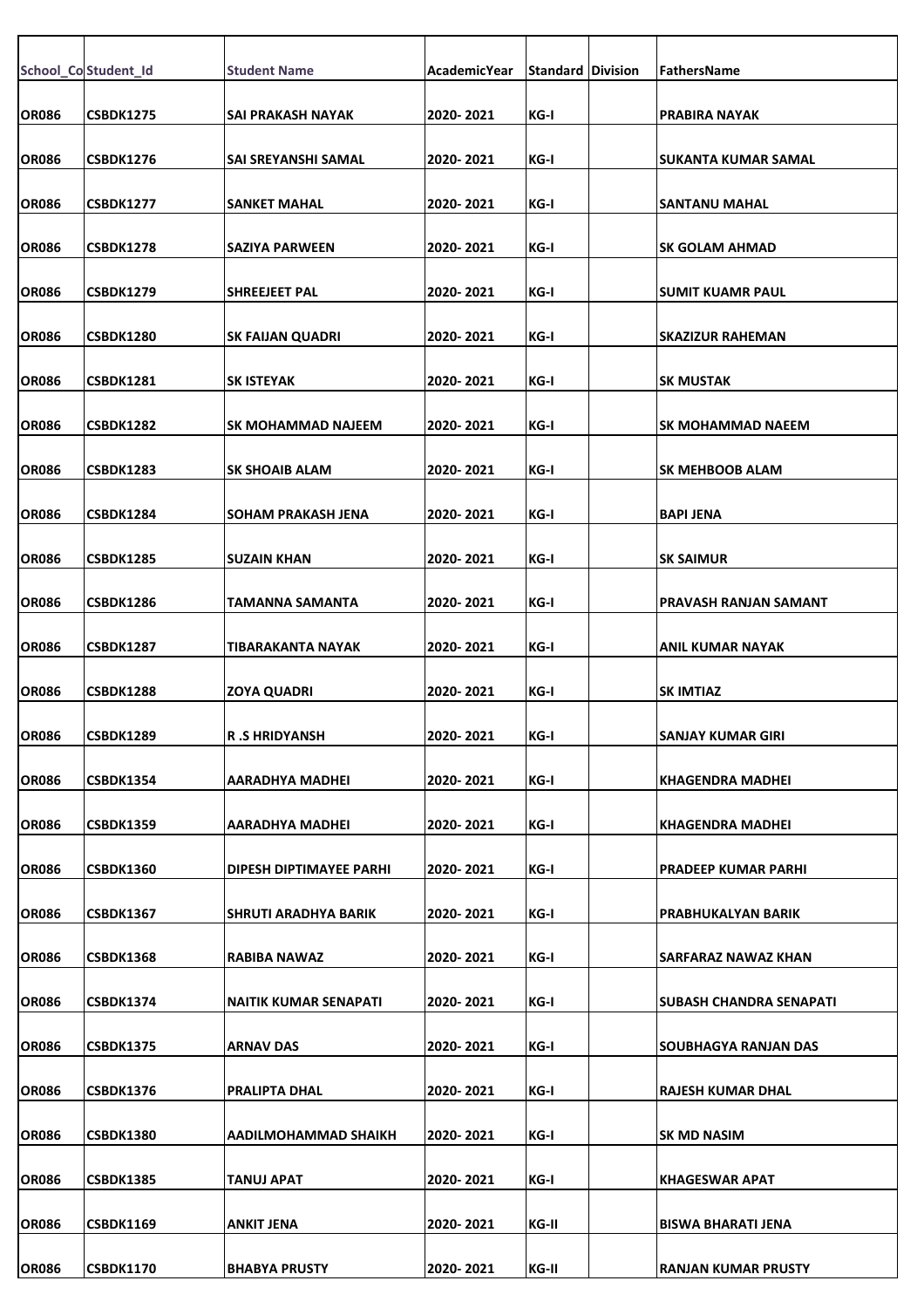|              | School_Co Student_Id | <b>Student Name</b>                         | AcademicYear | <b>Standard Division</b> | <b>FathersName</b>          |
|--------------|----------------------|---------------------------------------------|--------------|--------------------------|-----------------------------|
|              |                      |                                             |              |                          |                             |
| <b>OR086</b> | <b>CSBDK1171</b>     | <b>CHINMAYEE PRIYADARSHINI BEH2020-2021</b> |              | KG-II                    | RAMAKANTA BEHERA            |
| <b>OR086</b> | <b>CSBDK1172</b>     | <b>HRUSIKESH PANDA</b>                      | 2020-2021    | KG-II                    | SUDARSAN PANDA              |
| <b>OR086</b> | <b>CSBDK1173</b>     | JYOTI PRAKASH BISWAL                        | 2020-2021    | KG-II                    | MANOJ KUMAR BISWAL          |
| <b>OR086</b> | <b>CSBDK1174</b>     | <b>OMM SAI BAL</b>                          | 2020-2021    | KG-II                    | MANAS RANJAN BAL            |
|              |                      |                                             |              |                          |                             |
| <b>OR086</b> | <b>CSBDK1175</b>     | <b>PRADUMNA KUMAR SAHOO</b>                 | 2020-2021    | KG-II                    | PRADIPTA KUMAR SAHOO        |
| <b>OR086</b> | <b>CSBDK1176</b>     | <b>PRIYANSHEE BRAHMA</b>                    | 2020-2021    | KG-II                    | <b>SMRUTIRANJAN BRAHMA</b>  |
| <b>OR086</b> | <b>CSBDK1177</b>     | <b>SAHASRANSHU ROUT</b>                     | 2020-2021    | KG-II                    | KIRTIAN CH. ROUT            |
| <b>OR086</b> | <b>CSBDK1178</b>     | <b>SAKINA KHAN</b>                          | 2020-2021    | KG-II                    | <b>GARIBULLA KHAN</b>       |
| <b>OR086</b> | <b>CSBDK1179</b>     | <b>SANIYA TABASSUM</b>                      | 2020-2021    | KG-II                    | <b>SK.SIRAJ</b>             |
| <b>OR086</b> | <b>CSBDK1180</b>     | <b>PRATYUSH PANDA</b>                       | 2020-2021    | KG-II                    | IJAGANNATH NARAYAN PANDA    |
|              |                      |                                             |              |                          |                             |
| <b>OR086</b> | <b>CSBDK1181</b>     | <b>SK.MOHAMAD AZIM</b>                      | 2020-2021    | KG-II                    | <b>SK. AHISAN AZIN</b>      |
| <b>OR086</b> | <b>CSBDK1182</b>     | SMRUTIRANJAN JENA                           | 2020-2021    | KG-II                    | MAHESWAR JENA               |
| <b>OR086</b> | <b>CSBDK1183</b>     | <b>SRIYANS CHOUDHURY</b>                    | 2020-2021    | KG-II                    | IPADMA LOCHAN SEND          |
| <b>OR086</b> | <b>CSBDK1184</b>     | SUSHREE SAMPRNA NAYAK                       | 2020-2021    | KG-II                    | IRANJIT NAYAK               |
| <b>OR086</b> | CSBDK1185            | TUSAR KANTA SINGH                           | 2020-2021    | KG-II                    | <b>DIPAK KU. SINGH</b>      |
| <b>OR086</b> | <b>CSBDK1186</b>     | <b>NAGMA QUADRI</b>                         | 2020-2021    | KG-II                    | <b>SK.ABDUL SAKIR</b>       |
| <b>OR086</b> | <b>CSBDK1187</b>     | PRADUMNA KUMAR SAHOO                        | 2020-2021    | KG-II                    | <b>PRADIPTA KUMAR SAHOO</b> |
|              |                      |                                             |              |                          |                             |
| <b>OR086</b> | <b>CSBDK1188</b>     | SAI SANKAR NAYAK                            | 2020-2021    | KG-II                    | RANJAN KU. NAYAK            |
| <b>OR086</b> | <b>CSBDK1189</b>     | <b>AAYAN AKHTAR KHAN</b>                    | 2020-2021    | KG-II                    | <b>NASEEM AKHTAR KHAN</b>   |
| <b>OR086</b> | CSBDK1190            | ADYASHA PARIDA                              | 2020-2021    | KG-II                    | ASISH KUMAR PARIDA          |
| <b>OR086</b> | <b>CSBDK1191</b>     | ANAS HAYAT                                  | 2020-2021    | KG-II                    | <b>MD JUNAID ALAM</b>       |
| <b>OR086</b> | <b>CSBDK1192</b>     | AUROSIKHA NAYAK                             | 2020-2021    | KG-II                    | GIRIDHARI NAYAK             |
| <b>OR086</b> | <b>CSBDK1193</b>     | N. ANUSHKA MALLICK                          | 2020-2021    | KG-II                    | RABINDRA MALLICK            |
|              |                      |                                             |              |                          |                             |
| <b>OR086</b> | <b>CSBDK1194</b>     | <b>OMM PRAKASH JENA</b>                     | 2020-2021    | KG-II                    |                             |
| <b>OR086</b> | <b>CSBDK1195</b>     | <b>QUAZIMDZUBAIR ALI SAQUIEB</b>            | 2020-2021    | KG-II                    | QUAZIMDZUBAIR ALI SAQUIEB   |
| <b>OR086</b> | <b>CSBDK1196</b>     | PRIYABRATA DASH                             | 2020-2021    | KG-II                    | <b>CHAKRADHAR DASH</b>      |
| <b>OR086</b> | <b>CSBDK1290</b>     | <b>BHOOMIKA SAMAL</b>                       | 2020-2021    | KG-II                    | <b>MINAKETAN SAMAL</b>      |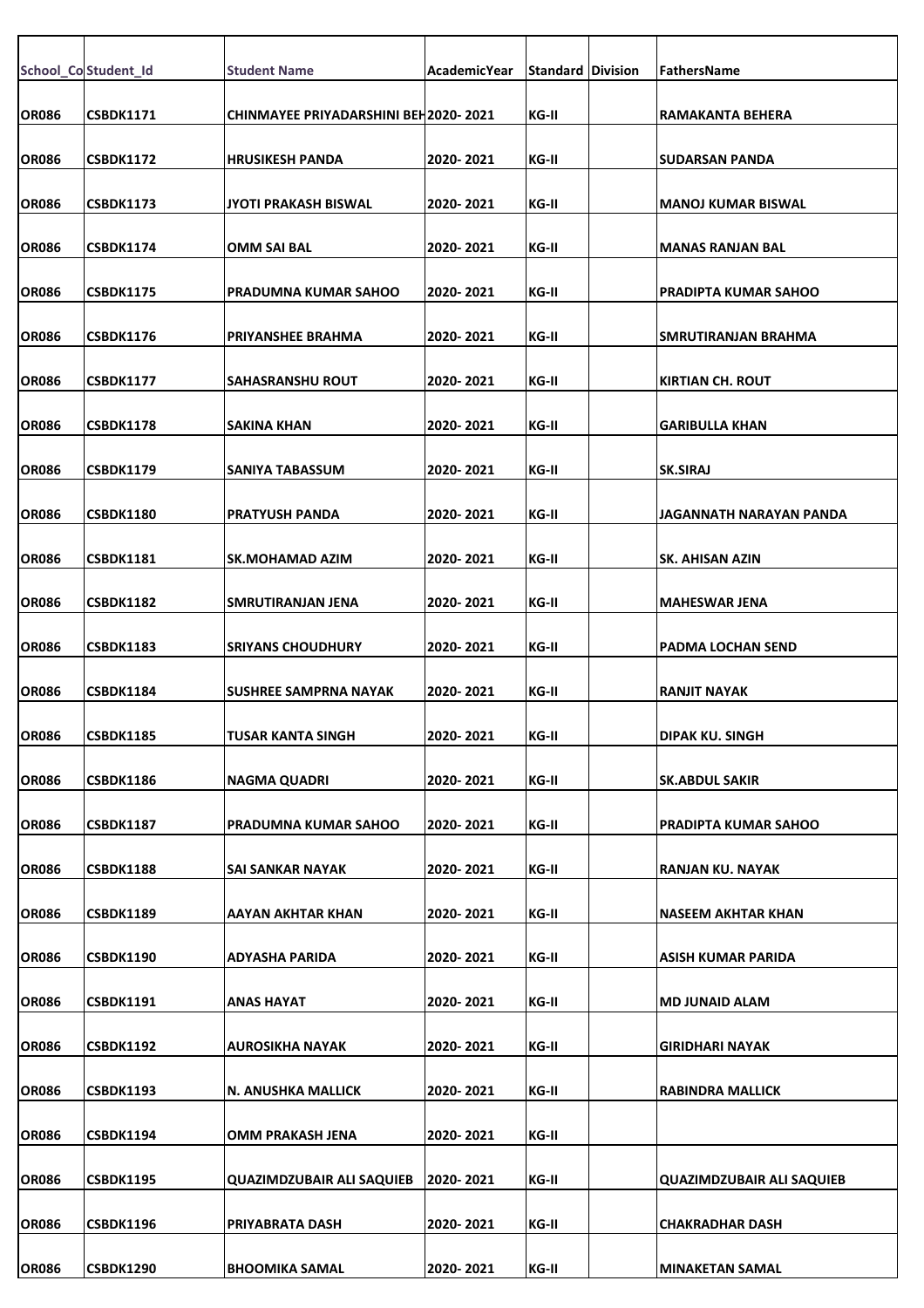|              | School_Co Student_Id | <b>Student Name</b>          | AcademicYear | <b>Standard Division</b> |   | FathersName                     |
|--------------|----------------------|------------------------------|--------------|--------------------------|---|---------------------------------|
| <b>OR086</b> | CSBDK1291            | <b>DEEPSIKHA BEHERA</b>      | 2020-2021    | KG-II                    |   | SHIBSANKAR BEHERA               |
| <b>OR086</b> | CSBDK1292            | <b>MD AKHMAL KHAN</b>        | 2020-2021    | KG-II                    |   | <b>BONY KHAN</b>                |
| <b>OR086</b> | CSBDK1293            | RAKIB FATMA                  | 2020- 2021   | KG-II                    |   | <b>SK MAZMUL</b>                |
|              |                      |                              |              |                          |   |                                 |
| <b>OR086</b> | CSBDK1294            | <b>PRAGYAN PRAKASH SETHI</b> | 2020-2021    | KG-II                    |   | <b>PRATAP KUMAR SETHI</b>       |
| <b>OR086</b> | CSBDK1295            | <b>PRATYUSH PREEJYOT DAS</b> | 2020-2021    | KG-II                    |   | SMRUTI RANJAJ DAS               |
| <b>OR086</b> | CSBDK1296            | <b>SHREEYANSEE PATRA</b>     | 2020-2021    | KG-II                    |   | <b>SUBRAT KUMAR PATRA</b>       |
| <b>OR086</b> | CSBDK1297            | SOUBHAGYA SUNDAR SAHOO       | 2020-2021    | KG-II                    |   | <b>SUJATA SAHOO</b>             |
| <b>OR086</b> | <b>CSBDK1298</b>     | TANMAYEE SATPATHY            | 2020-2021    | KG-II                    |   | <b>ABHIMANYU SATPATHY</b>       |
| <b>OR086</b> | <b>CSBDK1299</b>     | <b>SAI SAROJ SWAIN</b>       | 2020-2021    | KG-II                    |   | SUBHAKANTA SWAIN                |
|              |                      |                              |              |                          |   |                                 |
| <b>OR086</b> | <b>CSBDK1300</b>     | SURAJ SATYA PRAKASH BAL      | 2020-2021    | KG-II                    |   | <b>RANJAN KUMAR BAL</b>         |
| <b>OR086</b> | <b>CSBDK1370</b>     | <b>NIKHAT KHAN QUADRI</b>    | 2020-2021    | KG-II                    |   | <b>ABDUL ZAHIDA KHAN QUADRI</b> |
| <b>OR086</b> | CSBDK1371            | <b>MOTAHHARA KHATUN</b>      | 2020- 2021   | KG-II                    |   | <b>SK MAJAMMIL</b>              |
| <b>OR086</b> | CSBDK1372            | <b>BHAKTI ARPITA SAHOO</b>   | 2020-2021    | KG-II                    |   | <b>SATYA PRIYA SAHOO</b>        |
| <b>OR086</b> | CSBDK1393            | AMEWR HAMJA KHAN             | 2020-2021    | KG-II                    |   | <b>MUMTAZ ALI KHAN</b>          |
| <b>OR086</b> | CSBDK1394            | SK ROMAN HASSAIN             | 2020-2021    | KG-II                    |   | SK. JABIR HOSSAIN               |
| <b>OR086</b> | <b>CSBDK1396</b>     | <b>ANJALI MALIK</b>          | 2020-2021    | KG-II                    |   | <b>BIBHISAN MALIK</b>           |
| <b>OR086</b> | CSBDK1397            | <b>MANDAN LAHA</b>           | 2020-2021    | KG-II                    |   | ARATCHANDRA LAHA                |
| <b>OR086</b> | <b>CSBDK1398</b>     | D AVANTHIKA                  | 2020-2021    | KG-II                    |   | <b>D BHIMA RAO</b>              |
| <b>OR086</b> | <b>CSBDK1399</b>     | AMEER HAMJA KHAN             | 2020-2021    | KG-II                    |   | <b>MUMTAZ ALI KHAN</b>          |
| <b>OR086</b> | <b>CSBDK0598</b>     | CHINMAYA BARIK               | 2020- 2021   | V                        | А | <b>HARIHAR BARIK</b>            |
| <b>OR086</b> | CSBDK0714            | <b>AFREEN QUADRI</b>         | 2020-2021    | V                        | А | SK. ABDUL RAHIM                 |
| <b>OR086</b> | <b>CSBDK0715</b>     | AMAN KUMAR SAHU              | 2020-2021    | V                        | А | ABHIMANYU SAHU                  |
| <b>OR086</b> | CSBDK0716            | ANISHA SNEHA MOHAPATRA       | 2020-2021    | V                        | А | PRASHANTA KU. MOHAPATRA         |
|              |                      |                              |              |                          |   |                                 |
| <b>OR086</b> | CSBDK0717            | <b>BHABISHYA AGARWAL</b>     | 2020-2021    | V                        | А | <b>BIKASH KU. AGARWAL</b>       |
| <b>OR086</b> | <b>CSBDK0718</b>     | <b>BIJAYLAXMI BISWAL</b>     | 2020-2021    | V                        | А | <b>BHOLANATH BISWAL</b>         |
| <b>OR086</b> | CSBDK0719            | <b>BISWAJIT BEHERA</b>       | 2020-2021    | V                        | А | <b>GOPINATH BEHERA</b>          |
| <b>OR086</b> | CSBDK0720            | DHARMARAJ BHAL               | 2020-2021    | V                        | А | <b>DILLIP KU. BHAL</b>          |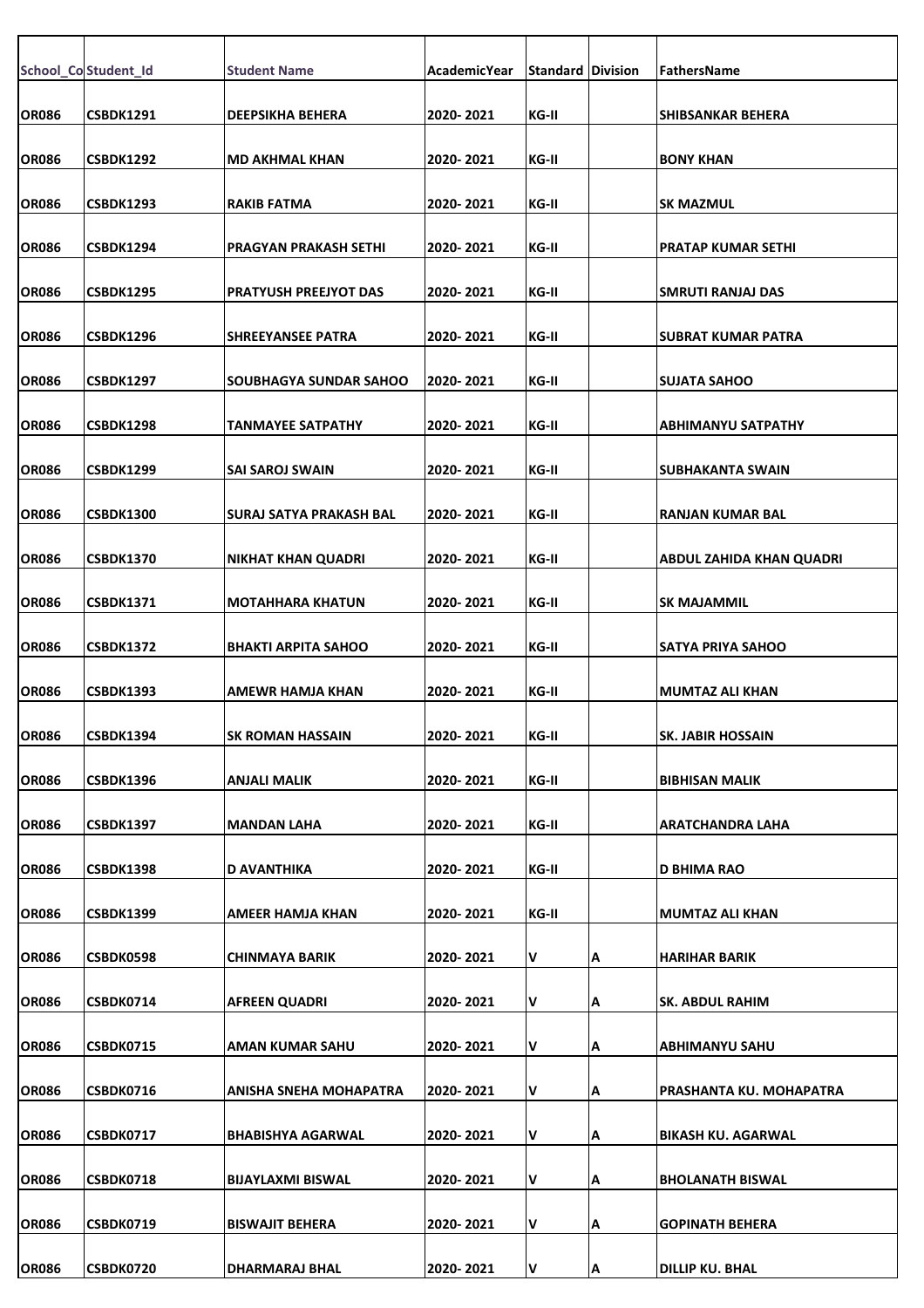|              | School_Co Student_Id | <b>Student Name</b>         | <b>AcademicYear</b> | <b>Standard Division</b> |    | <b>FathersName</b>       |
|--------------|----------------------|-----------------------------|---------------------|--------------------------|----|--------------------------|
| <b>OR086</b> | CSBDK0721            | <b>HITANSHU NAYAK</b>       | 2020-2021           | V                        | Α  | PRASANTA KU. NAYAK       |
| <b>OR086</b> | CSBDK0722            | KANIZ FATMA                 | 2020- 2021          | V                        | А  | <b>SK. MAZMUL</b>        |
| <b>OR086</b> | CSBDK0723            | KHWAZA SUJAUDDIN NIAZI      | 2020-2021           | V                        | B  | IKHWAJA NIAZ NEZAMI      |
| <b>OR086</b> | CSBDK0724            | KHWAJA MISBAHNEMAN          | 2020-2021           | V                        | Α  | KHWAJA FAIYAJ NEZAMI     |
| <b>OR086</b> | <b>CSBDK0725</b>     | <b>MAHAVEER RAY</b>         | 2020-2021           | V                        | С  | MANOJ KU. RAY            |
| <b>OR086</b> | CSBDK0726            | MD. AFTAB QUADRI            | 2020- 2021          | V                        | А  | <b>ZAHIRUDDIN SHAH</b>   |
| <b>OR086</b> | CSBDK0727            | <b>MD. FAIZAN KHAN</b>      | 2020-2021           | V                        | Α  | JAMSER ALI KHAN          |
| <b>OR086</b> | CSBDK0728            | <b>MEERA RANI PARHI</b>     | 2020-2021           | V                        | А  | IANANTA PARHI            |
| <b>OR086</b> | CSBDK0729            | <b>MUKTIRAJ DAS</b>         | 2020-2021           | V                        | А  | <b>SUMANTA KU. DAS</b>   |
| <b>OR086</b> | CSBDK0730            | <b>NAFEES BANO QUADRI</b>   | 2020-2021           | V                        | А  | SK. VALA                 |
| <b>OR086</b> | CSBDK0731            | NARGISH KHATOON             | 2020-2021           | V                        | А  | <b>SK. SULEMAN</b>       |
| <b>OR086</b> | CSBDK0732            | <b>NOORAIN FATMA</b>        | 2020-2021           | V                        | Α  | <b>MIRZA MD. HANIF</b>   |
| <b>OR086</b> | CSBDK0733            | <b>OMKAR PATI</b>           | 2020-2021           | V                        | Α  | IBIPIN BIHARI PATI       |
| <b>OR086</b> | CSBDK0734            | <b>PRATIKSHA DIVYASHREE</b> | 2020-2021           | V                        | Α  | HRUDANANDA GHADEI        |
| <b>OR086</b> | CSBDK0735            | <b>RAFAN KHURSHID</b>       | 2020-2021           | V                        | ΙA | <b>KHURSHID RABBANI</b>  |
| <b>OR086</b> | CSBDK0736            | <b>RAJENDRA BARIK</b>       | 2020-2021           | V                        | Α  | RAMESH CH. BARIK         |
| <b>OR086</b> | CSBDK0737            | RAJNANDINI NAYAK            | 2020-2021           | V                        | В  | SURATH KU. NAYAK         |
| <b>OR086</b> | CSBDK0738            | RITESH KU. PARIDA           | 2020-2021           | V                        | A  | SRI RAMAKANTA PARIDA     |
| <b>OR086</b> | CSBDK0739            | <b>SAGAR GUPTA</b>          | 2020-2021           | V                        | Α  | <b>SANDESH KU. GUPTA</b> |
| <b>OR086</b> | CSBDK0740            | SAI ANATRITA DASH           | 2020-2021           | V                        | Α  | MANAS RANJAN DASH        |
| <b>OR086</b> | CSBDK0741            | SAI PRABHA KAR              | 2020-2021           | V                        | Α  | <b>PRADIP KU. KAR</b>    |
| <b>OR086</b> | CSBDK0742            | <b>SAYAN RAZA</b>           | 2020-2021           | V                        | А  | <b>MIR ABADULLA</b>      |
| <b>OR086</b> | CSBDK0743            | <b>SAZIA AFREEN</b>         | 2020- 2021          | V                        | А  | <b>SK. ALIMUDDIN</b>     |
| <b>OR086</b> | CSBDK0744            | SHRADHA AGARWAL             | 2020- 2021          | V                        | Α  | JAI KUMAR AGARWAL        |
| <b>OR086</b> | CSBDK0745            | <b>SK. AZARUDDIN</b>        | 2020-2021           | V                        | А  | <b>SK. BASIRUDDIN</b>    |
| <b>OR086</b> | CSBDK0746            | SK. GOLAM YASEEN AKHTAR     | 2020-2021           | V                        | А  | SK. MD. NASEEM AKHTAR    |
| <b>OR086</b> | CSBDK0747            | <b>SK. TANWEER AKHTAR</b>   | 2020-2021           | V                        | A  | <b>SK. JABAR UDDIN</b>   |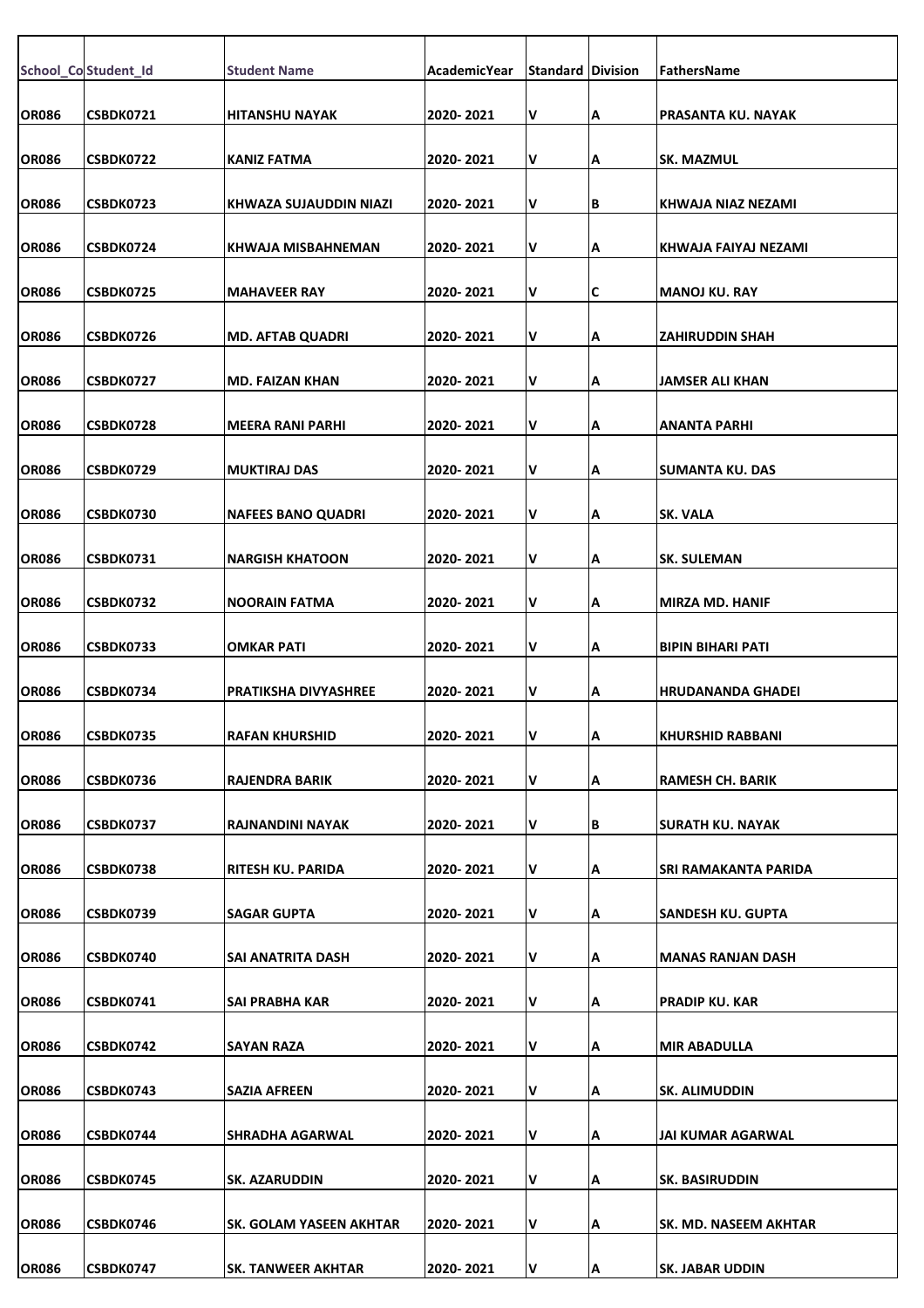|              | School_Co Student_Id | <b>Student Name</b>          | AcademicYear | <b>Standard Division</b> |    | FathersName                 |
|--------------|----------------------|------------------------------|--------------|--------------------------|----|-----------------------------|
| <b>OR086</b> | CSBDK0748            | <b>SK. UDAY QUADRI</b>       | 2020-2021    | V                        | А  | <b>SK. NASIM QUADRI</b>     |
| <b>OR086</b> | CSBDK0749            | <b>SUBHANKAR DAS</b>         | 2020-2021    | V                        | А  | <b>MUKTI KANTA DAS</b>      |
| <b>OR086</b> | <b>CSBDK0750</b>     | <b>SUBHA PRIYA MOHAPATRA</b> | 2020-2021    | V                        | А  | PRADYUMNA KUMAR MOHAPATRA   |
| <b>OR086</b> | <b>CSBDK0751</b>     | TANWEER RAJA KHAN            | 2020-2021    | V                        | В  | <b>MONTAZ ALI KHAN</b>      |
| <b>OR086</b> | <b>CSBDK0752</b>     | TRUSHNA PRADHAN              | 2020-2021    | V                        | А  | <b>RANJAN KUMAR PRADHAN</b> |
| <b>OR086</b> | CSBDK0753            | <b>UMESH BEHERA</b>          | 2020-2021    | V                        | А  | <b>NARAYAN BEHERA</b>       |
| <b>OR086</b> | CSBDK0754            | ZAHIRUDDIN KHAN              | 2020-2021    | V                        | А  | <b>FAYAZUDDIN KHAN</b>      |
| <b>OR086</b> | <b>CSBDK0755</b>     | ADARSH ARYAN SUTAR           | 2020-2021    | V                        | В  | <b>ADHIR KUMAR SUTAR</b>    |
| <b>OR086</b> | CSBDK0756            | <b>AMATUL FIRDOUSH</b>       | 2020-2021    | V                        | В  | <b>ABDUL HANEEF KHAN</b>    |
| <b>OR086</b> | CSBDK0757            | <b>AMATUS SHAFEE ADIBA</b>   | 2020-2021    | V                        | В  | <b>MANJUR AHMAD NADIM</b>   |
| <b>OR086</b> | CSBDK0758            | ANISH AMITAV                 | 2020-2021    | V                        | В  |                             |
| <b>OR086</b> | <b>CSBDK0759</b>     | ARNAB BARIK                  | 2020- 2021   | V                        | В  | <b>RAJAN BARIK</b>          |
| <b>OR086</b> | CSBDK0760            | AYUSH SWAIN                  | 2020-2021    | V                        | В  | <b>KUMUDA BANDHU SWAIN</b>  |
| <b>OR086</b> | CSBDK0761            | <b>BINDITA PUHAN</b>         | 2020-2021    | V                        | В  | <b>BIREN PUHAN</b>          |
| <b>OR086</b> | CSBDK0762            | <b>BIRJEES DARAKHSHAAN</b>   | 2020-2021    | v                        | IΒ | JAFER ALI KHAN              |
| <b>OR086</b> | CSBDK0763            | <b>DEVJIT MANNA</b>          | 2020-2021    | V                        | В  | <b>ALOK MANNA</b>           |
| <b>OR086</b> | CSBDK0764            | <b>MD.FAIJAN RAZA KHAN</b>   | 2020-2021    | V                        | В  | SALAUDDIN KHAN              |
| <b>OR086</b> | <b>CSBDK0765</b>     | <b>GITANSHU NAYAK</b>        | 2020-2021    | V                        | В  | <b>MIHIR KU. NAYAK</b>      |
| <b>OR086</b> | CSBDK0766            | GYANA RANJAN MISHRA          | 2020-2021    | V                        | В  | ANIRUDHA MISHRA             |
| <b>OR086</b> | <b>CSBDK0767</b>     | HITESH KUMAR SAHOO           | 2020-2021    | V                        | В  | LATE:MATILAL SAHOO          |
| <b>OR086</b> | CSBDK0768            | KUMAR ADITYA RANA            | 2020-2021    | V                        | В  | <b>DEBENDRA KUMAR RANA</b>  |
| <b>OR086</b> | CSBDK0769            | MANASHA DASH                 | 2020-2021    | V                        | В  | <b>PRABIR KUMAR DASH</b>    |
| <b>OR086</b> | <b>CSBDK0770</b>     | <b>MD. YAZDANI HODA</b>      | 2020-2021    | V                        | В  | <b>MD. AINUL HODA</b>       |
| <b>OR086</b> | <b>CSBDK0771</b>     | NALINI NIHAR LENKA           | 2020-2021    | V                        | В  | NIHAR RANJAN LENKA          |
| <b>OR086</b> | CSBDK0772            | OMM PRAKASH SAHOO            | 2020-2021    | V                        | В  | <b>GURUCHARAN SAHOO</b>     |
| <b>OR086</b> | CSBDK0773            | OSIM BANO                    | 2020-2021    | V                        | В  | <b>ALI KHAN</b>             |
| <b>OR086</b> | CSBDK0774            | PIYUSH PRATIK PATI           | 2020-2021    | V                        | В  | <b>PRANJAN KUMAR PATI</b>   |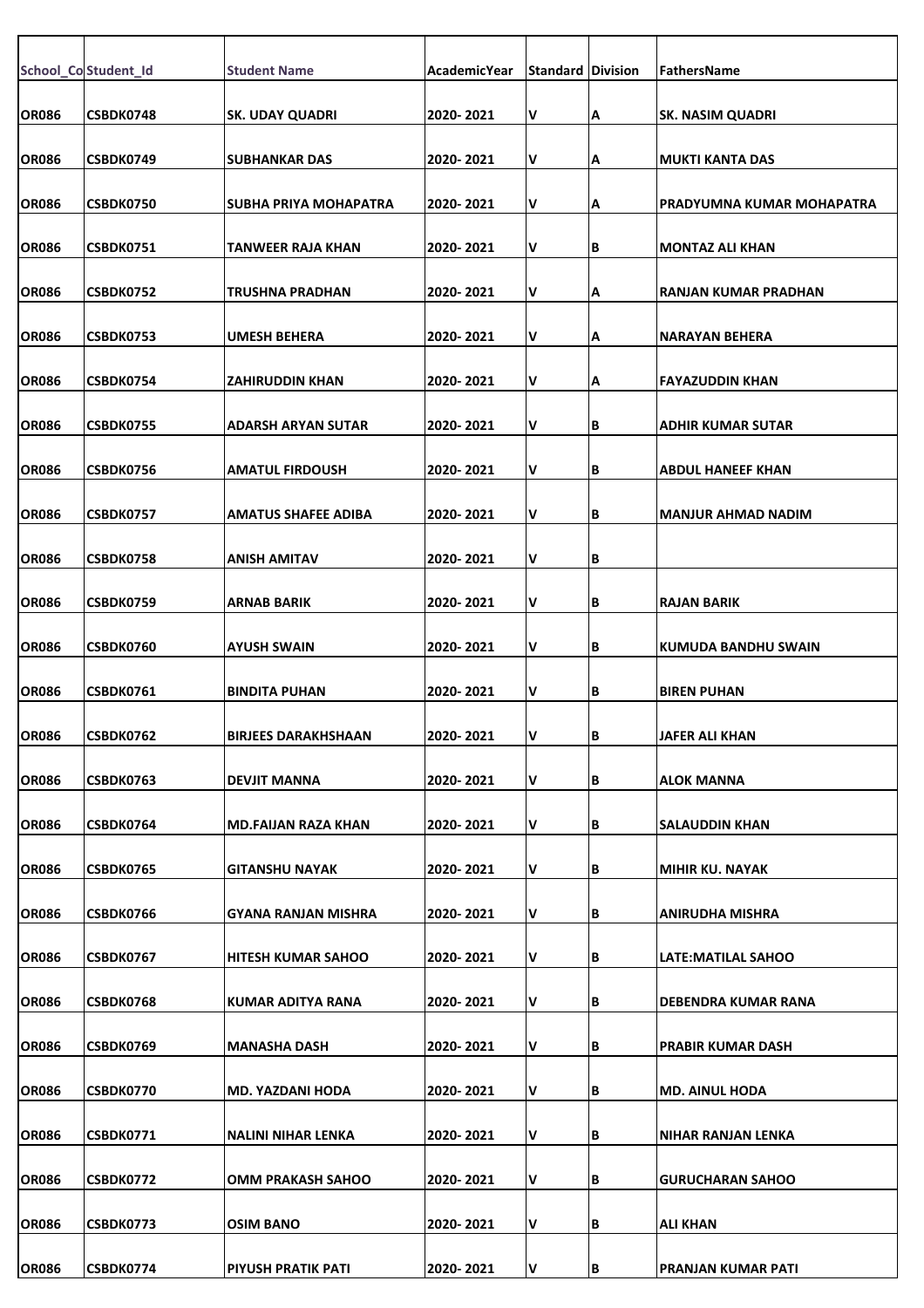|              | School_Co Student_Id | <b>Student Name</b>         | <b>AcademicYear</b> | <b>Standard Division</b> |   | FathersName                  |
|--------------|----------------------|-----------------------------|---------------------|--------------------------|---|------------------------------|
| <b>OR086</b> | CSBDK0775            | <b>PRATYUSHA DAS</b>        | 2020-2021           | V                        | В | <b>MANOJ KUMAR DAS</b>       |
|              |                      |                             |                     |                          | B |                              |
| <b>OR086</b> | CSBDK0776            | PRIYANSHU SEKHAR BAL        | 2020-2021           | v                        |   |                              |
| <b>OR086</b> | <b>CSBDK0777</b>     | RASHMI RANJAN PARIDA        | 2020- 2021          | v                        | В | RATIKANTA PARIDA             |
| <b>OR086</b> | CSBDK0778            | <b>RIFAT ROSNI</b>          | 2020-2021           | V                        | В | <b>LATE: NOUSAD ALI</b>      |
| <b>OR086</b> | CSBDK0779            | RUDRA MADHAB PATI           | 2020-2021           | v                        | А | SANTANU KU.PATI              |
| <b>OR086</b> | <b>CSBDK0780</b>     | SAI PRATYASA PANDA          | 2020-2021           | V                        | В | <b>SAJIB PANDA</b>           |
| <b>OR086</b> | CSBDK0781            | SAI SMRUTI MISHRA           | 2020- 2021          | V                        | В | ISURYA RANJAN MISHRA         |
| <b>OR086</b> | CSBDK0782            | <b>SARFARAZ KHAN</b>        | 2020-2021           | V                        | В | <b>NEZAMUDDIN KHAN</b>       |
| <b>OR086</b> | CSBDK0783            | SAYED NAWAZ ALI             | 2020-2021           | V                        | В | SAYEED NASIM ALLI            |
| <b>OR086</b> | <b>CSBDK0784</b>     | SIDDHANTA JENA              | 2020- 2021          | V                        | В | SANTOSH KU. JENA             |
|              |                      |                             |                     |                          |   |                              |
| <b>OR086</b> | CSBDK0785            | <b>SHOHEB ALI KHAN</b>      | 2020-2021           | V                        | В | <b>MUSRAT ALI KHAN</b>       |
| <b>OR086</b> | CSBDK0786            | <b>SK. HABIBUR REHMAN</b>   | 2020-2021           | V                        | В | <b>SK. IRSAD QUADRI</b>      |
| <b>OR086</b> | CSBDK0787            | <b>SOUBHAGYA SWORUP DAS</b> | 2020-2021           | V                        | В | <b>SANTOSH KUMAR DAS</b>     |
| <b>OR086</b> | <b>CSBDK0788</b>     | <b>SUBRAT SATYAMEBA</b>     | 2020-2021           | V                        | В | <b>SARAT CHANDRA MALLICK</b> |
| <b>OR086</b> | CSBDK0789            | <b>SWADHIN JENA</b>         | 2020-2021           | V                        | В | SANTOSH KUMAR JENA           |
| <b>OR086</b> | CSBDK0790            | <b>TANUSHREE BEHERA</b>     | 2020-2021           | V                        | В |                              |
| <b>OR086</b> | CSBDK0791            | VIDISA MALLICK              | 2020-2021           | V                        | С | SANJAY KUMAR MALLICK         |
| <b>OR086</b> | CSBDK0792            | ABHISHEK MOHAPATRA          | 2020- 2021          | V                        | С | <b>BASANTA KU. MOHAPATRA</b> |
| <b>OR086</b> | CSBDK0793            | ADITYA NARAYAN ROUT         | 2020- 2021          | V                        | В | KAMALA KANTA ROUT            |
| <b>OR086</b> | CSBDK0794            | ANANYA NAYAK                | 2020-2021           | V                        | C | SAROJ KUMAR NAYAK            |
| <b>OR086</b> | CSBDK0795            | ARHAD ALI KHAN              | 2020-2021           | V                        | С | <b>SADAQUAT ALI KHAN</b>     |
| <b>OR086</b> | CSBDK0796            | ARPITA NAYAK                | 2020- 2021          | V                        | С | LALATENDU NAYAK              |
|              |                      |                             |                     |                          |   |                              |
| <b>OR086</b> | CSBDK0797            | <b>BISWAJIT SETHI</b>       | 2020-2021           | V                        | С | <b>MADAN MOHAN SETHI</b>     |
| <b>OR086</b> | CSBDK0798            | <b>BISWARUPA NAYAK</b>      | 2020-2021           | V                        | C | PRADEEP KU. NAYAK            |
| <b>OR086</b> | CSBDK0799            | <b>DEBASIS NAYAK</b>        | 2020-2021           | V                        | C | PRABIRA KU. NAYAK            |
| <b>OR086</b> | <b>CSBDK0800</b>     | <b>ENAYAT RASUL KHAN</b>    | 2020-2021           | V                        | C | AMANAT RASUL KHAN            |
| <b>OR086</b> | CSBDK0801            | <b>FAHIM QUADRI</b>         | 2020-2021           | V                        | C | <b>SK. NIAMATULLA</b>        |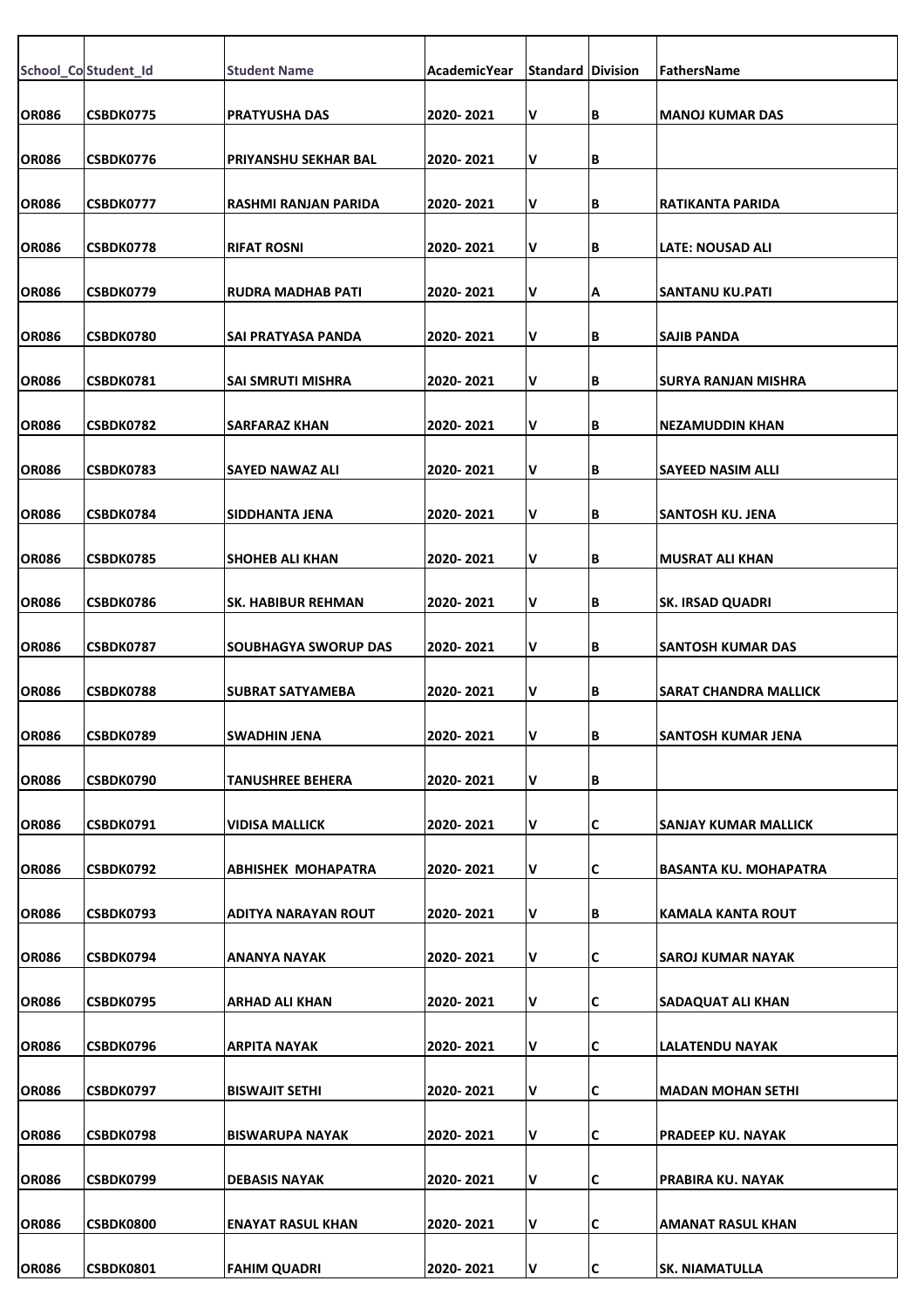|              | School_Co Student_Id | <b>Student Name</b>          | AcademicYear | <b>Standard Division</b> |    | FathersName                    |
|--------------|----------------------|------------------------------|--------------|--------------------------|----|--------------------------------|
| <b>OR086</b> | <b>CSBDK0802</b>     | <b>INAYAB HABIB</b>          | 2020-2021    | V                        | C  | <b>MD. HABIB KHAN</b>          |
| <b>OR086</b> | CSBDK0803            | J. ASHISH JENA               | 2020-2021    | v                        | IС | HRUSHIKESH JENA                |
| <b>OR086</b> | <b>CSBDK0804</b>     | JYOTIRMAYEE PARIDA           | 2020-2021    | v                        | C  | JAGAT JEEBANA PARIDA           |
| <b>OR086</b> | <b>CSBDK0805</b>     | <b>KAMIL ALI KHAN</b>        | 2020-2021    | V                        | IС | <b>JAMIL AKHTAR KHAN</b>       |
|              |                      |                              |              |                          |    |                                |
| <b>OR086</b> | <b>CSBDK0806</b>     | KUMARI SHOMYASMITA DASH      | 2020-2021    | V                        | C  | SANTOSH KUMAR DASH             |
| <b>OR086</b> | CSBDK0807            | <b>MD. ANFAS AHMAD</b>       | 2020-2021    | V                        | C  | IFTEKHAR AHMAD                 |
| <b>OR086</b> | CSBDK0808            | <b>MIRZA MUZAFFER QUADRI</b> | 2020-2021    | v                        | C  | <b>MIRZA MD. AHSANUL HAQUE</b> |
| <b>OR086</b> | CSBDK0809            | <b>NIJAMUDDIN KHAN</b>       | 2020-2021    | v                        | C  | <b>RAHEMAT KHAN</b>            |
|              |                      |                              |              |                          |    |                                |
| <b>OR086</b> | <b>CSBDK0810</b>     | <b>NIKHIL GUPTA</b>          | 2020-2021    | V                        | C  | <b>KAMAL KUMAR GUPTA</b>       |
| <b>OR086</b> | <b>CSBDK0811</b>     | PALLAVI KRISHNA NAYAK        | 2020-2021    | V                        | C  | <b>KRUSHNA CH. NAYAK</b>       |
| <b>OR086</b> | <b>CSBDK0812</b>     | PRANGYA PARAMITA SETHI       | 2020-2021    | v                        | C  | <b>PRAVAT KU. SETHI</b>        |
| <b>OR086</b> | <b>CSBDK0813</b>     | <b>PRATIK MISHRA</b>         | 2020- 2021   | V                        | C  | PRAVANJAN KU. MISHRA           |
|              |                      |                              |              |                          |    |                                |
| <b>OR086</b> | CSBDK0814            | PRIYANKA RANI SWAIN          | 2020-2021    | V                        | C  | <b>MADAN MOHAN SWAIN</b>       |
| <b>OR086</b> | CSBDK0815            | <b>RAJNANDINI DAS</b>        | 2020-2021    | V                        | C  | <b>RATIKANTA DAS</b>           |
| <b>OR086</b> | <b>CSBDK0816</b>     | RAJESWARI BAL                | 2020-2021    | v                        | IВ | NABA KUMAR BAL                 |
| <b>OR086</b> | CSBDK0817            | SAMAY SAMADARSHI             | 2020-2021    | V                        | C  | <b>KRUTTIBAS MAHANTA</b>       |
| <b>OR086</b> | <b>CSBDK0818</b>     | S. ANSHUMAN                  | 2020-2021    | V                        | C  | <b>ABHINASH SAHOO</b>          |
|              |                      |                              |              |                          |    |                                |
| <b>OR086</b> | CSBDK0819            | S. ASWIN                     | 2020-2021    | V                        | Α  | <b>S. SELVAMANI</b>            |
| <b>OR086</b> | CSBDK0820            | <b>SATYAJIT GUIN</b>         | 2020-2021    | V                        | C  | <b>SUSANTA KUMAR GUIN</b>      |
| <b>OR086</b> | <b>CSBDK0821</b>     | <b>SHINE SHORUP SAHOO</b>    | 2020-2021    | V                        | C  | ASWANI KUMAR SAHOO             |
| <b>OR086</b> | CSBDK0822            | <b>SHREEYANSHU SAHU</b>      | 2020-2021    | V                        | IС | <b>SANTOSH KUMAR SAHU</b>      |
|              |                      |                              |              |                          |    |                                |
| <b>OR086</b> | <b>CSBDK0823</b>     | <b>SIMRAN MOHANTY</b>        | 2020-2021    | V                        | C  | <b>SATYAJIT MOHANTY</b>        |
| <b>OR086</b> | CSBDK0824            | <b>SK. FARAT NAZIR</b>       | 2020-2021    | V                        | IС | SK. GAFO                       |
| <b>OR086</b> | CSBDK0825            | <b>SK. KAHIRUL HAQUE</b>     | 2020-2021    | v                        | C  | <b>SK. SARJU</b>               |
| <b>OR086</b> | CSBDK0826            | SK. MD. ABDUL RAUF           | 2020-2021    | V                        | C  | <b>SK. ABDUL KAREEN</b>        |
| <b>OR086</b> | CSBDK0827            | <b>SK. QUAMMER ALAM</b>      | 2020-2021    | V                        | С  | <b>SK. AMIRUDDIN</b>           |
|              |                      |                              |              |                          |    |                                |
| <b>OR086</b> | CSBDK0828            | <b>SOUMYAJIT MISHRA</b>      | 2020-2021    | V                        | IС | DEBENDRA KUMAR MISHRA          |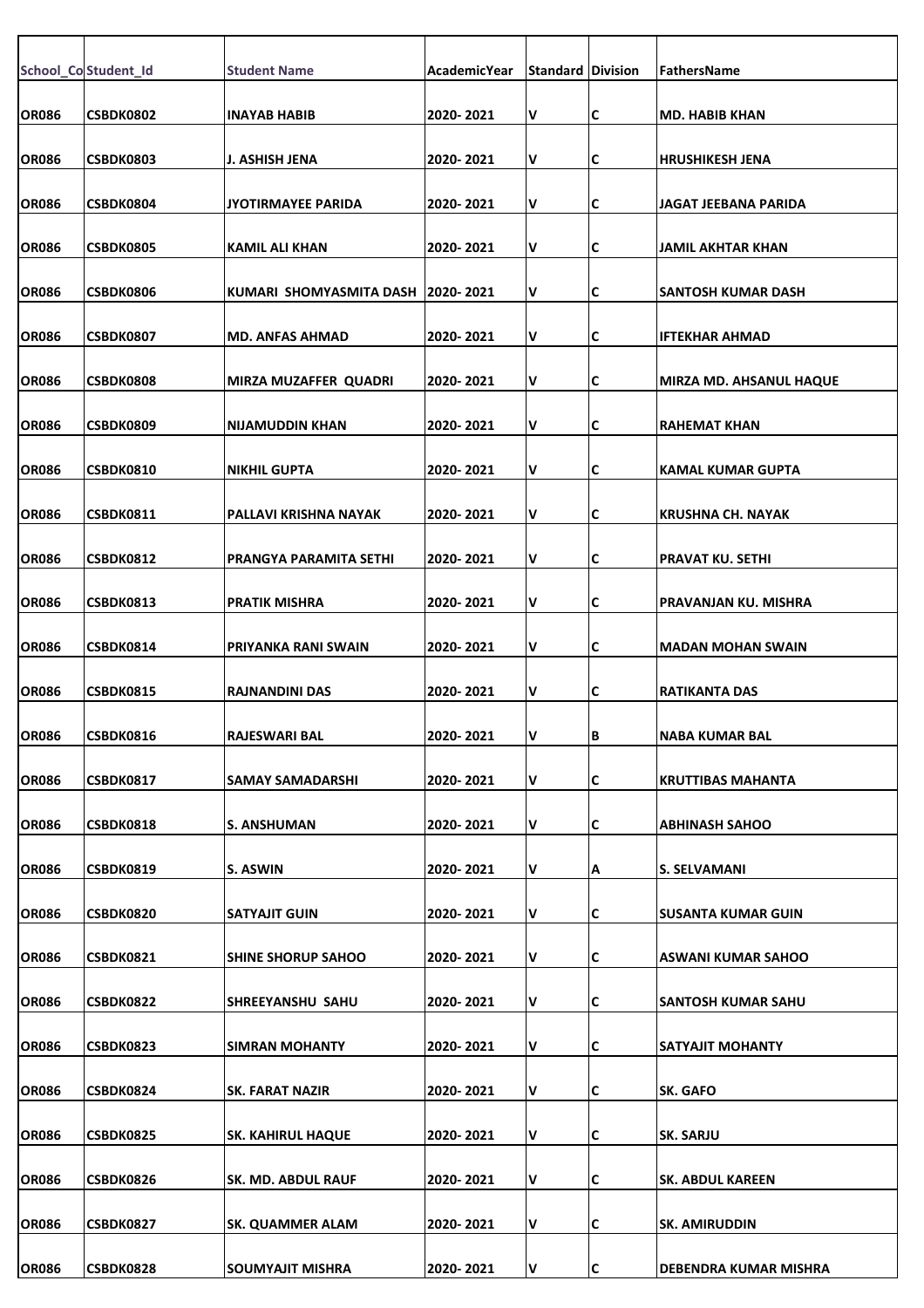|              | School_Co Student_Id | <b>Student Name</b>                | AcademicYear | <b>Standard Division</b> |     | FathersName                    |
|--------------|----------------------|------------------------------------|--------------|--------------------------|-----|--------------------------------|
| <b>OR086</b> | CSBDK0829            | <b>SRIYA PRIYADARSHINI</b>         | 2020-2021    | V                        | C   | <b>JAGATBANDHU PARIDA</b>      |
| <b>OR086</b> | CSBDK0830            | TABINDA MUNAVARAH                  | 2020- 2021   | I۷                       | C   | ISK. IFTEKHAR ALI GULRAZ       |
| <b>OR086</b> | <b>CSBDK0831</b>     | <b>ZAHEER KHAN</b>                 | 2020- 2021   | I۷                       | C   | JAMALUDDIN KHAN                |
|              |                      |                                    |              | I۷                       |     |                                |
| <b>OR086</b> | <b>CSBDK1237</b>     | <b>DEBASMITA MOHANTA</b>           | 2020-2021    |                          | IΒ  | KARTER KAMAKSHYA PRASAD MOHAN1 |
| <b>OR086</b> | CSBDK1246            | <b>DEBASMITA MOHANTA</b>           | 2020- 2021   | V                        | B   | KARTER KAMAKSHYA PRASAD MOHAN1 |
| <b>OR086</b> | <b>CSBDK1323</b>     | <b>ARYAN BARIK</b>                 | 2020-2021    | I۷                       | C   | <b>SOUMENDRA BARIK</b>         |
| <b>OR086</b> | <b>CSBDK1324</b>     | DIBYANSHU MOHAPATRA                | 2020- 2021   | V                        | IΒ  | PRAVAT KUMAR MOHAPATRA         |
| <b>OR086</b> | <b>CSBDK1325</b>     | <b>RUDRA PRASAAD BHARATI</b>       | 2020-2021    | I۷                       | Α   | <b>LAXMI BHARARTI</b>          |
| <b>OR086</b> | <b>CSBDK1326</b>     | SAI SANDHYA SATABDI SIAL           | 2020-2021    | V                        | Α   | <b>KARUNAKAR SIAL</b>          |
|              |                      |                                    |              |                          |     |                                |
| <b>OR086</b> | <b>CSBDK1327</b>     | <b>SAI SUBHANKAR PANIGRAHI</b>     | 2020-2021    | I۷                       | B   | KARTIK CHRAN PANIGRAHI         |
| <b>OR086</b> | CSBDK1328            | <b>SHILPA SWAIN</b>                | 2020-2021    | I۷                       | B   | OMM PRAKASH SWAIN              |
| <b>OR086</b> | <b>CSBDK1369</b>     | ABINESHWAR SHREECHANDAN N2020-2021 |              | I۷                       | C   | AKSHOBYA KUMAR MOHAPATRA       |
| <b>OR086</b> | <b>CSBDK1381</b>     | <b>TAHMINA PERWEEN</b>             | 2020-2021    | I۷                       | IC. | <b>SK ANISUR RAHEMAN</b>       |
| <b>OR086</b> | <b>CSBDK1382</b>     | <b>ATIFA HOSSAIN</b>               | 2020-2021    | I۷                       | C   | <b>AFTAB HOSSAIN</b>           |
| <b>OR086</b> | <b>CSBDK0512</b>     | <b>MIR NIZAMUDDIN</b>              | 2020-2021    | VI                       | ΙA  | <b>MIR SALUADDIN</b>           |
| <b>OR086</b> | <b>CSBDK0588</b>     | <b>AARYANAJIT MOHANTY</b>          | 2020-2021    | ΙVΙ                      | C   | <b>AJIT KUMAR MOHANTY</b>      |
| <b>OR086</b> | CSBDK0589            | <b>ABHILIPSA DAS</b>               | 2020-2021    | VI                       | Α   | <b>BALARAM DAS</b>             |
|              |                      |                                    |              |                          |     |                                |
| <b>OR086</b> | CSBDK0590            | <b>ADITYA PARIDA</b>               | 2020-2021    | ΙVΙ                      | А   | <b>RAJESH PARIDA</b>           |
| <b>OR086</b> | CSBDK0591            | <b>ALFIYA KHANUM</b>               | 2020-2021    | ΙVΙ                      | B   | <b>MD. YAQUB ALI KHAN</b>      |
| <b>OR086</b> | CSBDK0592            | AMANAT ALI KHAN                    | 2020-2021    | ΙVΙ                      | Α   | <b>ASIK KHAN</b>               |
| <b>OR086</b> | CSBDK0593            | <b>ARPITA BARIK</b>                | 2020-2021    | ΙVΙ                      | A   | <b>SANJAY KU. BARIK</b>        |
| <b>OR086</b> | CSBDK0594            | <b>ASHMIN QUADRI</b>               | 2020-2021    | VI                       | Α   | <b>SK BHALO</b>                |
| <b>OR086</b> | CSBDK0595            | <b>ASHUTOSH DIKSHIT</b>            | 2020-2021    | VI                       | B   | AUROBINDA DIKSHIT              |
| <b>OR086</b> | CSBDK0596            | <b>AYESA SIDDIQUE</b>              | 2020-2021    | ΙVΙ                      |     | <b>ABDUL SAJJAK KHAN</b>       |
|              |                      |                                    |              |                          | Α   |                                |
| <b>OR086</b> | CSBDK0597            | <b>AYUSH KU SAHOO</b>              | 2020-2021    | VI                       | B   | <b>SANTOSH KU. SAHOO</b>       |
| <b>OR086</b> | CSBDK0599            | <b>DEBASMITA DIKSHIT</b>           | 2020-2021    | VI                       | В   | <b>GOUTAM DIKSHIT</b>          |
| <b>OR086</b> | CSBDK0600            | <b>DIBYAJYOTI BISWAL</b>           | 2020-2021    | VI                       | A   | RAMAKANTA BISWAL               |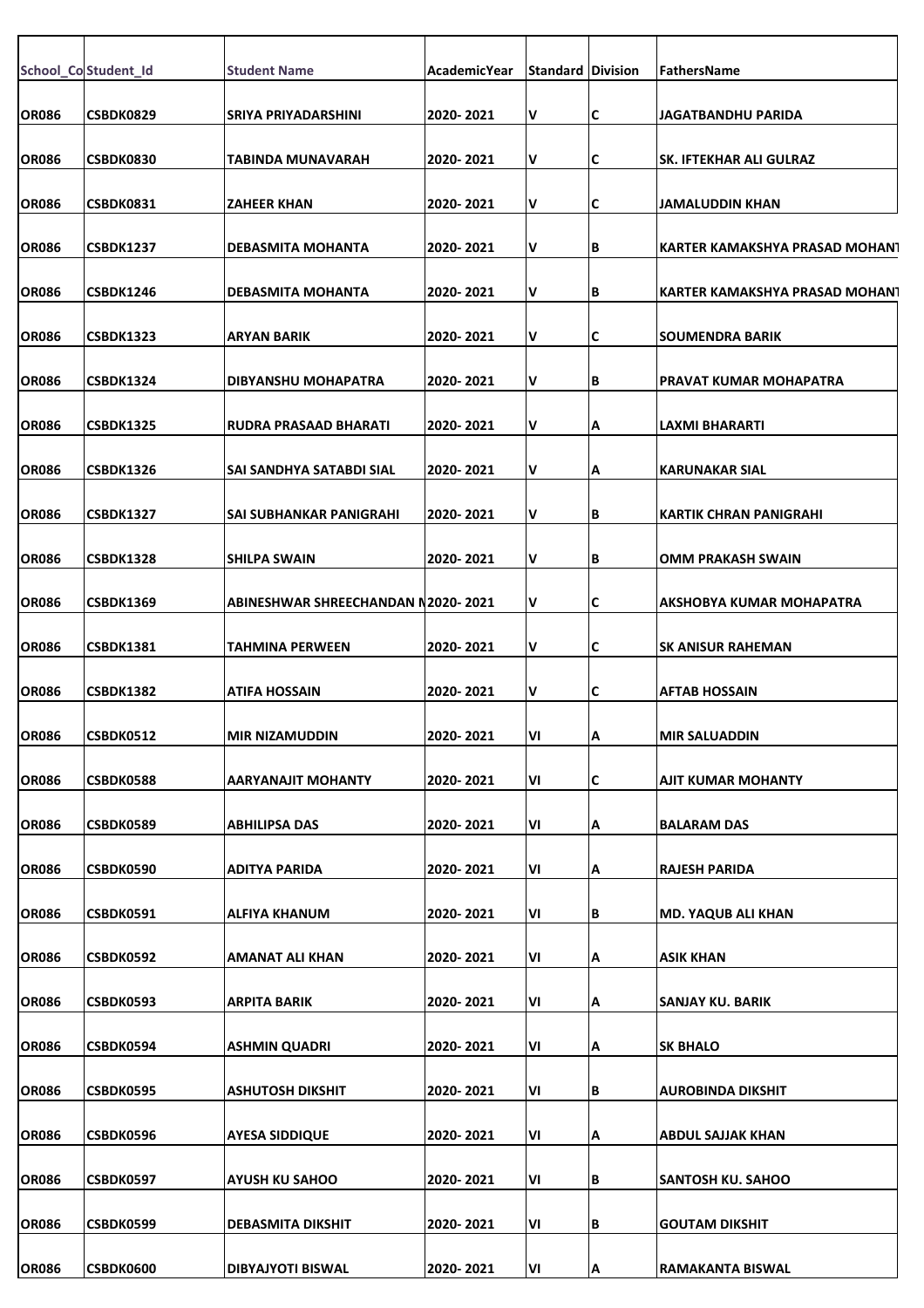|              | School_Co Student_Id | <b>Student Name</b>          | <b>AcademicYear</b> | <b>Standard Division</b> |     | FathersName                  |
|--------------|----------------------|------------------------------|---------------------|--------------------------|-----|------------------------------|
|              |                      |                              |                     |                          |     |                              |
| <b>OR086</b> | CSBDK0601            | <b>GARGI DAS</b>             | 2020-2021           | VI                       | Α   | <b>SOUMYAKANTA DAS</b>       |
| <b>OR086</b> | CSBDK0602            | <b>GITANSH RATHOR</b>        | 2020-2021           | VI                       | IΒ  | <b>BIPIN RATHOR</b>          |
| <b>OR086</b> | CSBDK0603            | <b>ISHRAT NAAZ QUADRI</b>    | 2020-2021           | VI                       | IΒ  | <b>HUSSAIN MD. KHAN</b>      |
| <b>OR086</b> | CSBDK0604            | KABITA RAJ BISWAL            | 2020-2021           | VI                       | Α   | <b>RANJIT PRASAD BISWAL</b>  |
| <b>OR086</b> | CSBDK0605            | KAUSIK KU MOHANTY            | 2020-2021           | ٧I                       | ΙB  | <b>MAHESH CH. MOHANTY</b>    |
| <b>OR086</b> | CSBDK0606            | KRISHNA P. DIXIT             | 2020-2021           | VI                       | Α   | HEMANTA KU. DIXIT            |
| <b>OR086</b> | CSBDK0607            | <b>MADHUSHREE MADHUMITA</b>  | 2020- 2021          | VI                       | A   | <b>BHAGIRATHI MALIK</b>      |
| <b>OR086</b> | CSBDK0608            | <b>MOHAMMAD TAHER</b>        | 2020-2021           | VI                       | lВ  | <b>SK. RAHIMUDDIN</b>        |
| <b>OR086</b> | <b>CSBDK0609</b>     | <b>MD. ZAID AHAMD</b>        | 2020-2021           | VI                       | Α   | <b>ZAHIR AHMAD</b>           |
| <b>OR086</b> | <b>CSBDK0610</b>     | <b>MONALISA MOHAPATRA</b>    | 2020- 2021          | VI                       | IΒ  | <b>PRADEEP KU. MOHAPATRA</b> |
| <b>OR086</b> | <b>CSBDK0611</b>     | <b>NASHRIN KHATUN</b>        | 2020-2021           | VI                       | ΙB  | <b>KARIM KHAN</b>            |
| <b>OR086</b> | CSBDK0612            | <b>NAZIYA SAHEEN</b>         | 2020-2021           | VI                       | lВ  | <b>SK. ZULFUQUAH</b>         |
| <b>OR086</b> | <b>CSBDK0613</b>     | <b>ITOYLAGAJYOTI</b>         | 2020-2021           | ٧I                       | Α   | <b>MANOJ KU. NATH</b>        |
| <b>OR086</b> | CSBDK0614            | <b>PRATIK BHUYAN</b>         | 2020-2021           | VI                       | lВ  | JNANA RANJAN BHUYAN          |
| <b>OR086</b> | <b>CSBDK0615</b>     | PRATIKSHA PANIGRAHI          | 2020-2021           | VI                       | в   | <b>GATIRANJAN PANIGRAHI</b>  |
| <b>OR086</b> | CSBDK0616            | <b>RAKESH KU BAL</b>         | 2020-2021           | VI                       | İΒ. | <b>KUSHA KUMAR BAL</b>       |
| <b>OR086</b> | CSBDK0617            | RUDRA NARAYAN MALLICK        | 2020-2021           | ٧I                       | ΙB. | <b>ARUN KUMAR MALLICK</b>    |
| <b>OR086</b> | CSBDK0618            | <b>RUPALI DIKSHIT</b>        | 2020- 2021          | ٧I                       | ΙB. | SAMAR KU. DIKSHIT            |
| <b>OR086</b> | CSBDK0619            | SAI SHYAM B.S. NAYAK         | 2020- 2021          | VI                       | ΙA  | HIMADRI BHUSAN NAYAK         |
| <b>OR086</b> | <b>CSBDK0620</b>     | SANJAYA KUMAR BEHERA         | 2020-2021           | VI                       | ΙB. | PRAKASH KUMAR BEHERA         |
| <b>OR086</b> | CSBDK0621            | SATYA PRAKASH KHUNTIA        | 2020-2021           | VI                       | A   | <b>RAJESH KHUNTIA</b>        |
| <b>OR086</b> | <b>CSBDK0622</b>     | SAZIYA ARIF                  | 2020- 2021          | VI                       | Α   | <b>SK. TASLIM ARIF</b>       |
| <b>OR086</b> | CSBDK0623            | <b>SIVANGI ROUT</b>          | 2020- 2021          | VI                       | ΙA  | <b>BIJAY KUMAR ROUT</b>      |
| <b>OR086</b> | CSBDK0624            | <b>SK. FARHAN</b>            | 2020-2021           | VI                       | Α   | SK KAMAL MD                  |
| <b>OR086</b> | CSBDK0625            | <b>SK. NIYAZUDDIN QUADRI</b> | 2020-2021           | VI                       | Α   | SK. TAJUDDIN                 |
| <b>OR086</b> | CSBDK0626            | <b>SK. SARFARAZ</b>          | 2020-2021           | ٧I                       | Α   | <b>SK. AJMER</b>             |
| <b>OR086</b> | CSBDK0627            | SUBHADARSHANI NAYAK          | 2020-2021           | VI                       | ļΑ  | RAJENDRA PRASAD NAYAK        |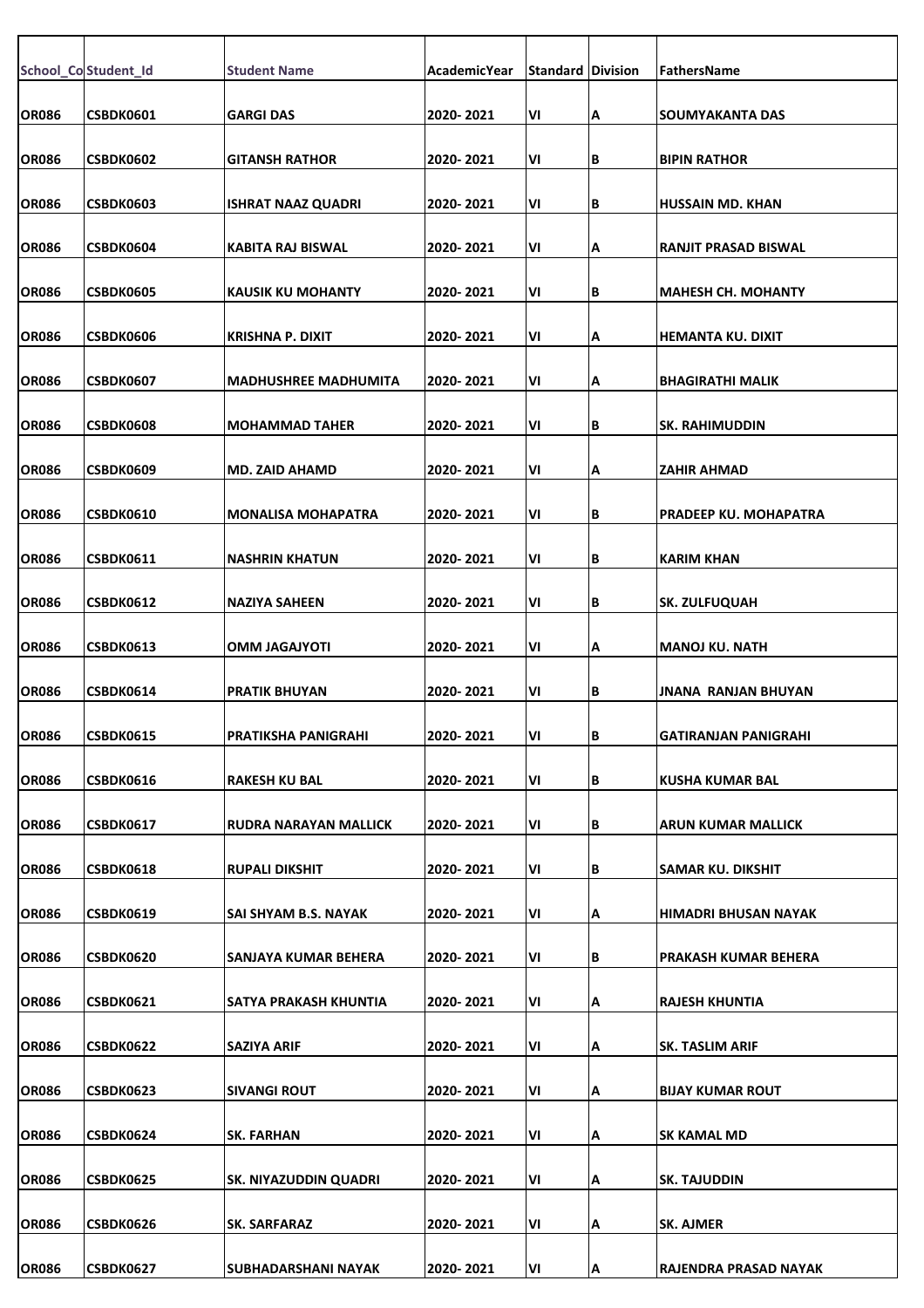|              |                      |                                |              | <b>Standard Division</b> |     |                               |
|--------------|----------------------|--------------------------------|--------------|--------------------------|-----|-------------------------------|
|              | School_Co Student_Id | <b>Student Name</b>            | AcademicYear |                          |     | FathersName                   |
| <b>OR086</b> | CSBDK0628            | <b>SUBHANKAR SAMAL</b>         | 2020-2021    | ٧I                       | ΙB  | <b>RATIKANTA SAMAL</b>        |
| <b>OR086</b> | CSBDK0629            | <b>SUVRANSU S. MALLICK</b>     | 2020-2021    | VI                       | lВ  | SIDHARTHA S. MALLICK          |
| <b>OR086</b> | <b>CSBDK0630</b>     | <b>ZEENAT QUADRI</b>           | 2020-2021    | VI                       | IΒ  | <b>SK ENAM</b>                |
|              |                      |                                |              |                          |     |                               |
| <b>OR086</b> | CSBDK0631            | SAMBHAVI MOHAPATRA             | 2020-2021    | VI                       | lв  | <b>KRISHNA CH. MOHAPATRA</b>  |
| <b>OR086</b> | <b>CSBDK0632</b>     | <b>ABHISHEK PADHI</b>          | 2020-2021    | ٧I                       | Α   | <b>ABANI KU. PADHI</b>        |
| <b>OR086</b> | CSBDK0633            | AFREEN NAAJ                    | 2020-2021    | VI                       | Α   | <b>SALAUDDIN KHAN</b>         |
| <b>OR086</b> | CSBDK0634            | <b>ALOK BEHERA</b>             | 2020-2021    | VI                       | ΙA  | <b>GOURANG BEHERA</b>         |
| <b>OR086</b> | CSBDK0635            | ANANYA ROUT                    | 2020-2021    | VI                       | Α   | <b>KIRTAN CH. ROUT</b>        |
|              |                      |                                |              |                          |     |                               |
| <b>OR086</b> | CSBDK0636            | ANSHUMAN BISWAL                | 2020-2021    | VI                       | Α   | <b>AKSHAYA KU. BISWAL</b>     |
| <b>OR086</b> | CSBDK0637            | ANUSKA MOHANTY                 | 2020-2021    | VI                       | ΙB  | <b>SUKANTA KU. MOHANTY</b>    |
| <b>OR086</b> | CSBDK0638            | <b>BANDITA DIKSHIT</b>         | 2020-2021    | VI                       | A   | <b>SUBRAT DIXIT</b>           |
| <b>OR086</b> | CSBDK0639            | <b>BANI PRASANNA PANIGRAHI</b> | 2020- 2021   | VI                       | lв  | RABINARAYAN PANIGRAHI         |
| <b>OR086</b> | CSBDK0640            | <b>CHANDANA HANSDA</b>         | 2020-2021    | VI                       | IС  | <b>SANGRAM HANSDA</b>         |
| <b>OR086</b> | CSBDK0641            | DIBYA RANJAN MALLICK           | 2020-2021    | VI                       | lв  | <b>BAIKUNTHA NATH MALLICK</b> |
|              |                      |                                |              |                          |     |                               |
| <b>OR086</b> | <b>CSBDK0642</b>     | FAIJAAN E MUSTAFA              | 2020-2021    | VI                       | IВ  | IABDUL TAHER KHAN             |
| <b>OR086</b> | CSBDK0643            | <b>HANIFA AKHTAR</b>           | 2020-2021    | VI                       | lВ  | <b>SK.ABDUL SALIM</b>         |
| <b>OR086</b> | CSBDK0644            | <b>HAREKRUSHNA BISWAL</b>      | 2020-2021    | VI                       | Α   | <b>RANGADHAR BISWAL</b>       |
| <b>OR086</b> | CSBDK0645            | JAYAKRISHNA DAS                | 2020-2021    | ٧I                       | Α   |                               |
| <b>OR086</b> | CSBDK0646            | <b>MADHUSHREE MADHUSMITA</b>   | 2020-2021    | VI                       | lВ  | BHAGIRATHI MALIK              |
| <b>OR086</b> | <b>CSBDK0647</b>     | <b>MADHUSMITA MOHANTY</b>      | 2020-2021    | VI                       | ΙB  | <b>DEBASIS MOHANTY</b>        |
| <b>OR086</b> | CSBDK0648            | <b>MIRZA IMRAN BAIG</b>        | 2020-2021    | VI                       | İΒ. | <b>MIRZA ZAKIR BAIG</b>       |
| <b>OR086</b> | CSBDK0649            | <b>MONIKA PANDA</b>            | 2020-2021    | ٧I                       | A   | <b>KISHORE CH. PANDA</b>      |
|              |                      |                                |              |                          |     |                               |
| <b>OR086</b> | <b>CSBDK0650</b>     | <b>NAILA RASOOL</b>            | 2020-2021    | VI                       | ΙA  | <b>RASOOL SK</b>              |
| <b>OR086</b> | CSBDK0651            | <b>NAZIYA IMRAN</b>            | 2020-2021    | VI                       | A   |                               |
| <b>OR086</b> | CSBDK0652            | <b>PARUL SINGH</b>             | 2020-2021    | VI                       | ΙB  | <b>KAMLESH SINGH</b>          |
| <b>OR086</b> | CSBDK0653            | <b>PRATIK KU. JENA</b>         | 2020-2021    | VI                       | ΙB  | <b>BISWABHARATI JENA</b>      |
| <b>OR086</b> | CSBDK0654            | <b>PRATYUSH P. PANDAB</b>      | 2020-2021    | VI                       | B   | JYOTIRMAYA PANDAB             |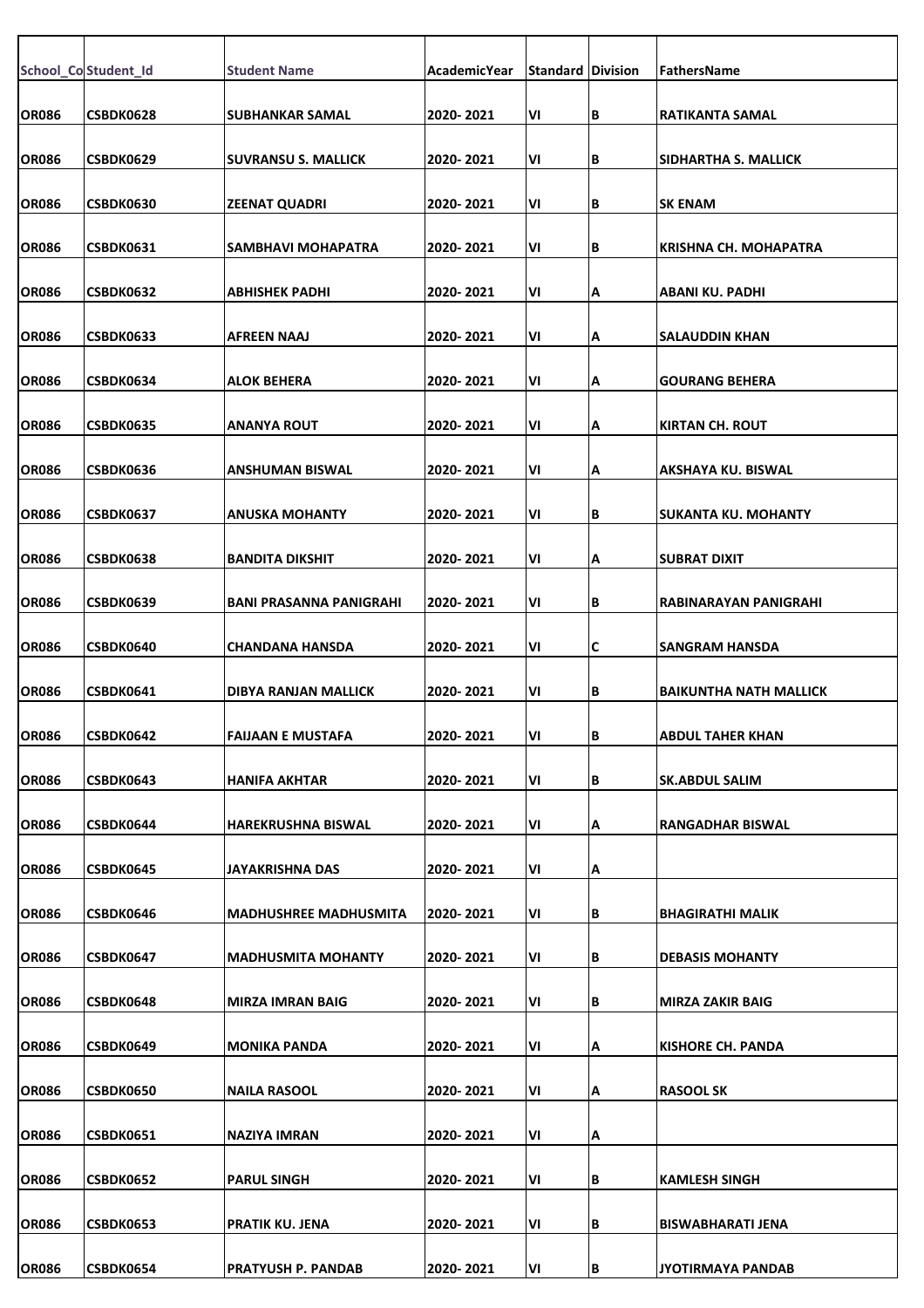|              | School_Co Student_Id | <b>Student Name</b>         | AcademicYear | <b>Standard Division</b> |   | FathersName                     |
|--------------|----------------------|-----------------------------|--------------|--------------------------|---|---------------------------------|
| <b>OR086</b> | CSBDK0655            | PRIYAMBADA BARIK            | 2020-2021    | VI                       | B | <b>PURUSOTTAM BARIK</b>         |
|              |                      |                             |              |                          |   |                                 |
| <b>OR086</b> | CSBDK0656            | <b>RAMISHA KHAN</b>         | 2020-2021    | VI                       | B | <b>RIYAZ KHAN</b>               |
| <b>OR086</b> | <b>CSBDK0657</b>     | <b>RITVIK TRIPATHY</b>      | 2020-2021    | VI                       | B | LATE-RAJESH KU. TRIPATHY        |
| <b>OR086</b> | CSBDK0658            | <b>RUDRA P. BARIK</b>       | 2020-2021    | VI                       | B | <b>KARTIK CH. BARIK</b>         |
| <b>OR086</b> | CSBDK0659            | SAI RANJAN SAHU             | 2020-2021    | VI                       | А | <b>DULES SAHU</b>               |
| <b>OR086</b> | CSBDK0660            | <b>SAMIR DAS</b>            | 2020-2021    | VI                       | B | <b>SASADHAR DAS</b>             |
| <b>OR086</b> | CSBDK0661            | <b>SHREYANSHU PATRA</b>     | 2020-2021    | VI                       | B | <b>MADHUSUDAN PATRA</b>         |
| <b>OR086</b> | CSBDK0662            | SK. FARAZ KAMAL             | 2020-2021    | VI                       | А | SK. KAMAL MD                    |
| <b>OR086</b> | CSBDK0663            | <b>SK. FARAN QUADRI</b>     | 2020-2021    | VI                       | B |                                 |
| <b>OR086</b> | CSBDK0664            | <b>SK.MD SARFRAJ</b>        | 2020-2021    | VI                       | А | <b>SK. MD YUNUS</b>             |
| <b>OR086</b> | CSBDK0665            | <b>SK. SHOIB AKHTAR</b>     | 2020-2021    | VI                       | А | <b>SK SAKIR</b>                 |
| <b>OR086</b> | CSBDK0666            | SOUMYA RANJAN DASH          | 2020-2021    | VI                       | B | <b>SURESH CH. DASH</b>          |
| <b>OR086</b> | CSBDK0667            | <b>SUSHREE ANULIPSA</b>     | 2020-2021    | VI                       | B | <b>MANOJ KU. GUIN</b>           |
| <b>OR086</b> | <b>CSBDK0668</b>     | <b>SUSHREE SOURAVI BHOI</b> | 2020-2021    | VI                       | B | <b>SUBRAT KU. BHOI</b>          |
| <b>OR086</b> | CSBDK0669            | SWADHIN KU. MISHRA          | 2020-2021    | VI                       | B | RABINDRA KU. MISHRA             |
| <b>OR086</b> | CSBDK0670            | <b>SWAGAT KU. NAYAK</b>     | 2020-2021    | VI                       | B | PRASANTA KU. NAYAK              |
| <b>OR086</b> | CSBDK0671            | SWOSTIKA SAMANTA            | 2020-2021    | VI                       | А | PRAKASH RANJAN SAMANTA          |
| <b>OR086</b> | CSBDK0672            | TANUSHREE THAKUR            | 2020-2021    | VI                       | А | <b>GANESH PRASAD THAKUR</b>     |
| <b>OR086</b> | CSBDK0673            | ADITYARAJ SAMAL             | 2020-2021    | VI                       | B | <b>BISWA RANJAN SAMAL</b>       |
| <b>OR086</b> | CSBDK0674            | ANANYA NAYAK                | 2020-2021    | VI                       | А | DEBADUTTA NAYAK                 |
| <b>OR086</b> | CSBDK0675            | <b>ARIJEET DASH</b>         | 2020-2021    | VI                       | А | <b>AJAY KU. DASH</b>            |
| <b>OR086</b> | CSBDK0676            | ARKITA MOHAPATRA            | 2020-2021    | VI                       | B | DUSMANTA KU. MOHAPATRA          |
| <b>OR086</b> | CSBDK0677            | AYUSH PRIYADARSHI           | 2020-2021    | VI                       | B | PRASANTA KU. NAYAK              |
| <b>OR086</b> | CSBDK0678            | <b>FARHANA ANJUM</b>        | 2020-2021    | VI                       | А | <b>SK. QUADIR</b>               |
| <b>OR086</b> | CSBDK0679            | <b>ISHANI DUTTA</b>         | 2020-2021    | VI                       | С | <b>INDRANIL DUTTA</b>           |
| <b>OR086</b> | <b>CSBDK0680</b>     | <b>JANMENJAYA ROUT</b>      | 2020-2021    | VI                       | B | <b>MANOJ KU. ROUT</b>           |
| <b>OR086</b> | <b>CSBDK0681</b>     | <b>KALPATARU MOHANTY</b>    | 2020-2021    | VI                       | А | <b>SATYENDRA PRADAS MOHANTY</b> |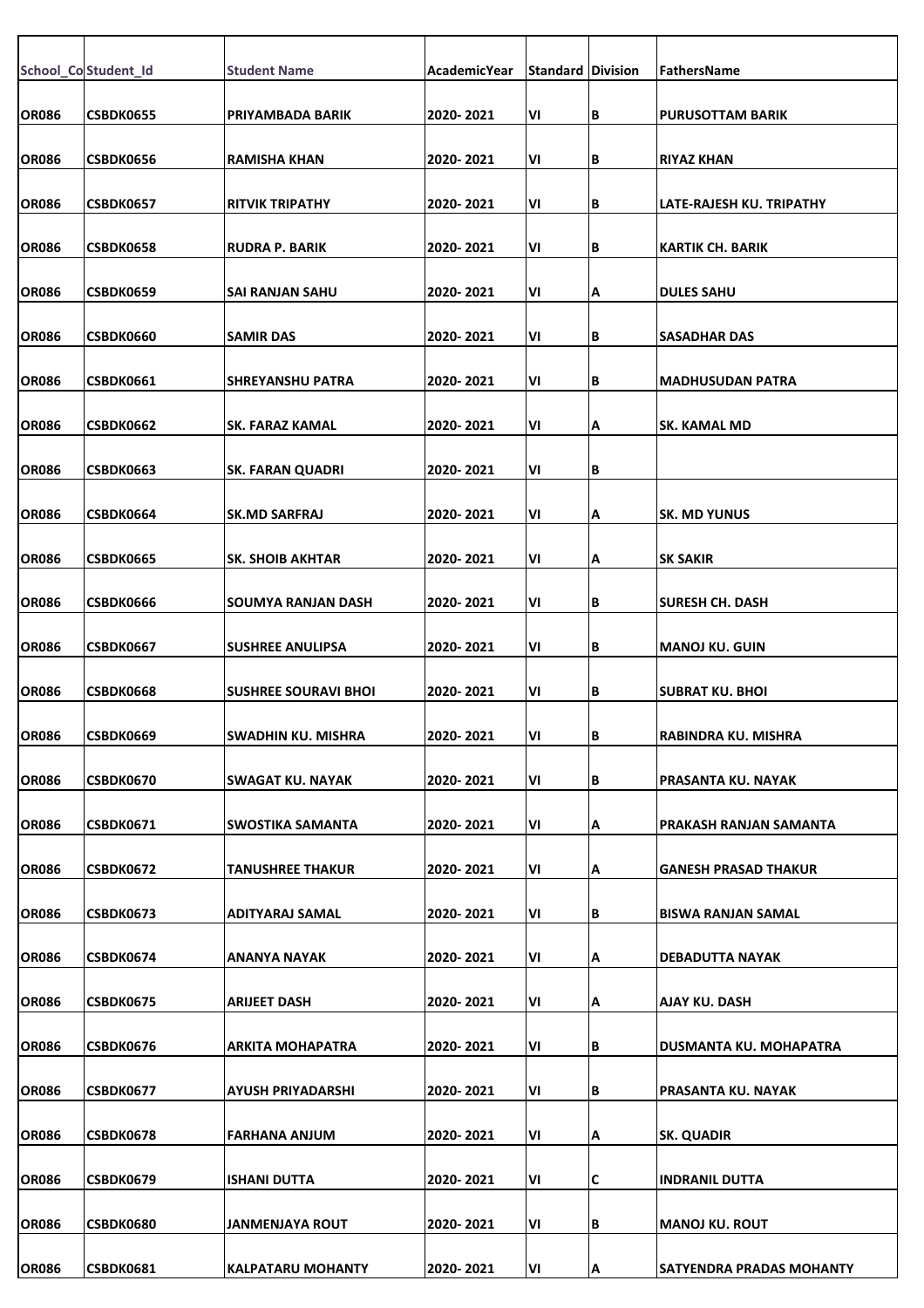|              | School_Co Student_Id | <b>Student Name</b>         | <b>AcademicYear</b> | <b>Standard Division</b> |   | FathersName                  |
|--------------|----------------------|-----------------------------|---------------------|--------------------------|---|------------------------------|
|              |                      |                             |                     |                          |   |                              |
| <b>OR086</b> | CSBDK0682            | KIRAN KUMAR PANIGRAHI       | 2020-2021           | VI                       | В | <b>UDAYAKAR PANIGRAHI</b>    |
| <b>OR086</b> | CSBDK0683            | <b>KRISHNA ROUT</b>         | 2020-2021           | VI                       | А | <b>BASANT ROUT</b>           |
| <b>OR086</b> | <b>CSBDK0684</b>     | LIBNISAI                    | 2020-2021           | VI                       | А | <b>DR. TARUN BEHERA</b>      |
| <b>OR086</b> | CSBDK0685            | <b>MANAS BEHERA</b>         | 2020-2021           | VI                       | В | <b>NARAYAN BEHERA</b>        |
| <b>OR086</b> | CSBDK0686            | <b>MD. REHAN RAZA</b>       | 2020-2021           | V١                       | А | <b>SK. ABDUR RAHMAN</b>      |
| <b>OR086</b> | <b>CSBDK0687</b>     | <b>NANDA KISHOR BYAS</b>    | 2020-2021           | VI                       | А | <b>GOBIND BYAS</b>           |
| <b>OR086</b> | <b>CSBDK0688</b>     | <b>NASIMA QUADRI</b>        | 2020- 2021          | VI                       | В | <b>BONY KHAN</b>             |
| <b>OR086</b> | CSBDK0689            | <b>NAZIAH WASIM</b>         | 2020-2021           | VI                       | А | <b>SK. HABI BULLA</b>        |
| <b>OR086</b> | CSBDK0690            | <b>OMMKAR PANIGRAHI</b>     | 2020-2021           | VI                       | В | <b>KRUPASINDHU PANIGRAHI</b> |
| <b>OR086</b> | CSBDK0691            | OMM PRAKASH PANDA           | 2020- 2021          | V١                       | А | SAROJ KU. PANDA              |
| <b>OR086</b> | CSBDK0692            | <b>PRANAMYA RAY</b>         | 2020-2021           | VI                       | В | <b>PRADEEP KUMAR RAY</b>     |
| <b>OR086</b> | CSBDK0693            | <b>PRATYUSH DAS</b>         | 2020-2021           | VI                       | А | <b>BIRENDRA KU. DAS</b>      |
| <b>OR086</b> | CSBDK0694            | <b>ROUNAK TABASSUM</b>      | 2020-2021           | VI                       | А | <b>SK. SIRAZ</b>             |
| <b>OR086</b> | CSBDK0695            | <b>RUKSAR AZIM</b>          | 2020-2021           | VI                       | А | SK. ISAD AZIM                |
| <b>OR086</b> | CSBDK0696            | <b>SAIDISHA MOHANTY</b>     | 2020-2021           | VI                       | В | <b>KISHORIKANTA MOHANTY</b>  |
| <b>OR086</b> | CSBDK0697            | SAIJYOTI SWAIN              | 2020-2021           | VI                       | А | SUBHAKANTA SWAIN             |
| <b>OR086</b> | CSBDK0698            | SAMYA FATIMA                | 2020-2021           | VI                       | В | DR. SHOAIB AHMAD KHAN        |
| <b>OR086</b> | CSBDK0699            | <b>SANA QUADRI</b>          | 2020- 2021          | VI                       | В | <b>SK. MOJAHID ALAM</b>      |
| <b>OR086</b> | CSBDK0700            | <b>SOURASISH BARIK</b>      | 2020- 2021          | VI                       | А | <b>GAJENDRA BARIK</b>        |
| <b>OR086</b> | <b>CSBDK0701</b>     | <b>SHIV SHANKAR MOHANTY</b> | 2020-2021           | VI                       | А | RANA NARAYAN MOHANTY         |
| <b>OR086</b> | CSBDK0702            | SHYAM KISHAN SAHA           | 2020-2021           | VI                       | А | <b>MANOJ KUMAR SAHA</b>      |
| <b>OR086</b> | <b>CSBDK0703</b>     | SHIBANANDA PANIGRAHI        | 2020- 2021          | VI                       | А | JIBANANANDA PANIGRAHI        |
| <b>OR086</b> | CSBDK0704            | SK. RIHAN                   | 2020-2021           | VI                       | В | <b>SK. SAMOANI</b>           |
| <b>OR086</b> | CSBDK0705            | <b>SK. SIRAJUDDIN</b>       | 2020-2021           | VI                       | В | SK. JULU                     |
| <b>OR086</b> | <b>CSBDK0706</b>     | SNEHASISH SETHI             | 2020-2021           | VI                       | В | <b>SANATAN SETHI</b>         |
|              |                      |                             |                     |                          |   |                              |
| <b>OR086</b> | CSBDK0707            | <b>SONERA KHATOON</b>       | 2020-2021           | VI                       | А | SAFI AHMAD KHAN              |
| <b>OR086</b> | CSBDK0708            | <b>LAXMIKANTA DAS</b>       | 2020-2021           | VI                       | B | <b>GOUTAM DAS</b>            |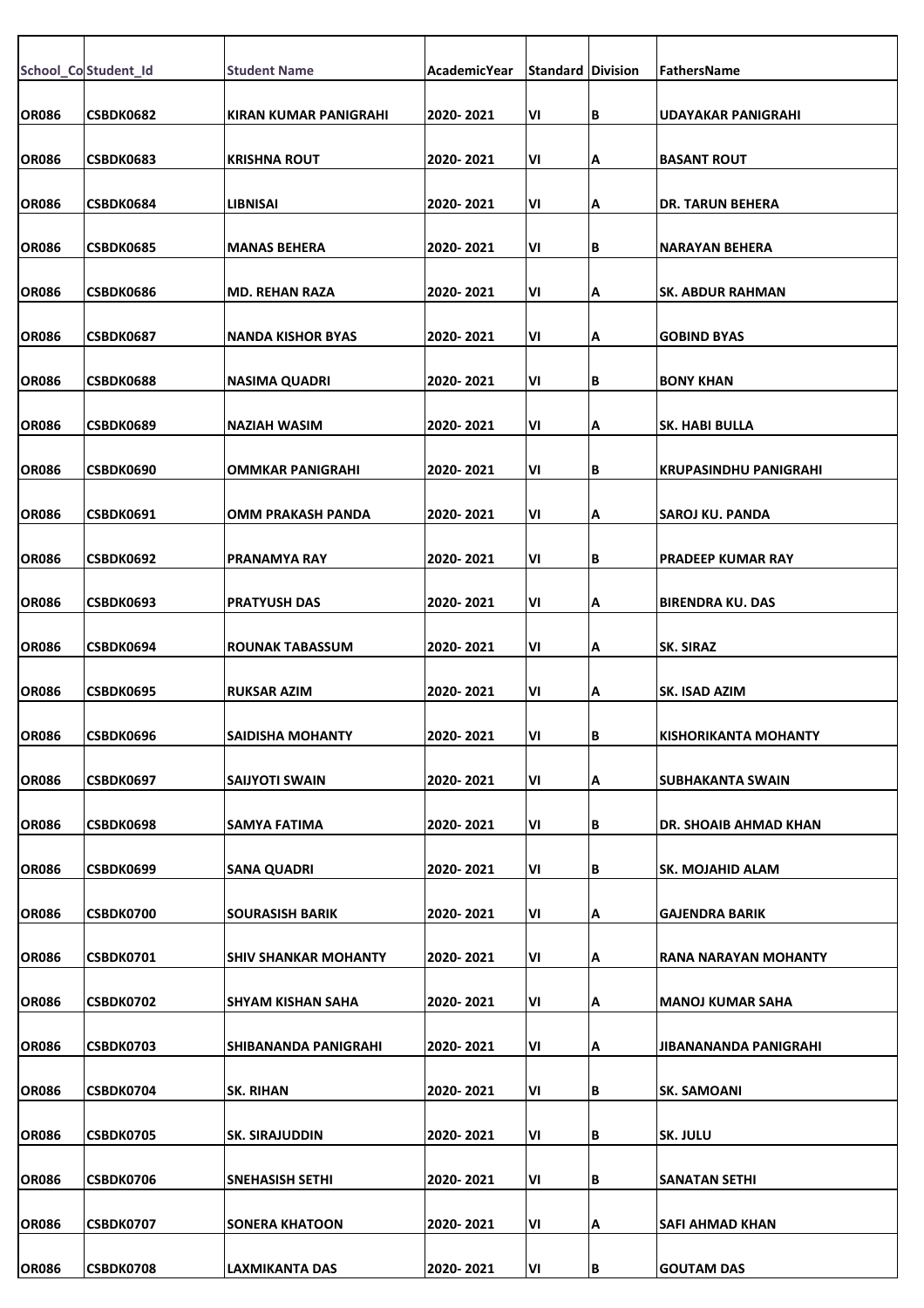|              | School_Co Student_Id | <b>Student Name</b>          | AcademicYear | <b>Standard Division</b> |   | FathersName                  |
|--------------|----------------------|------------------------------|--------------|--------------------------|---|------------------------------|
| <b>OR086</b> | CSBDK0709            | <b>SRIMAN PALITA</b>         | 2020-2021    | V١                       | В |                              |
| <b>OR086</b> | <b>CSBDK0710</b>     | <b>SUBHRA PRATIM BEHERA</b>  | 2020-2021    | VI                       | А | <b>DHANESWAR BEHERA</b>      |
| <b>OR086</b> | <b>CSBDK0711</b>     | <b>SUSHREE SULAGNA OJHA</b>  | 2020-2021    | VI                       | А | <b>BHANU PRATAP OJHA</b>     |
| <b>OR086</b> | <b>CSBDK0712</b>     | <b>SWATILAGNA PATRA</b>      | 2020-2021    | VI                       | А | <b>KHIROD KUMAR PATRA</b>    |
|              | <b>CSBDK0713</b>     |                              | 2020-2021    |                          |   |                              |
| <b>OR086</b> |                      | <b>SWAYAM PRAKASH SAHOO</b>  |              | V١                       | А | <b>PRADEEP KUMAR SAHOO</b>   |
| <b>OR086</b> | <b>CSBDK1238</b>     | SANSKRITI MANIK              | 2020-2021    | V١                       | А | DHANANJAY MANIK              |
| <b>OR086</b> | CSBDK1244            | <b>MALAYARANJAN PATRA</b>    | 2020-2021    | VI                       | А | <b>LAMBODAR PATRA</b>        |
| <b>OR086</b> | CSBDK1329            | <b>NASERAH AALAM</b>         | 2020-2021    | VI                       | В | <b>SK. MD ISTYAQUE ALLAM</b> |
| <b>OR086</b> | <b>CSBDK1330</b>     | <b>RITU RAJ</b>              | 2020-2021    | VI                       | А | <b>MANOJ KUMAR</b>           |
| <b>OR086</b> | CSBDK1331            | <b>MUKTI PRAVASHINI SAHU</b> | 2020-2021    | V١                       | А | <b>PRAVASH KUMAR SAHU</b>    |
| <b>OR086</b> | CSBDK1332            | <b>DEBASHREE ROUT</b>        | 2020-2021    | VI                       | А | <b>ASHOK KUMAR ROUT</b>      |
|              |                      |                              |              |                          |   |                              |
| <b>OR086</b> | CSBDK1361            | <b>AFREEN QUADRI</b>         | 2020- 2021   | VI                       | В | <b>SK. TAHER MOHAMMAD</b>    |
| <b>OR086</b> | CSBDK1362            | <b>DEBASHREE ROUT</b>        | 2020-2021    | V١                       | А | <b>ASHOK KUMAR ROUT</b>      |
| <b>OR086</b> | <b>CSBDK1400</b>     | <b>BAIVAB PATNAILK</b>       | 2020-2021    | VI                       | В | DEABADATTA PATNAIK           |
| <b>OR086</b> | <b>CSBDK0487</b>     | AAYAN KHAN                   | 2020-2021    | VII                      | A | NIYAZ KHAN                   |
| <b>OR086</b> | CSBDK0488            | <b>ABHIJIT SWAIN</b>         | 2020-2021    | VII                      | А | <b>ALOK KU. SWAIN</b>        |
| <b>OR086</b> | CSBDK0489            | <b>AFREEN QUADRI</b>         | 2020-2021    | VII                      | А | <b>SK.ABDUK SAKIR</b>        |
| <b>OR086</b> | CSBDK0490            | <b>AFREEN QUADRI</b>         | 2020-2021    | VII                      | В | SK. IMTIAZ                   |
|              |                      |                              |              |                          |   |                              |
| <b>OR086</b> | CSBDK0491            | <b>AMITESH SAHOO</b>         | 2020-2021    | VII                      | А | <b>ANIRUDDHA SAHOO</b>       |
| <b>OR086</b> | CSBDK0492            | AMITESH SOURYADARSHI         | 2020-2021    | VII                      | В | <b>AVIMANYU SETHI</b>        |
| <b>OR086</b> | CSBDK0493            | ANANYA DUTTA                 | 2020-2021    | VII                      | А | TARUNENDU DUTTA              |
| <b>OR086</b> | CSBDK0494            | ARJUN PARHI                  | 2020-2021    | VII                      | В | <b>ANANTA PARHI</b>          |
| <b>OR086</b> | CSBDK0495            | ASHUTOSH NAYAK               | 2020-2021    | VII                      | А | <b>KALIPRASANNA NAYAK</b>    |
| <b>OR086</b> | CSBDK0496            | <b>ASIFI HUSSAIN</b>         | 2020-2021    | VII                      | А | <b>HUSSAIN KHAN</b>          |
|              |                      |                              |              |                          |   |                              |
| <b>OR086</b> | CSBDK0497            | AYUSH GUPTA                  | 2020-2021    | VII                      | А | <b>MAHENDRA GUPTA</b>        |
| <b>OR086</b> | CSBDK0498            | AYUSH P. NAYAK               | 2020-2021    | VII                      | В | <b>PRADEEP KU. NAYAK</b>     |
| <b>OR086</b> | CSBDK0499            | <b>BISWAJIT PATRA</b>        | 2020-2021    | VII                      | А | <b>PRADEEP KU.PATRA</b>      |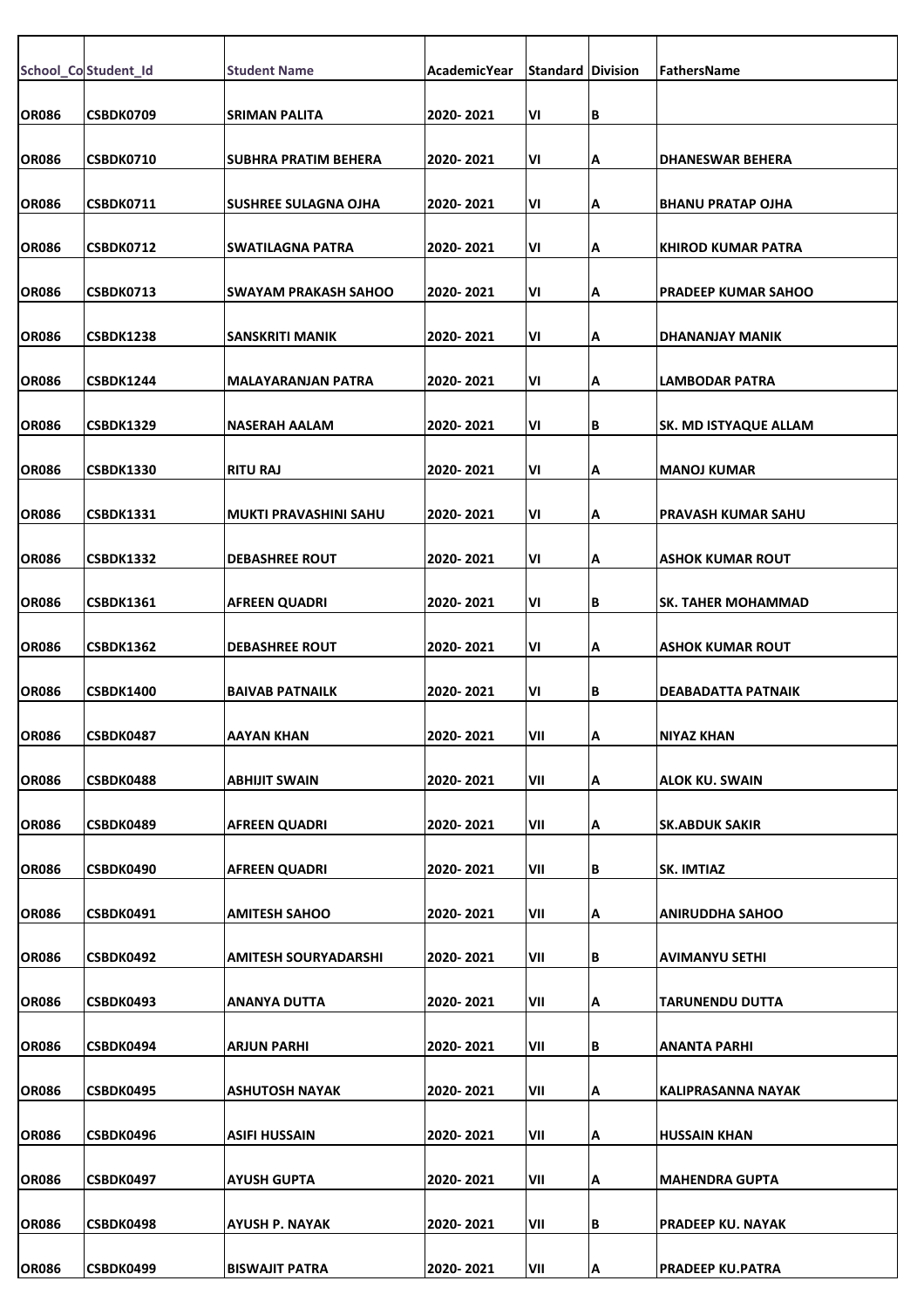|              | School_Co Student_Id | <b>Student Name</b>         | <b>AcademicYear</b> | <b>Standard Division</b> |    | FathersName                   |
|--------------|----------------------|-----------------------------|---------------------|--------------------------|----|-------------------------------|
|              |                      |                             |                     |                          |    |                               |
| <b>OR086</b> | <b>CSBDK0500</b>     | DHANANJAYA DAS              | 2020-2021           | VII                      | А  | <b>MRUTYUNJAYA DAS</b>        |
| <b>OR086</b> | <b>CSBDK0501</b>     | <b>FARHEEN QUADRY</b>       | 2020-2021           | VII                      | А  | NEZAMUDDIN KHAN               |
| <b>OR086</b> | <b>CSBDK0502</b>     | <b>GUL NISHA QUADRI</b>     | 2020- 2021          | VII                      | В  | <b>MD. NURUDDIN KHAN</b>      |
| <b>OR086</b> | CSBDK0503            | <b>HIMANSHU S.PANIGRAHI</b> | 2020-2021           | VII                      | В  | <b>GAGAN BIHARI PANIGRAHI</b> |
| <b>OR086</b> | CSBDK0504            | JASMINE NAAZ                | 2020-2021           | VII                      | А  | <b>MUMTAZ KHAN</b>            |
| <b>OR086</b> | <b>CSBDK0505</b>     | KALAMUDDIN KHAN             | 2020-2021           | VII                      | А  | <b>FAYAZUDDIN KHAN</b>        |
| <b>OR086</b> | <b>CSBDK0506</b>     | KIBRIYA WARSI               | 2020- 2021          | VII                      | А  | LOKMAN KHAN                   |
| <b>OR086</b> | CSBDK0507            | <b>LUCKY MD. KHAN</b>       | 2020-2021           | VII                      | А  | LAKMAN KHAN                   |
| <b>OR086</b> | <b>CSBDK0508</b>     | <b>MANESH R. MOHAPATRA</b>  | 2020-2021           | VII                      | А  | <b>BHAKTAHARI MOHAPATRA</b>   |
| <b>OR086</b> | <b>CSBDK0509</b>     | <b>MANISHA RANI SWAIN</b>   | 2020- 2021          | VII                      | А  | <b>MADAN MOHAN SWAIN</b>      |
| <b>OR086</b> | <b>CSBDK0510</b>     | <b>MAYANK RATHOR</b>        | 2020-2021           | VII                      | А  | <b>MANISH KU. RATHOR</b>      |
| <b>OR086</b> | <b>CSBDK0511</b>     | <b>MD. SAHIL QUADRI</b>     | 2020-2021           | VII                      | А  | <b>MD. IMTIYAZ ALI</b>        |
| <b>OR086</b> | CSBDK0513            | <b>MUSKAN KHATUN</b>        | 2020-2021           | VII                      | А  | <b>MD. AMJAD ALI SAHA</b>     |
| <b>OR086</b> | CSBDK0514            | OMM JYOTI MOHARANA          | 2020-2021           | VII                      | А  | <b>BIDHU SEKHAR MOHARANA</b>  |
| <b>OR086</b> | <b>CSBDK0515</b>     | <b>OMM PRAKASH PARIDA</b>   | 2020-2021           | VII                      | IА | JAGATBANDHU PARIDA            |
| <b>OR086</b> | <b>CSBDK0516</b>     | <b>PRALIPTA P. SAHU</b>     | 2020-2021           | VII                      | А  | <b>PRAMOD KU. SAHU</b>        |
| <b>OR086</b> | CSBDK0517            | <b>RAJESH PANDA</b>         | 2020-2021           | VII                      | А  | SURESH CH. PANDA              |
| <b>OR086</b> | <b>CSBDK0518</b>     | <b>ROZINA PARWEEN</b>       | 2020- 2021          | VII                      | А  | <b>MIR MOHID ALI</b>          |
| <b>OR086</b> | <b>CSBDK0519</b>     | <b>RUDRA M. KHUNTIA</b>     | 2020- 2021          | VII                      | А  | AMULYA KHUNTIA                |
| <b>OR086</b> | <b>CSBDK0520</b>     | SAI SEKHAR PARIDA           | 2020-2021           | VII                      | А  | <b>GHANASHYAM PARIDA</b>      |
| <b>OR086</b> | <b>CSBDK0521</b>     | <b>SAMYA MOHANTY</b>        | 2020-2021           | VII                      | А  | <b>BHAGIRATHI MOHANTY</b>     |
| <b>OR086</b> | <b>CSBDK0522</b>     | SANGEET R. PARHI            | 2020- 2021          | VII                      | В  | SANJIB KU. PARHI              |
| <b>OR086</b> | CSBDK0523            | SAYEEN PARWEEN              | 2020- 2021          | VII                      | А  | <b>BELAL KHAN</b>             |
| <b>OR086</b> | CSBDK0524            | <b>SHAMREEN KHAN</b>        | 2020-2021           | VII                      | А  | DR.MD.KAMAL KHAN              |
| <b>OR086</b> | <b>CSBDK0525</b>     | <b>SHIRSAK DAS</b>          | 2020-2021           | VII                      | А  | <b>BIJAYA KU. DAS</b>         |
| <b>OR086</b> | CSBDK0526            | <b>SK. NAWAZUDDIN</b>       | 2020-2021           | VII                      | В  | SK. NIZAMUDDIN                |
| <b>OR086</b> | CSBDK0527            | <b>SK. RIYAZ MOHAMMED</b>   | 2020-2021           | VII                      | А  | <b>SK. TAJ MOHAMMED</b>       |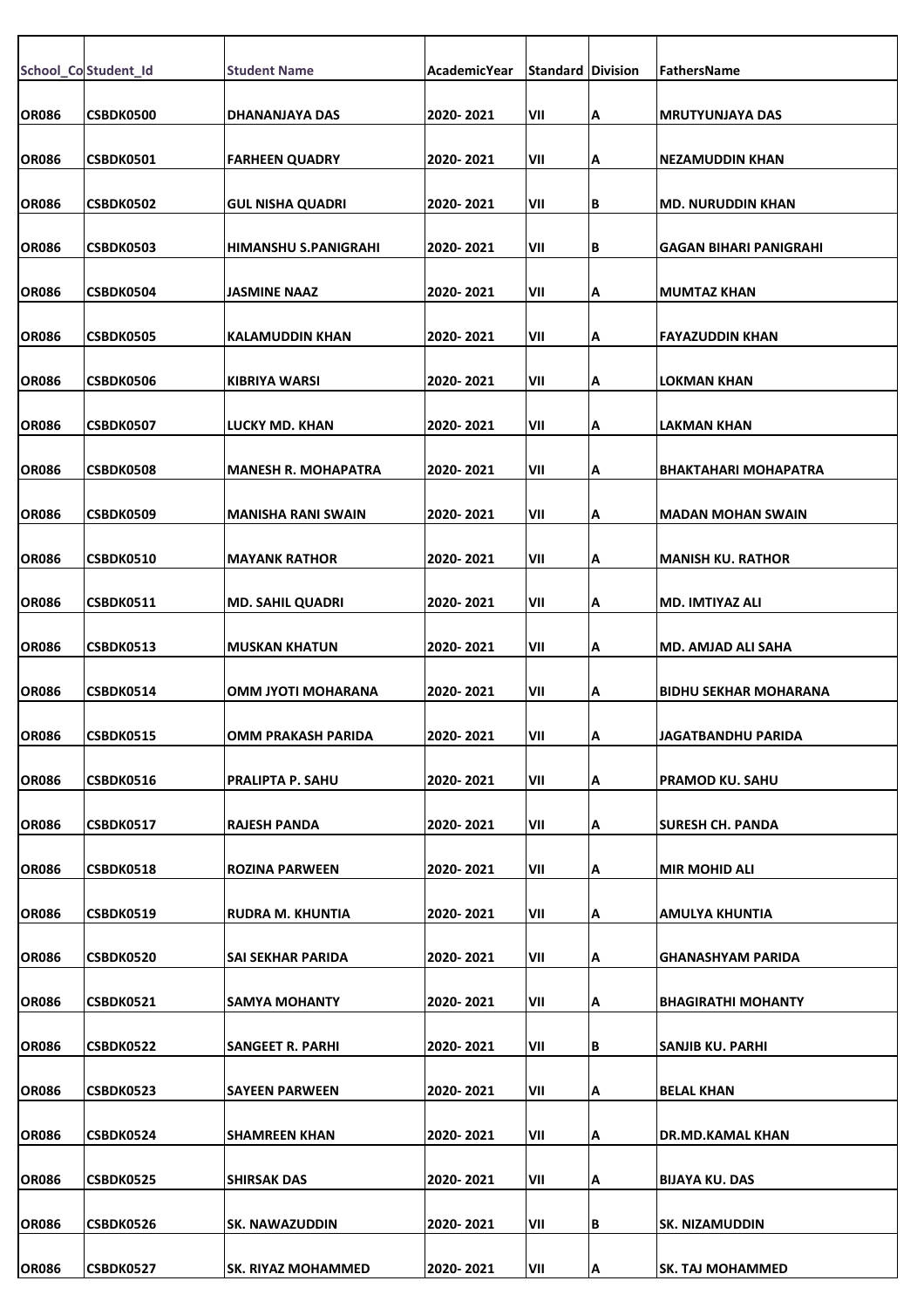|              | School_Co Student_Id | <b>Student Name</b>       | AcademicYear | <b>Standard Division</b> |    | FathersName                  |
|--------------|----------------------|---------------------------|--------------|--------------------------|----|------------------------------|
| <b>OR086</b> | CSBDK0528            | <b>SK.MD. EMAD SAMI</b>   | 2020-2021    | VII                      | Α  | SK. ZULFUKAR ALI             |
| <b>OR086</b> | CSBDK0529            | SOUMYA R. MALLICK         | 2020-2021    | VII                      | ΙA | RASHMI R. MALLICK            |
| <b>OR086</b> | <b>CSBDK0530</b>     | <b>SUBHAM SANJEEB</b>     | 2020-2021    | VII                      | A  | SANJEEB KU. NAYAK            |
| <b>OR086</b> | CSBDK0531            | <b>SUMITRA TRIPARHY</b>   | 2020-2021    | VII                      | Α  | <b>SUSANTA TRIPATHY</b>      |
| <b>OR086</b> | <b>CSBDK0532</b>     | SUSHREE SWASTIKA BAL      | 2020-2021    | VII                      | A  | RAMKANTA BAL                 |
| <b>OR086</b> | <b>CSBDK0533</b>     | SUVENDU KU. MISHRA        | 2020-2021    | VII                      | A  | SURENDRA KU. MISHRA          |
| <b>OR086</b> | CSBDK0534            | TABASSUM ZEBA             | 2020-2021    | VII                      | A  | SK. GOLAM MOHUIDDIN          |
| <b>OR086</b> | CSBDK0535            | TUSAR GUPTA               | 2020-2021    | VII                      | Α  | DINESH KU. GUPTA             |
| <b>OR086</b> | CSBDK0536            | <b>U.M. ANSHUMAN DAS</b>  | 2020-2021    | VII                      | Α  | <b>UDAYA KU. DAS</b>         |
| <b>OR086</b> | <b>CSBDK0537</b>     | YASHANSH GUPTA            | 2020-2021    | VII                      | B  | <b>RAJIV GUPTA</b>           |
| <b>OR086</b> | CSBDK0538            | OMMKAR AMRUTANSHU BAL     | 2020-2021    | VII                      | Α  | <b>KHAGESWAR BAL</b>         |
| <b>OR086</b> | CSBDK0539            | <b>SIMRAN SHAIKH</b>      | 2020-2021    | VII                      | lΒ | <b>SK. SAIMUR</b>            |
| <b>OR086</b> | CSBDK0540            | ANWESH PALAI              | 2020-2021    | VII                      | Α  | GAJENDRA PRASAD PALAI        |
| <b>OR086</b> | CSBDK0541            | DIGBIJAYA SENAPATI        | 2020-2021    | VII                      | B  | ARATANASHA SENAPATI          |
| <b>OR086</b> | CSBDK0542            | <b>DEBOLEENA MONDAL</b>   | 2020-2021    | VII                      | IА | <b>MANAS KUMAR MONDAL</b>    |
| <b>OR086</b> | CSBDK0543            | <b>SUBHRANSHU MOHANTY</b> | 2020-2021    | VII                      | A  | <b>BASANTA KUMAR MOHANTY</b> |
| OR086        | CSBDK0544            | <b>BISWAJIT MAHUNTA</b>   | 2020-2021    | VII                      | В  | <b>BINOD KUMAR MAHUNTA</b>   |
| <b>OR086</b> | <b>CSBDK0545</b>     | ABDUL ZULKAR -QUADRI      | 2020-2021    | VII                      | B  | <b>IMROJ ALI KHAN</b>        |
| <b>OR086</b> | CSBDK0546            | PRATYUSH KU. NAYAK        | 2020-2021    | VII                      | B  | <b>RABINDRA KU. NAYAK</b>    |
| <b>OR086</b> | CSBDK0547            | SNEHASUISH NAYAK          | 2020-2021    | VII                      | B  | RASHMIPRAKASH NAYAK          |
| <b>OR086</b> | CSBDK0548            | SK. MD. FARHAN ALI        | 2020-2021    | VII                      | C  | SK. ZAKIR ALI                |
| <b>OR086</b> | CSBDK0549            | NEEYATI NANDINI PALAI     | 2020-2021    | VII                      | B  | AMIYA KU PALAI               |
| <b>OR086</b> | <b>CSBDK0550</b>     | <b>PRATUSH BEHERA</b>     | 2020-2021    | VII                      | B  | SARATA CHANDRA BEHERA        |
| <b>OR086</b> | CSBDK0551            | <b>SOYAM BISWAL</b>       | 2020-2021    | VII                      | B  | <b>GANESH CHANDRA BISWAL</b> |
| <b>OR086</b> | CSBDK0552            | AKASH KUMAR BHOI          | 2020-2021    | VII                      | B  | AMULYA KUMAR BHOI            |
| <b>OR086</b> | CSBDK0553            | <b>SHWETA BAHALI</b>      | 2020-2021    | VII                      | B  | <b>SANTOSH KUMAR BAHALI</b>  |
| <b>OR086</b> | CSBDK0554            | S.T.SATYAM JYOTI SAHOO    | 2020-2021    | VII                      | ΙA | <b>TRILOCHAN SAHOO</b>       |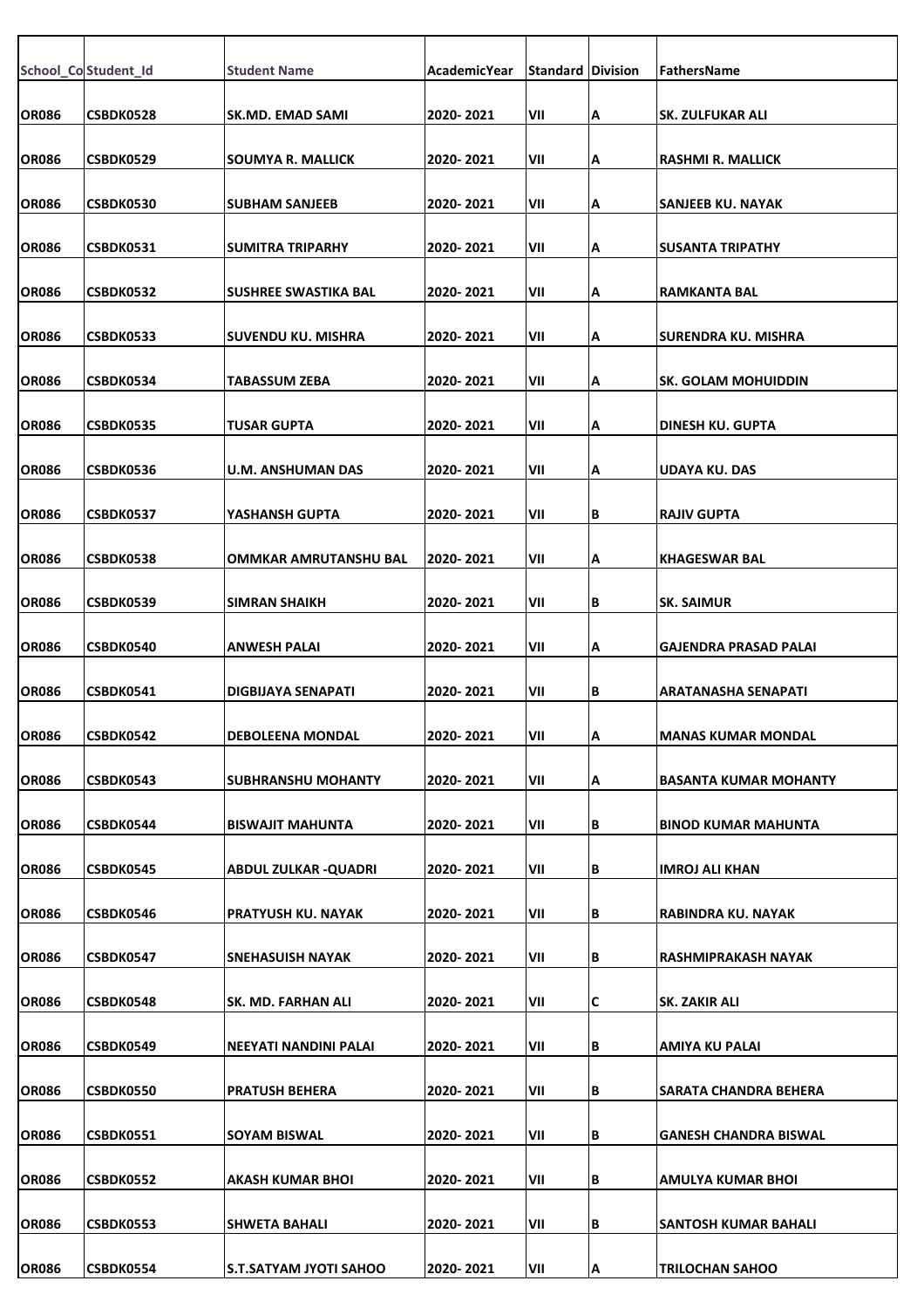|              | School_Co Student_Id | <b>Student Name</b>           | AcademicYear | <b>Standard Division</b> |     | FathersName                   |
|--------------|----------------------|-------------------------------|--------------|--------------------------|-----|-------------------------------|
| <b>OR086</b> | <b>CSBDK0555</b>     | PRIYANKA PRIYADARSHANI        | 2020-2021    | VII                      | Α   | <b>PRADEEP KUMAR DAS</b>      |
| <b>OR086</b> | <b>CSBDK0556</b>     | SMRUTI RANJAN BEHERA          | 2020-2021    | VII                      | ΙA  | <b>PURNA CHANDRA BEHERA</b>   |
| <b>OR086</b> | <b>CSBDK0557</b>     | SOUMYARANJAN MISHRA           | 2020-2021    | VII                      | Α   | <b>MANAS KUMAR MISHRA</b>     |
| <b>OR086</b> | <b>CSBDK0558</b>     | <b>PUNAM RAY</b>              | 2020-2021    | VII                      | İΑ  | <b>LALATANDU RAY</b>          |
| <b>OR086</b> | <b>CSBDK0559</b>     | RASHMIRANJAN BEHERA           | 2020-2021    | VII                      | A   | PANKAJ KUMAR BEHRA            |
| <b>OR086</b> | <b>CSBDK0560</b>     | TADASA MALLICK                | 2020-2021    | VII                      | lВ  | SANJAYA KUMAR MALLICK         |
| <b>OR086</b> | <b>CSBDK0561</b>     | SHAKTI RAJ DAS                | 2020-2021    | VII                      | lΒ  | RAJANI KANTA DAS              |
| <b>OR086</b> | CSBDK0562            | <b>RUDRA NARAYAN MOHANTY</b>  | 2020-2021    | VII                      | ΙA  | <b>RAMYARANJAN MOHANTY</b>    |
| <b>OR086</b> | CSBDK0563            | <b>DIPTI RANJAN JENA</b>      | 2020-2021    | VII                      | lв  | <b>MAHESWAR JENA</b>          |
| <b>OR086</b> | <b>CSBDK0564</b>     | <b>EMRANI KHATOON</b>         | 2020-2021    | VII                      | ΙA  | <b>SK MUKHTAR</b>             |
|              |                      |                               |              |                          |     |                               |
| <b>OR086</b> | <b>CSBDK0565</b>     | <b>SUVANANDINI MOHANTY</b>    | 2020-2021    | VII                      | lв  | <b>ASHOK KUMARMOHANTY</b>     |
| <b>OR086</b> | <b>CSBDK0566</b>     | ABHINAB SAHU                  | 2020- 2021   | VII                      | lв  | AVAYA KUMAR SAHU              |
| <b>OR086</b> | CSBDK0567            | <b>ABHISEK SWAIN</b>          | 2020-2021    | VII                      | İΒ. | <b>PRAFULLA CHANDRA SWAIN</b> |
| <b>OR086</b> | <b>CSBDK0568</b>     | <b>BIDYABHUSANA PANDA</b>     | 2020-2021    | VII                      | İΒ. | DILLIP KUMARA PANDA           |
| <b>OR086</b> | <b>CSBDK0569</b>     | JYOTIADITYA PADHI             | 2020-2021    | VII                      | IВ  | <b>MURALIDHAR PADHI</b>       |
| <b>OR086</b> | CSBDK0570            | <b>MASTER ASHUTOSH</b>        | 2020-2021    | VII                      | İΒ. | <b>MADAHAB RAM</b>            |
| <b>OR086</b> | <b>CSBDK0571</b>     | <b>MD DILSAHAD HUSSAIN</b>    | 2020-2021    | VII                      | Α   | <b>MD NAUSAD HUSAIN</b>       |
| <b>OR086</b> | CSBDK0572            | <b>AYUSH PADHI</b>            | 2020-2021    | VII                      | ΙB  | SARAT KUMAR PADHI             |
| <b>OR086</b> | CSBDK0573            | <b>AMIT KUMAR DAS</b>         | 2020-2021    | VII                      | lВ  | <b>PRATAP KUMAR DAS</b>       |
| <b>OR086</b> | <b>CSBDK0574</b>     | SOUMYA RANJAN PARHI           | 2020-2021    | VII                      | Α   | PRAHALLAD PADHI               |
| <b>OR086</b> | CSBDK0575            | <b>PRITI SUBHASHREE NAYAK</b> | 2020-2021    | VII                      | ΙA  | <b>KSHIRA SAGAR NAYAK</b>     |
| <b>OR086</b> | CSBDK0576            | <b>ROJALINI GHADEI</b>        | 2020-2021    | VII                      | A   | <b>ASHOK KUMAR GHADEI</b>     |
| <b>OR086</b> | CSBDK0577            | AYESHA NAYAK                  | 2020-2021    | VII                      | ΙA  | <b>DILIP KUMAR NAYAK</b>      |
| <b>OR086</b> | CSBDK0578            | <b>MUTANA KHATOON</b>         | 2020-2021    | VII                      | lВ  | <b>SK MUKHTAR</b>             |
| <b>OR086</b> | CSBDK0579            | ZAINAB FATMA                  | 2020-2021    | VII                      | Α   | <b>SABIR ALI</b>              |
| <b>OR086</b> | <b>CSBDK0580</b>     | ZAHID QUADR I                 | 2020-2021    | VII                      | ΙB  | <b>MANSUR KHAN</b>            |
| <b>OR086</b> | CSBDK0581            | <b>ARNAB NAYAK</b>            | 2020-2021    | VII                      | B   | <b>GOLAP SUNDRA NAYAK</b>     |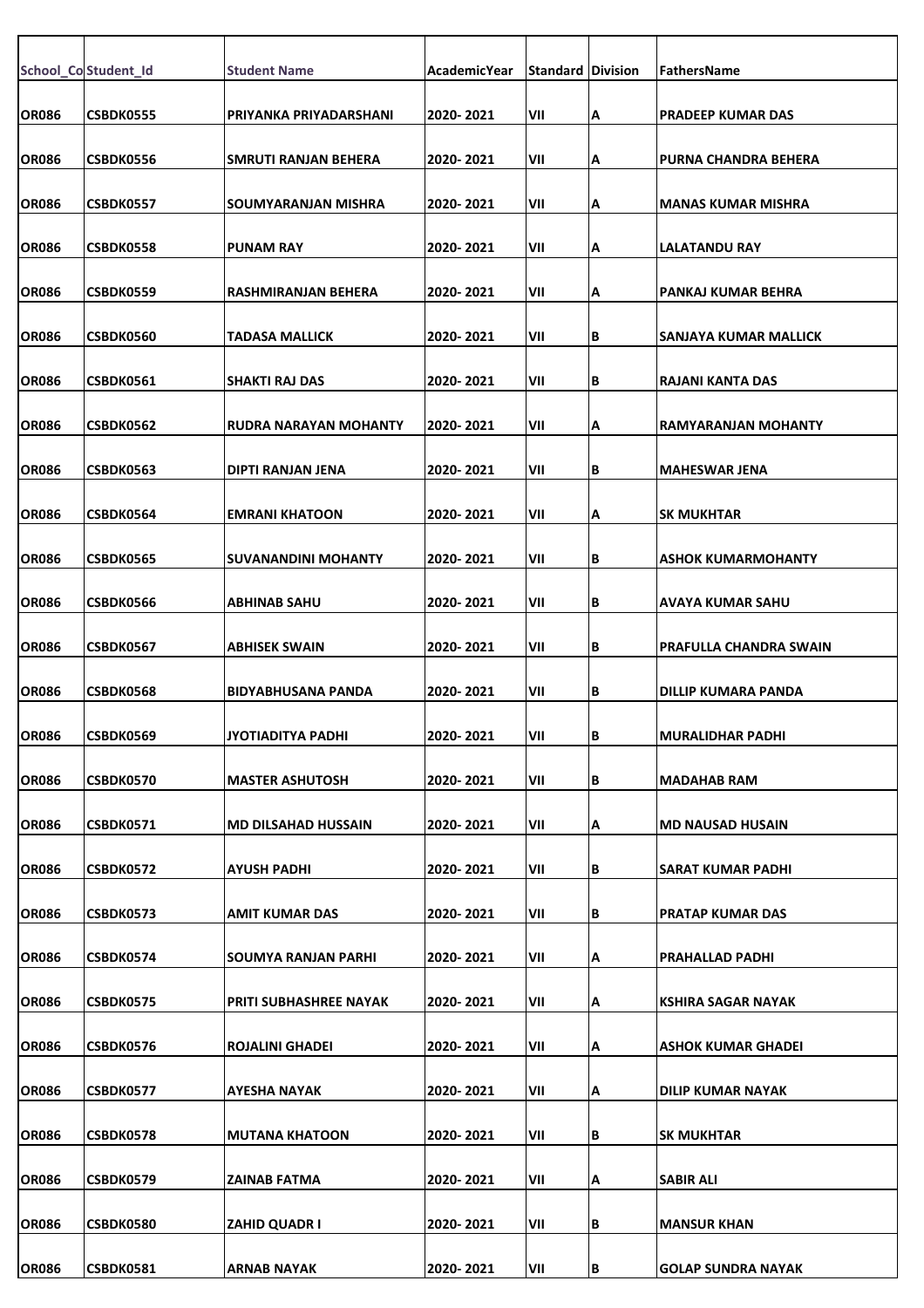|              | School_Co Student_Id | <b>Student Name</b>        | AcademicYear | <b>Standard Division</b> |    | <b>FathersName</b>           |
|--------------|----------------------|----------------------------|--------------|--------------------------|----|------------------------------|
| <b>OR086</b> | CSBDK0582            | <b>SK. REHAN FARUQUE</b>   | 2020-2021    | VII                      | lΒ | <b>SK. ABDUL BURHAN</b>      |
| <b>OR086</b> |                      | <b>SWOYANG ROUT</b>        | 2020-2021    | VII                      | B  |                              |
|              | CSBDK0583            |                            |              |                          |    | ISANJAYA ROUT                |
| <b>OR086</b> | CSBDK0584            | <b>LEMON PATRA</b>         | 2020-2021    | VII                      | Α  | ISANJAY PATRA                |
| <b>OR086</b> | CSBDK0585            | SATAYJIT PANDA             | 2020-2021    | VII                      | B  | <b>ISUVENDU SEKHAR PANDA</b> |
| OR086        | CSBDK0586            | AMRIT KUMAR SAHOO          | 2020-2021    | VII                      | B  | <b> BIBHUTI BHUSAN SAHOO</b> |
| <b>OR086</b> | CSBDK0587            | <b>SK MOJAKKIR HUSSAIN</b> | 2020-2021    | VII                      | Α  | <b>SK. MUSTAK ALI</b>        |
| <b>OR086</b> | <b>CSBDK1197</b>     | SHAKTI SANKAR KHUNTIA      | 2020-2021    | VII                      | Α  | IAJAYA KHUNTIA               |
| <b>OR086</b> | <b>CSBDK1221</b>     | <b>FAIJ KHAN</b>           | 2020-2021    | VII                      | Α  | IMUKHTAR KHAN                |
| <b>OR086</b> | <b>CSBDK1222</b>     | <b>AYAAN ARSHAD</b>        | 2020-2021    | VII                      | А  | <b>ARSHAD KHAN</b>           |
| <b>OR086</b> | CSBDK1223            | <b>SK MOINUDDIN</b>        | 2020-2021    | VII                      | А  | ISK GAYASUDDIN               |
| <b>OR086</b> | <b>CSBDK1224</b>     | SK. MD FARHAN ALI          | 2020-2021    | VII                      | С  | <b>SK. ZAKIR ALI</b>         |
| OR086        | <b>CSBDK1225</b>     | SIBA NARAYAN THATEI        | 2020-2021    | VII                      | Α  | RABINARAYAN THATEI           |
| <b>OR086</b> | <b>CSBDK1226</b>     | PRACHI MOHANTY             | 2020-2021    | VII                      | А  | PRATAP KUMAR MOHANTY         |
| <b>OR086</b> | <b>CSBDK1227</b>     | <b>KAMRAN KHAN</b>         | 2020-2021    | VII                      | А  | <b>KASIM KHAN</b>            |
| OR086        | <b>CSBDK1228</b>     | <b>ANISHA QUADRI</b>       | 2020-2021    | VII                      | ΙA | SK MUMMTAZ                   |
| <b>OR086</b> | <b>CSBDK1229</b>     | <b>SHAIKH FARHAN</b>       | 2020-2021    | VII                      | А  | <b>SHAIKH FARID</b>          |
| <b>OR086</b> | <b>CSBDK1230</b>     | SWASTI PATRA               | 2020-2021    | VII                      | А  | <b>SUDHANSHU PATRA</b>       |
| <b>OR086</b> | <b>CSBDK1240</b>     | SAIYADA SADAF              | 2020-2021    | VII                      | А  | <b>SK QUARBAN ALI</b>        |
| <b>OR086</b> | <b>CSBDK1241</b>     | <b>SK. MONIUDDIN</b>       | 2020-2021    | VII                      | Α  | <b>SK GAYASUDDIN</b>         |
| <b>OR086</b> | <b>CSBDK1333</b>     | <b>PRATYUSH MOHAPATRA</b>  | 2020-2021    | VII                      | А  | PRATAP CHANDRA MOHAPATRA     |
| <b>OR086</b> | <b>CSBDK1334</b>     | <b>SK SOAIB AKHTAR</b>     | 2020-2021    | VII                      | A  | <b>SK MASUD AKHTAR</b>       |
| OR086        | <b>CSBDK1366</b>     | <b>SK ZAFARUDDIN</b>       | 2020-2021    | VII                      | А  | <b>ISK SAMIRUDDIN</b>        |
| <b>OR086</b> | CSBDK0384            | <b>ADITYA CHOUDHURY</b>    | 2020-2021    | VIII                     | Α  | <b>MANOJ KUMAR</b>           |
| <b>OR086</b> | <b>CSBDK0385</b>     | <b>AFREEN QUADRI</b>       | 2020-2021    | VIII                     | Α  | <b>MIRZA ZAKIR BAIG</b>      |
| <b>OR086</b> | CSBDK0386            | <b>AIESHA MOHANTY</b>      | 2020-2021    | VIII                     | B  | <b>AMARENDRA MOHANTY</b>     |
| <b>OR086</b> | <b>CSBDK0387</b>     | <b>ALMAS KHAN</b>          | 2020-2021    | VIII                     | Α  | <b>SAFI AHMAD KHAN</b>       |
| <b>OR086</b> | CSBDK0388            | <b>AMRUTA PANDA</b>        | 2020-2021    | VIII                     | B  | RUDRA NARAYAN PANDA          |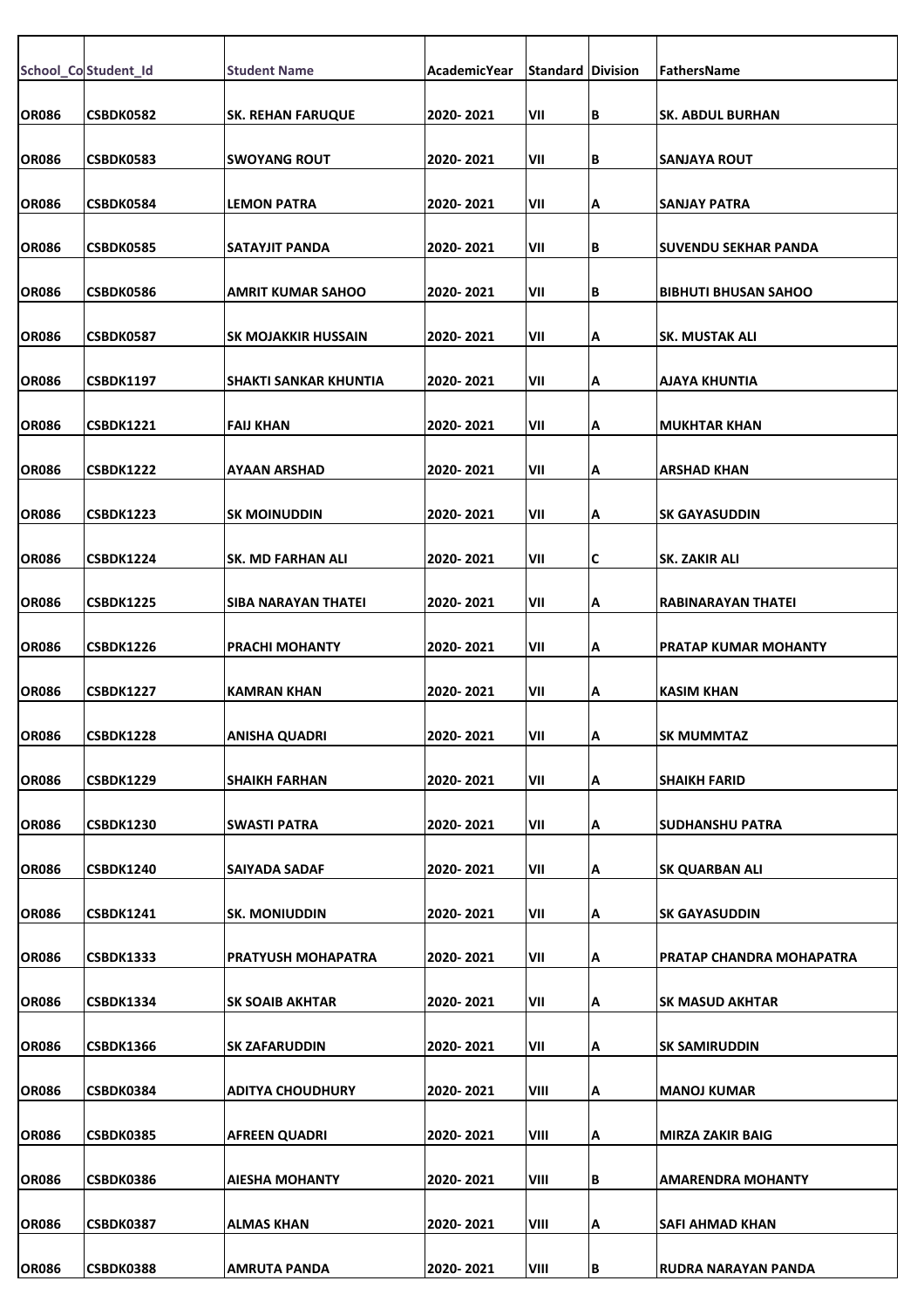|              | School_Co Student_Id | <b>Student Name</b>         | AcademicYear | <b>Standard Division</b> |    | <b>FathersName</b>           |
|--------------|----------------------|-----------------------------|--------------|--------------------------|----|------------------------------|
|              |                      |                             |              |                          |    |                              |
| OR086        | CSBDK0389            | <b>ANKITA DAS</b>           | 2020-2021    | VIII                     | А  | <b>RAMESH DAS</b>            |
| <b>OR086</b> | CSBDK0390            | <b>ANSHUMAN SENAPATI</b>    | 2020-2021    | VIII                     | Α  | JATINDRA KU. SENAPATI        |
| <b>OR086</b> | CSBDK0391            | <b>ANYAISHA MOHAPATRA</b>   | 2020-2021    | VIII                     | B  | AKSHAYA KU. MOHAPATRA        |
|              |                      |                             |              |                          |    |                              |
| <b>OR086</b> | CSBDK0392            | <b>ASHUTOSH NAYAK</b>       | 2020-2021    | VIII                     | lΒ | <b>BHAGIRATHI NAYAK</b>      |
| <b>OR086</b> | CSBDK0393            | ASHISH KU. ROUT             | 2020-2021    | VIII                     | А  | <b>IBIJAY KU. ROUT</b>       |
| <b>OR086</b> | CSBDK0394            | <b>BARENYA RAY</b>          | 2020-2021    | VIII                     | А  | <b>SURENDRA MOHAN RAY</b>    |
| <b>OR086</b> | CSBDK0395            | DEBADARSHINI JENA           | 2020-2021    | VIII                     | А  | <b>PRADIPTA KISHORE JENA</b> |
|              |                      |                             |              |                          |    |                              |
| <b>OR086</b> | CSBDK0396            | <b>GOPAL GOVINDA MAHANA</b> | 2020-2021    | VIII                     | B  | SATYAPRIYA MAHANA            |
| OR086        | CSBDK0397            | <b>GURU PRASAD DASH</b>     | 2020-2021    | VIII                     | А  | <b>SRIRAM DASH</b>           |
| <b>OR086</b> | <b>CSBDK0398</b>     | HARAPRASANNA KHUNTIA        | 2020-2021    | VIII                     | В  | IRABINARAYAN KHUNTIA         |
|              |                      |                             |              |                          |    |                              |
| <b>OR086</b> | CSBDK0399            | <b>JIGYANSHU SAMAL</b>      | 2020-2021    | VIII                     | Α  | HIMANSU SEKHAR SAMAL         |
| <b>OR086</b> | CSBDK0400            | JYOTI PRAKASH MOHANTY       | 2020-2021    | VIII                     | Α  | JJITENDRA KU. MOHANTY        |
| <b>OR086</b> | CSBDK0401            | <b>KATYAYANEE PANIGRAHI</b> | 2020-2021    | VIII                     | B  | IMANAS RANJAN PANIGRAHI      |
| <b>OR086</b> | CSBDK0402            | <b>KHALIK QUADRI</b>        | 2020-2021    | VIII                     | B  | <b>MIR ABDUL AJAGAR</b>      |
| <b>OR086</b> | <b>CSBDK0403</b>     | <b>KIRAN ROUT</b>           | 2020-2021    | VIII                     | ΙA | BASANTA ROUT                 |
| <b>OR086</b> | CSBDK0404            | KRISHNA KRUSHNA DAS         | 2020-2021    | VIII                     | Α  | PRADEEP KUMAR DAS            |
| <b>OR086</b> | CSBDK0405            | <b>KRUSHNA CHANDRA</b>      | 2020-2021    | VIII                     | В  | INIRANJAN MALLICK            |
|              |                      |                             |              |                          |    |                              |
| <b>OR086</b> | CSBDK0406            | MANAS KU. PARIDA            | 2020-2021    | VIII                     | А  | UMAKANTA PARIDA              |
| <b>OR086</b> | CSBDK0407            | <b>MANGALDEEP NAYAK</b>     | 2020-2021    | VIII                     | А  | SATYA NARAYAN NAYAK          |
| <b>OR086</b> | CSBDK0408            | M. RAHUL MALLICK            | 2020-2021    | VIII                     | А  | ROHIT KU. MALIK              |
| <b>OR086</b> | CSBDK0409            | <b>MIRZA SAHABUDDIN</b>     | 2020-2021    | VIII                     | B  | <b>MIRZA MOHINUDDIN BAIG</b> |
| <b>OR086</b> | CSBDK0410            | <b>MIRZA ZIA AHMAD</b>      | 2020-2021    | VIII                     | А  | MIRZA JAWAID IQUBAL BAIG     |
|              |                      |                             |              |                          |    |                              |
| <b>OR086</b> | CSBDK0411            | <b>PIYUSH DASH</b>          | 2020-2021    | VIII                     | B  | <b>SUBASH CH. DASH</b>       |
| <b>OR086</b> | CSBDK0412            | PRATIKSHYA P. MAHALA        | 2020-2021    | VIII                     | B  | PURNENDU SEKHAR MAHALA       |
| <b>OR086</b> | CSBDK0413            | <b>PRATYUSH DAS</b>         | 2020-2021    | VIII                     | Α  | JAGANNATH DAS                |
| <b>OR086</b> | CSBDK0414            | PRAVANJAN PARIDA            | 2020-2021    | VIII                     | А  | <b>PRAVAT PARIDA</b>         |
| <b>OR086</b> | CSBDK0415            | PRIYANSHU MAHALIK           | 2020-2021    | VIII                     | Α  | <b>CHANDRAMANI MOHALIK</b>   |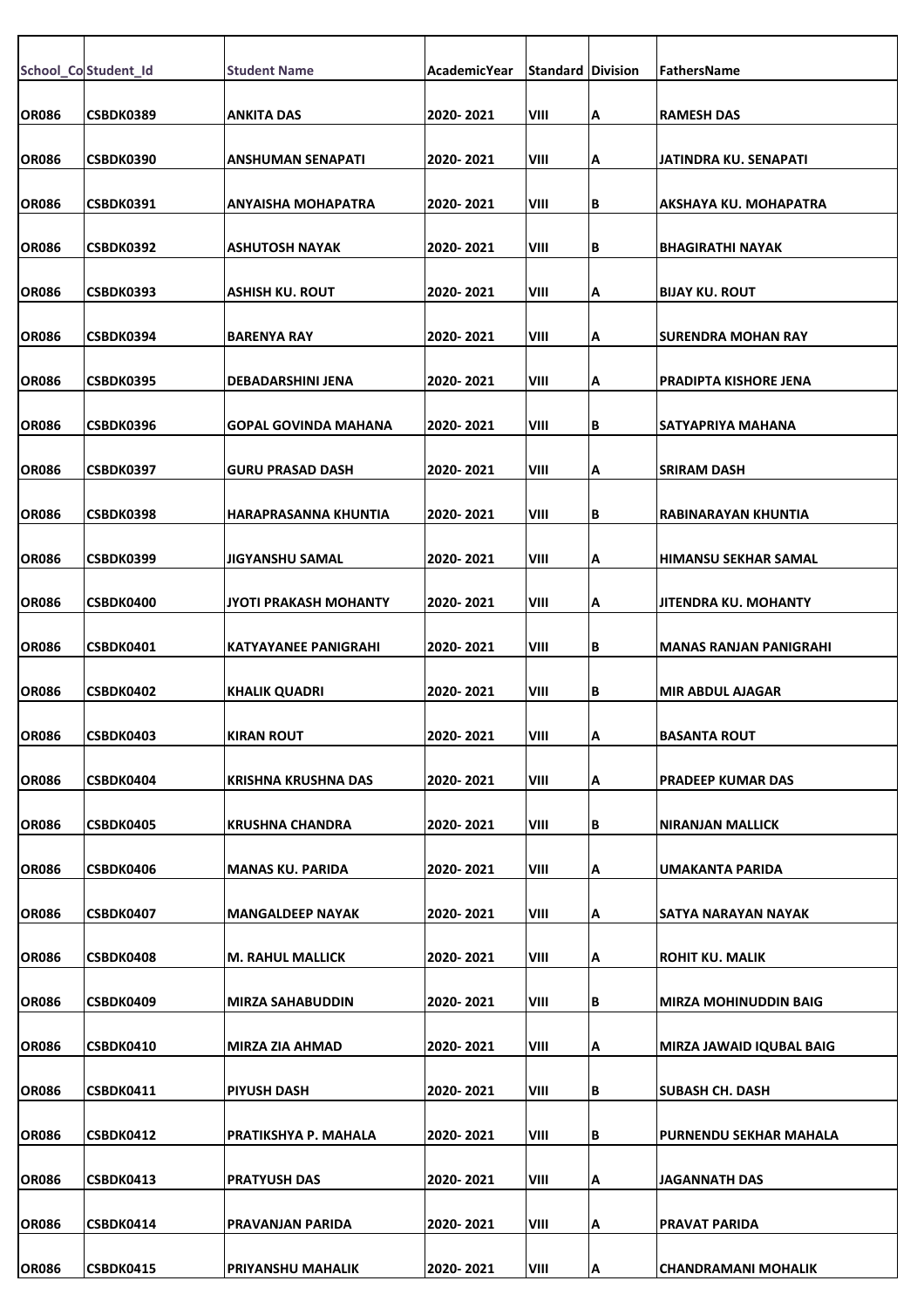|              | School_Co Student_Id | <b>Student Name</b>        | AcademicYear | <b>Standard Division</b> |    | FathersName                  |
|--------------|----------------------|----------------------------|--------------|--------------------------|----|------------------------------|
| <b>OR086</b> | CSBDK0416            | RAKSHANDA JAHAN            | 2020-2021    | VIII                     | Α  | <b>MIR ABADULLA</b>          |
| <b>OR086</b> | CSBDK0417            | SALIM KHAN                 | 2020-2021    | VIII                     | B  | <b>SARIF KHAN</b>            |
| <b>OR086</b> | CSBDK0418            | SANDEEP KU. DAS            | 2020-2021    | VIII                     | Α  | <b>PURANDAR DAS</b>          |
|              |                      |                            |              |                          |    |                              |
| <b>OR086</b> | CSBDK0419            | <b>SK. ABDUL QUADRI</b>    | 2020-2021    | VIII                     | A  | <b>SK. RIZWAN</b>            |
| <b>OR086</b> | CSBDK0420            | <b>SK. MANIRUDDIN</b>      | 2020-2021    | VIII                     | B  | <b>SK. KALAMUDDIN</b>        |
| <b>OR086</b> | CSBDK0421            | <b>SK. SAMIR</b>           | 2020-2021    | VIII                     | B  | <b>SK. RAJU</b>              |
| <b>OR086</b> | CSBDK0422            | SOUMYA R. BAL              | 2020-2021    | VIII                     | A  | JAGANNATH BAL                |
| <b>OR086</b> | CSBDK0423            | <b>SUDHRUTI LENKA</b>      | 2020-2021    | VIII                     | B  | <b>DEBENDRA LENKA</b>        |
| <b>OR086</b> | CSBDK0424            | <b>SUSHIL NAYAK</b>        | 2020-2021    | VIII                     | Α  | <b>BHABAGRAHI NAYAK</b>      |
| <b>OR086</b> | CSBDK0425            | VEDANTA BEHERA             | 2020-2021    | VIII                     | A  | <b>PURNENDU BEHERA</b>       |
| <b>OR086</b> | CSBDK0426            | <b>ZAHID QUADRI</b>        | 2020-2021    | VIII                     | Α  | ALI HOSSAIN KHAN             |
| <b>OR086</b> | CSBDK0427            | ADYASHA ANANDITA SWAIN     | 2020-2021    | VIII                     | Α  | <b>SHISHIR KUMAR SWAIN</b>   |
|              |                      |                            |              |                          |    |                              |
| <b>OR086</b> | CSBDK0428            | <b>J.S. JYOTI PRAKASH</b>  | 2020-2021    | VIII                     | A  | <b>JAYA PRAKASH SINGH</b>    |
| <b>OR086</b> | CSBDK0429            | <b>KRISHNA MISHRA</b>      | 2020-2021    | VIII                     | A  | NILAMADHABA MISHRA           |
| <b>OR086</b> | CSBDK0430            | <b>KALPANA ROUT</b>        | 2020-2021    | VIII                     | в  | <b>HARE KRUSHNA ROUT</b>     |
| <b>OR086</b> | CSBDK0431            | <b>SAMIKSHA BAL</b>        | 2020-2021    | VIII                     | B  | <b>KAILASH CHANDRA BAL</b>   |
| <b>OR086</b> | CSBDK0432            | SK. AJHARUDDIN HOSEN       | 2020-2021    | VIII                     | Α  | SK. AJIJUL HUSEN             |
| <b>OR086</b> | CSBDK0433            | ABHIJEET PATRA             | 2020-2021    | VIII                     | A  | <b>BIKRAM KESHARI PATRA</b>  |
| <b>OR086</b> | CSBDK0434            | ABHINNA ABHISHEK           | 2020-2021    | VIII                     | ΙA | RABINARAYAN SAHOO            |
| <b>OR086</b> | CSBDK0435            | ADARSH PRIYADARSHI         | 2020-2021    | VIII                     | A  | SUNIL KUMAR MAJHI            |
|              |                      | <b>ADITYA P. MOHAPATRA</b> |              | VIII                     |    |                              |
| <b>OR086</b> | CSBDK0436            |                            | 2020-2021    |                          | B  | <b>PRADEEP KU. MOHAPATRA</b> |
| OR086        | <b>CSBDK0437</b>     | AKSHAT BHAGDE              | 2020-2021    | VIII                     | A  | KIRTY KU. BHAGDE             |
| <b>OR086</b> | <b>CSBDK0438</b>     | ALFIYA SYED                | 2020-2021    | VIII                     | Α  | <b>MD. UMAR SYED</b>         |
| <b>OR086</b> | CSBDK0439            | ANURAG PANIGRAHI           | 2020-2021    | VIII                     | Α  | PRASANT KU. PANIGRAHI        |
| <b>OR086</b> | CSBDK0440            | ARITESH DAS                | 2020-2021    | VIII                     | Α  | <b>MANAS RANJAN DAS</b>      |
| <b>OR086</b> | CSBDK0441            | <b>ARPITA SAHOO</b>        | 2020-2021    | VIII                     | Α  | <b>DEEPAK KU. SAHOO</b>      |
| <b>OR086</b> | CSBDK0442            | <b>BASUDEV NAIK</b>        | 2020-2021    | VIII                     | ΙA | <b>NILADREE R. NAIK</b>      |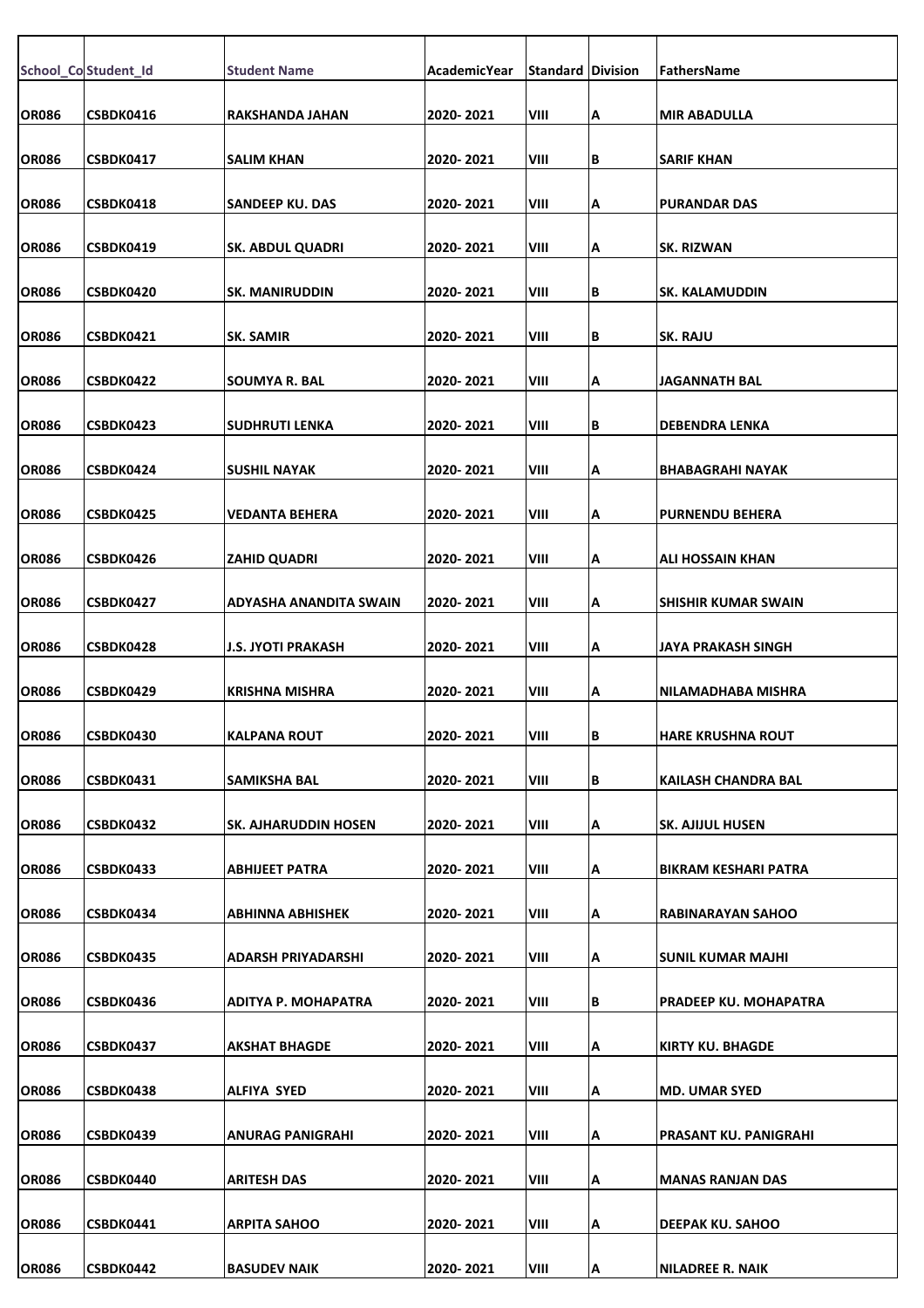|              | School_Co Student_Id | <b>Student Name</b>           | AcademicYear | <b>Standard Division</b> |    | FathersName                  |
|--------------|----------------------|-------------------------------|--------------|--------------------------|----|------------------------------|
|              |                      |                               |              |                          |    |                              |
| <b>OR086</b> | CSBDK0443            | <b>BARSHA PRIYADERSHANI</b>   | 2020-2021    | VIII                     | B  | <b>PRASHANTA MOHANTY</b>     |
| <b>OR086</b> | CSBDK0444            | <b>CHINMAYEE MISHRA</b>       | 2020-2021    | VIII                     | A  | <b>CHITARANJAN MISHRA</b>    |
| OR086        | CSBDK0445            | <b>DEBASHIS PANI</b>          | 2020-2021    | VIII                     | B  | RAMAKANTA PANI               |
| <b>OR086</b> | CSBDK0446            | DIVYADISHA PANDA              | 2020-2021    | VIII                     | B  | <b>NABAKISHORE PANDA</b>     |
| <b>OR086</b> | CSBDK0447            | <b>DIGVIJAY MOHANTY</b>       | 2020-2021    | VIII                     | Α  | <b>DILIP KU. MOHANTY</b>     |
| <b>OR086</b> | CSBDK0448            | <b>DIPTANSHU SAHOO</b>        | 2020-2021    | VIII                     | B  | <b>RADHAKANTA SAHOO</b>      |
| <b>OR086</b> | CSBDK0449            | KISHAN KUMAR KUANWAR          | 2020- 2021   | VIII                     | A  | SURJYAKANTA KUANWAR          |
| <b>OR086</b> | CSBDK0450            | <b>KRISHNA P. PRADHAN</b>     | 2020-2021    | VIII                     | A  | RANJAN KUMAR PRADHAN         |
| <b>OR086</b> | CSBDK0451            | <b>KRISHNA PRIYA KUNWAR</b>   | 2020-2021    | VIII                     | Α  | <b>SHARAT CHANDRA KUNWAR</b> |
| <b>OR086</b> | CSBDK0452            | LALA HAREKRUSHNA RAY          | 2020-2021    | VIII                     | A  | <b>LALASANJEEV RAY</b>       |
| OR086        | CSBDK0453            | <b>MAMATA PADHI</b>           | 2020-2021    | VIII                     | A  | ABANI KU. PADHI              |
|              |                      |                               |              |                          |    |                              |
| <b>OR086</b> | CSBDK0454            | MIRZA MD. ARMAN               | 2020-2021    | VIII                     | A  | MIRZA MD. ASHIK              |
| <b>OR086</b> | CSBDK0455            | MOHAMMAD AMAAN                | 2020-2021    | VIII                     | A  | <b>SK.GULZAR MOHAMMAD</b>    |
| <b>OR086</b> | CSBDK0456            | <b>NIRLIPTA PRIYADARSHANI</b> | 2020-2021    | VIII                     | Α  | <b>SUBRAT KU. PATRA</b>      |
| <b>OR086</b> | CSBDK0457            | PAYAL KRISHNA NAYAK           | 2020-2021    | VIII                     | ΙA | KRUSHNA CH. NAYAK            |
| <b>OR086</b> | CSBDK0458            | <b>PRATYUSH ROUT</b>          | 2020-2021    | VIII                     | A  | <b>PRATAP CHANDRA ROUT</b>   |
| <b>OR086</b> | CSBDK0459            | PRATYASHA PRIYADARSHANI       | 2020- 2021   | VIII                     | Α  | <b>AMULYA KUMAR PARIDA</b>   |
| <b>OR086</b> | CSBDK0460            | PUNYAPANKAJ DAS               | 2020-2021    | VIII                     | Α  | <b>MRUTYUNJAY DAS</b>        |
| <b>OR086</b> | CSBDK0461            | QUARRAT-UL-IN                 | 2020-2021    | VIII                     | B  | SK.QURBAN ALLI               |
| <b>OR086</b> | CSBDK0462            | RUDRAJYOTI SENAPATI           | 2020-2021    | VIII                     | Α  | DHARMENDRA KU, SENAPATI      |
| <b>OR086</b> | CSBDK0463            | SANDIP NAYAK                  | 2020-2021    | VIII                     | B  | <b>SANTOSH KU. NAYAK</b>     |
| OR086        | CSBDK0464            | SAI KRISHNA NAYAK             | 2020-2021    | VIII                     | A  | ACHYUTANANDA NAYAK           |
| <b>OR086</b> | CSBDK0465            | SANKET BISWAL                 | 2020-2021    | VIII                     | Α  | SUKANTA BISWAL               |
| <b>OR086</b> | CSBDK0466            | SATYABRATA SAHOO              | 2020-2021    | VIII                     | A  | <b>BIDYAPATI SAHOO</b>       |
| <b>OR086</b> | CSBDK0467            | SK.RICHAD MD                  | 2020-2021    | VIII                     | Α  | SK. AZHAR MD                 |
| <b>OR086</b> | CSBDK0468            | SK.SAHID                      | 2020-2021    | VIII                     | Α  | <b>SK.SAMDANI</b>            |
| <b>OR086</b> | CSBDK0469            | SK. JEESHAN                   | 2020-2021    | VIII                     | ΙA | <b>SK. NASIM</b>             |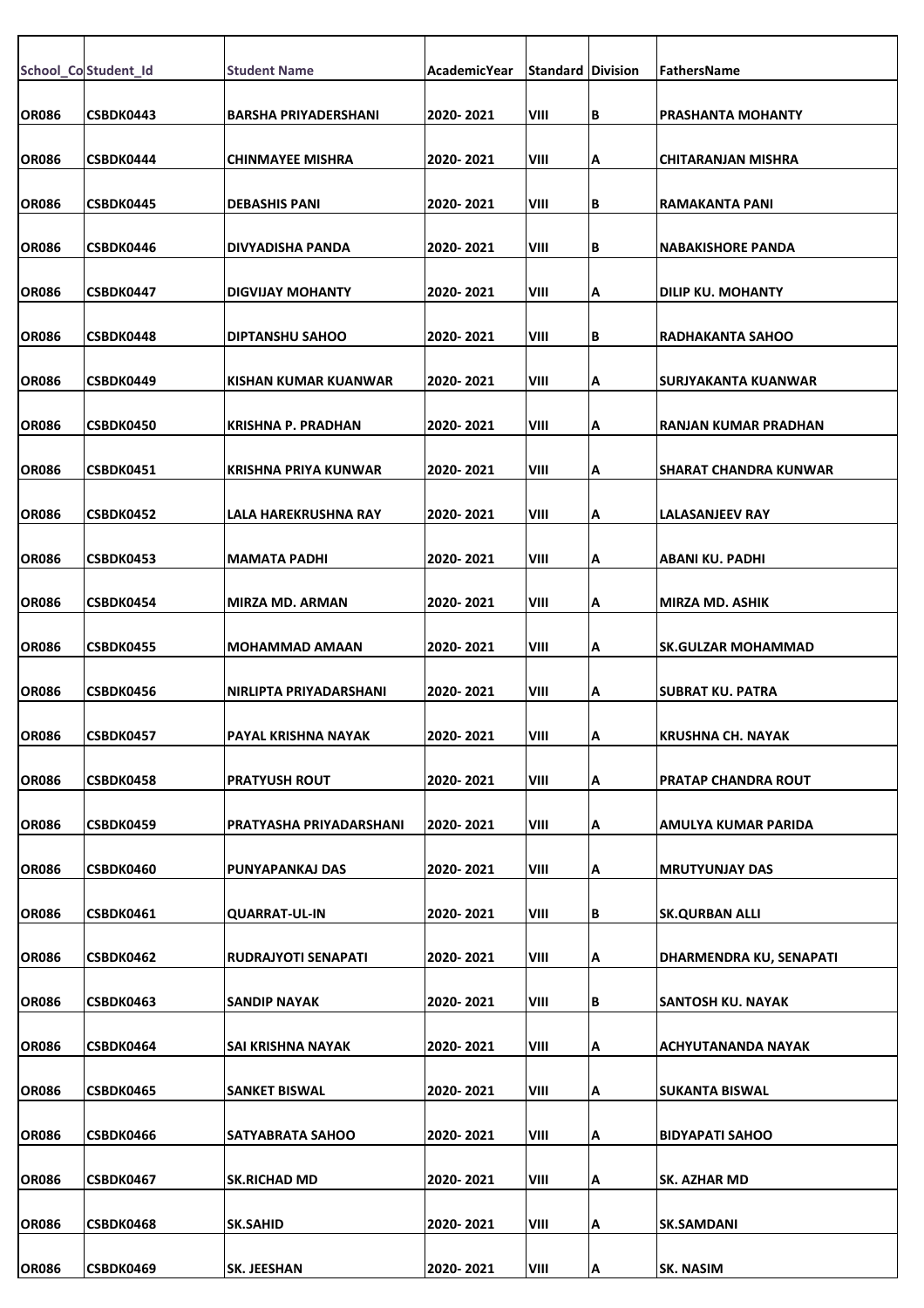|              | School_Co Student_Id | <b>Student Name</b>      | AcademicYear | <b>Standard Division</b> |        | FathersName                  |
|--------------|----------------------|--------------------------|--------------|--------------------------|--------|------------------------------|
| <b>OR086</b> | CSBDK0470            | SK. MISBAHUR RAHEMAN     | 2020-2021    | VIII                     | Α      | <b>SK.SADIGUR RAHEMAN</b>    |
| <b>OR086</b> | CSBDK0471            | SK. SARFARAZUDDIN        | 2020-2021    | VIII                     | A      | <b>SK. KAMRUDDIN</b>         |
| <b>OR086</b> | CSBDK0472            | SOUMYA RANJAN NAYAK      | 2020-2021    | VIII                     | A      | KAMALA KANTA NAYAK           |
| <b>OR086</b> | CSBDK0473            | <b>SUDIP JANA</b>        | 2020-2021    | VIII                     | lВ     | <b>DEBASIS JANA</b>          |
| <b>OR086</b> | CSBDK0474            | SUBHASHREE DIXIT         | 2020-2021    | VIII                     | A      | <b>DEBADUTTA DIXIT</b>       |
| <b>OR086</b> | CSBDK0475            | SUBHASRI NAIK            | 2020-2021    | VIII                     | A      | SANJIB NAIK                  |
| <b>OR086</b> | CSBDK0476            | SUBHRAJYOTI LENKA        | 2020-2021    | VIII                     | A      | LAI SITAKANTA LENKA          |
| <b>OR086</b> | CSBDK0477            | <b>SUVRAJYOTI PANDA</b>  | 2020-2021    | VIII                     | Α      | <b>RAJAT KU. PANDA</b>       |
| <b>OR086</b> | CSBDK0478            | <b>SUPRIYA NAYAK</b>     | 2020-2021    | VIII                     | B      | PRIYABRATA NAYAK             |
| OR086        | CSBDK0479            | <b>SWASTIK SAHOO</b>     | 2020-2021    | VIII                     | A      | <b>MUKTIKANTA SAHOO</b>      |
| <b>OR086</b> | CSBDK0480            | TABINDA HYKAL            | 2020-2021    | VIII                     | Α      | <b>SK. HUSMAIN HAYEKAL</b>   |
| <b>OR086</b> | CSBDK0481            | TRISHA TAMANNA PATRA     | 2020-2021    | VIII                     | lв     | SATYAPRIYA PATRA             |
| <b>OR086</b> | CSBDK0482            | <b>ZINAT QUADRI</b>      | 2020-2021    | VIII                     | Α      | SK. ABDUL M                  |
| <b>OR086</b> | CSBDK0483            | <b>DIBYANSHU NAYAK</b>   | 2020-2021    | VIII                     | A      | SAMARENDRA NAYAK             |
| <b>OR086</b> | CSBDK0484            | <b>FARZANA NOOR</b>      | 2020-2021    | VIII                     | IА     | <b>SK.AKHTAR NOOR</b>        |
| <b>OR086</b> | CSBDK0485            | <b>MD. AZAZ ALI KHAN</b> | 2020-2021    | VIII                     | A      | <b>LATE: NOUSAD ALI KHAN</b> |
| <b>OR086</b> | CSBDK0486            | SK. GOLAM MMOHIUDDIN     | 2020-2021    | VIII                     | Α      | <b>SK.ABDUR RAHIM</b>        |
| <b>OR086</b> | CSBDK1243            | SUMIT KUMAR PANIGRAHI    | 2020-2021    | VIII                     | Α      | SANTOSH KUMAR PANIGRAHI      |
| <b>OR086</b> | CSBDK1335            | <b>ALPANA JANA</b>       | 2020-2021    | VIII                     | A      | <b>RAMESH JANA</b>           |
| <b>OR086</b> | <b>CSBDK1336</b>     | AISHWARYA RANJAN NAYAK   | 2020-2021    | VIII                     |        | ANAJAN KUMAR NAYAK           |
| <b>OR086</b> | <b>CSBDK1337</b>     | <b>ANANYA BHARATI</b>    | 2020-2021    | VIII                     | A      | <b>LAXMAN BHARATI</b>        |
| OR086        | CSBDK1363            | AYUSH BISWAL             | 2020-2021    | VIII                     | В      | ANSHUMAN BISWAL              |
| <b>OR086</b> | CSBDK1392            | AMLAN PATANAIK           | 2020-2021    | VIII                     | B      | <b>GOURIKUMAR PATANAIK</b>   |
| <b>OR086</b> | <b>CSBDK0193</b>     | <b>ABHIJEET NAYAK</b>    | 2020-2021    | X                        |        | <b>RANJIT KUMAR NAYAK</b>    |
| <b>OR086</b> | CSBDK0194            | <b>ADYASHA BARIK</b>     | 2020-2021    | X                        | А<br>Α | <b>PITAMBAR BARIK</b>        |
| <b>OR086</b> | CSBDK0195            | <b>ANIL SAHU</b>         | 2020-2021    | X                        | В      | <b>BIDYADHAR SAHU</b>        |
| <b>OR086</b> | CSBDK0196            | <b>ANKIT DAS</b>         | 2020-2021    | IХ                       | А      | <b>NARAHARI DAS</b>          |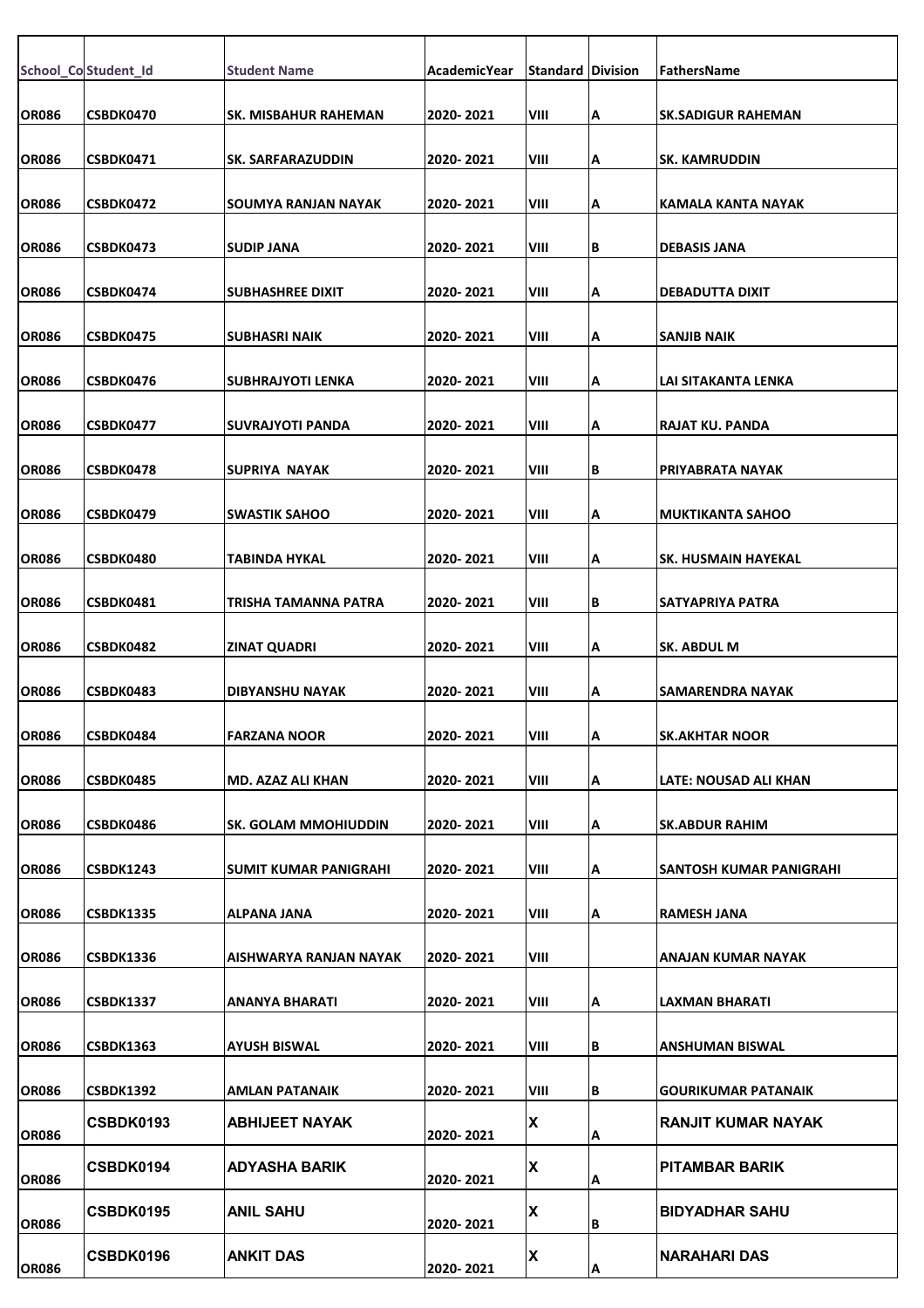|              | School_Co Student_Id | <b>Student Name</b>        | AcademicYear | <b>Standard Division</b> |    | FathersName               |
|--------------|----------------------|----------------------------|--------------|--------------------------|----|---------------------------|
| <b>OR086</b> | <b>CSBDK0197</b>     | ANUSKA PARHI               | 2020-2021    | X                        | Α  | ASHISH KUMAR PARHI        |
| <b>OR086</b> | CSBDK0198            | ANWESHA TRIPATHY           | 2020-2021    | X                        | Α  | <b>RAGHUNATH TRIPATHY</b> |
| <b>OR086</b> | <b>CSBDK0199</b>     | AYUSH MEHTA                | 2020-2021    | $\pmb{\mathsf{X}}$       | ΙA | <b>CHETAN MEHTA</b>       |
| <b>OR086</b> | <b>CSBDK0200</b>     | <b>AYUSHMAN PANIGRAHI</b>  | 2020-2021    | X                        | A  | MANAS PANIGRAHI           |
| <b>OR086</b> | <b>CSBDK0201</b>     | <b>BHABESH KUMAR PANDA</b> | 2020-2021    | $\pmb{\mathsf{X}}$       | B  | IMANAS CHANDRA PANDA      |
| OR086        | <b>CSBDK0202</b>     | <b>BIBEK KUMAR MALIK</b>   | 2020-2021    | $\pmb{\mathsf{X}}$       | B  | DINABANDHU MALIK          |
| <b>OR086</b> | <b>CSBDK0203</b>     | <b>BIJAY GUPTA</b>         | 2020-2021    | X                        |    | SATYA NARAYAN GUPTA       |
| <b>OR086</b> | <b>CSBDK0204</b>     | <b>CHETAN CHAND HANSDA</b> | 2020-2021    | X                        | B  | ISANGRAM HANSDA           |
| <b>OR086</b> | <b>CSBDK0205</b>     | CHITTARANJAN JENA          | 2020-2021    | χ                        | Α  | ISATYANARAYAN JENA        |
| <b>OR086</b> | <b>CSBDK0206</b>     | FARHAN AKHTAR KHAN         | 2020-2021    | X                        | Α  | IFARID AKHTAR KHAN        |
| OR086        | <b>CSBDK0207</b>     | <b>FARHAT ALI KHAN</b>     | 2020-2021    | $\pmb{\mathsf{X}}$       | Α  | JAMIL AKHTAR KHAN         |
| <b>OR086</b> | CSBDK0208            | <b>FATEH MD KHAN</b>       | 2020-2021    | X                        | Α  | <b>FAZLE RASUL KHAN</b>   |
| <b>OR086</b> | CSBDK0209            | <b>GEETANJALI BARIK</b>    | 2020-2021    | $\pmb{\mathsf{X}}$       | B  | KARTIK CHANDRA BARIK      |
| <b>OR086</b> | CSBDK0210            | GOLAM SAMDANI HASMI        | 2020-2021    | X                        | Α  | ISK. SAMSUDDIN            |
| <b>OR086</b> | <b>ICSBDK0211</b>    | <b>ISHA DAS</b>            | 2020-2021    | ΙX                       | B  | ISUMIT KUMAR DAS          |
| <b>OR086</b> | <b>CSBDK0212</b>     | ISHITA SAHU                | 2020-2021    | X                        | A  | SANTOSH KUMAR SAHU        |
| <b>OR086</b> | <b>CSBDK0213</b>     | KIRAN KUMAR SAHOO          | 2020-2021    | χ                        | Α  | INITHANIYAL SAHOO         |
| OR086        | CSBDK0214            | KRITI KRISHNA KUANR        | 2020-2021    | X                        | Α  | ISHARAT CHANDRA KUANR     |
| <b>OR086</b> | <b>CSBDK0215</b>     | LALA JYOTI RANJAN RAY      | 2020- 2021   | X                        | ΙB | LALA DHIRANJAN RAY        |
| <b>OR086</b> | <b>CSBDK0216</b>     | <b>LAMBODHAR DHAL</b>      | 2020-2021    | X                        | B  | IKARUNAKAR DHAL           |
| <b>OR086</b> | <b>CSBDK0217</b>     | <b>MANISHA SAHOO</b>       | 2020-2021    | X                        | A  | ISJ. SUKUMAR SAHOO        |
| <b>OR086</b> | <b>CSBDK0218</b>     | <b>MD. IBRAHIM KHAN</b>    | 2020-2021    | X                        | A  | <b>DR. SHOAIB A. KHAN</b> |
| <b>OR086</b> | <b>CSBDK0219</b>     | <b>OMM PRAKASH PALAI</b>   | 2020-2021    | X                        | lВ | <b>DEBENDRA PALAI</b>     |
| <b>OR086</b> | <b>CSBDK0220</b>     | <b>PALLAVI BISWAL</b>      | 2020-2021    | X                        | A  | <b>BISWANATH BISWAL</b>   |
| OR086        | CSBDK0221            | <b>PAYAL MISHRA</b>        | 2020-2021    | χ                        | B  | IPRAVANJAN KUMAR MISHRA   |
| <b>OR086</b> | CSBDK0222            | <b>PRATIK MOHANTY</b>      | 2020-2021    | X                        | B  | <b>PRASANNA MOHANTY</b>   |
| <b>OR086</b> | <b>CSBDK0223</b>     | <b>PRITISH KUMAR SAHOO</b> | 2020-2021    | X                        | Α  | PADMANA SAHOO             |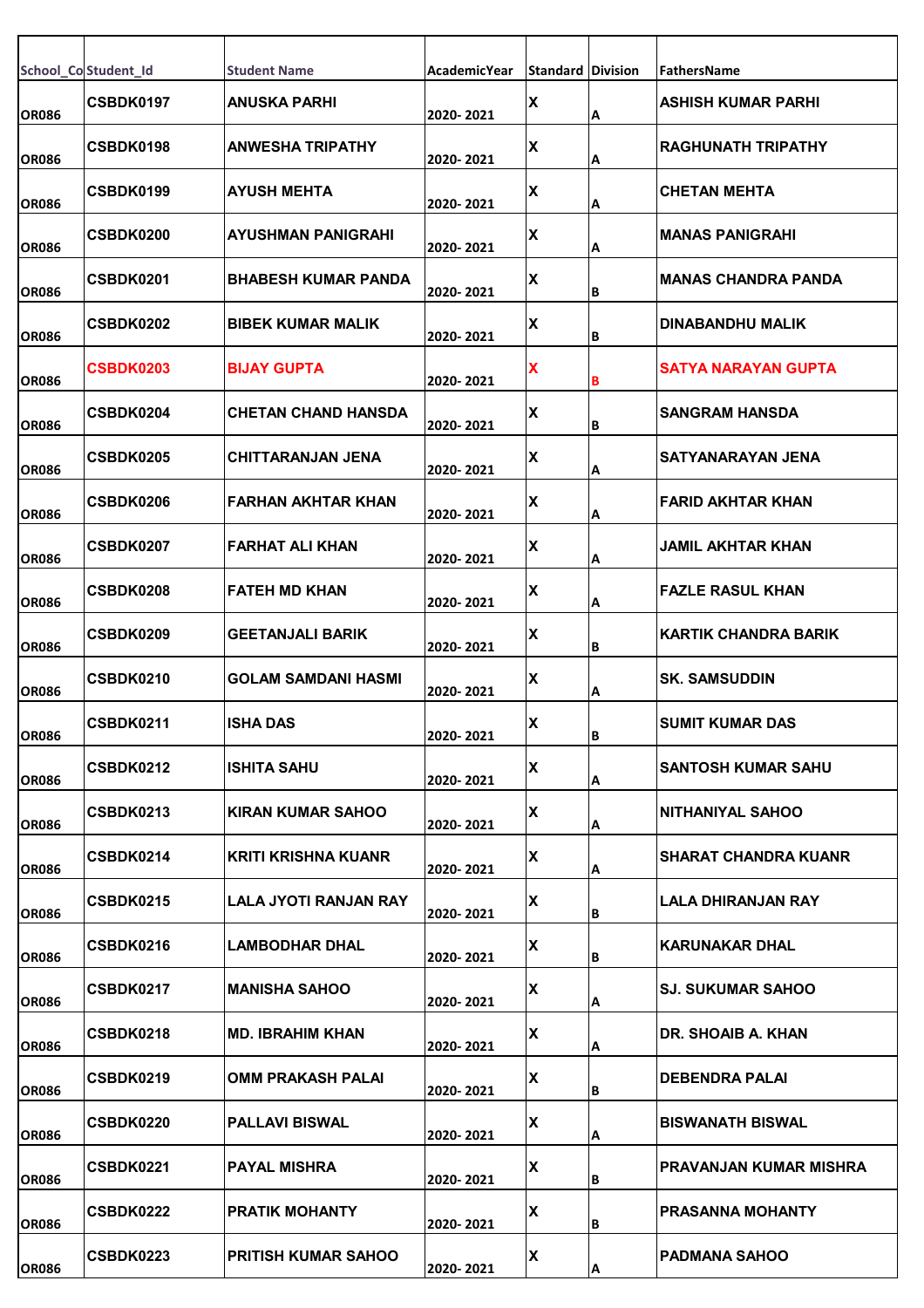|              | School_Co Student_Id | <b>Student Name</b>                     | AcademicYear | <b>Standard Division</b> |   | FathersName                  |
|--------------|----------------------|-----------------------------------------|--------------|--------------------------|---|------------------------------|
| <b>OR086</b> | CSBDK0224            | <b>PURNASIKHA RAY</b>                   | 2020-2021    | x                        | В | <b>KHETRAMOHAN RAY</b>       |
| <b>OR086</b> | CSBDK0225            | <b>RASMIRANJAN PANDA</b>                | 2020-2021    | X                        | B | JAGANNATH PANDA              |
| <b>OR086</b> | <b>CSBDK0226</b>     | <b>RUDRAJIT BEHERA</b>                  | 2020- 2021   | X                        | B | HEMANTA KUMAR BEHERA         |
| <b>OR086</b> | <b>CSBDK0227</b>     | <b>SABA AHSAN</b>                       | 2020-2021    | X                        | А | <b>SK.AHESAN-UL-HAQUE</b>    |
| <b>OR086</b> | CSBDK0228            | SABIHA RAHMAN                           | 2020- 2021   | x                        | В | SK ABDUR RAHMAN              |
| <b>OR086</b> | CSBDK0229            | <b>SAFIYA SULTANA</b>                   | 2020-2021    | X                        | А | <b>SK. AKHTAR MOHAMMED</b>   |
| <b>OR086</b> | <b>CSBDK0230</b>     | <b>SAHIB KUMAR BAL</b>                  | 2020-2021    | X                        | А | <b>NABA KUMAR BAL</b>        |
| <b>OR086</b> | CSBDK0231            | <b>SAI SANCHARIKA</b><br><b>MOHANTY</b> | 2020-2021    | X                        | В | <b>KISHORE KANTA MOHANTY</b> |
| <b>OR086</b> | CSBDK0232            | <b>SAYED IMRAN ALI</b>                  | 2020-2021    | X                        | А | <b>SAYED NASER ALI</b>       |
| <b>OR086</b> | CSBDK0233            | <b>SHIKHANJALI DAS</b>                  | 2020-2021    | X                        | В | <b>MANAS RANJAN DAS</b>      |
| <b>OR086</b> | <b>CSBDK0234</b>     | <b>SHIREEN AFSAR</b>                    | 2020-2021    | X                        | А | <b>SK.NIZAMUDDIN</b>         |
| <b>OR086</b> | CSBDK0235            | <b>SHREE GANESH SAMAL</b>               | 2020-2021    | X                        | А | YUDHISTIR SAMAL              |
| <b>OR086</b> | CSBDK0236            | <b>SK.MD KAIF</b>                       | 2020-2021    | x                        | В | <b>SK. NEJAMUDDIN</b>        |
| <b>OR086</b> | <b>CSBDK0237</b>     | <b>SK.MD.TOUFIQUE</b>                   | 2020-2021    | x                        | А | <b>SK.SAKILUR RAHEMAN</b>    |
| <b>OR086</b> | CSBDK0238            | <b>SNEHA RATHOR</b>                     | 2020-2021    | ΙX.                      | в | <b>BIPIN RATHOR</b>          |
| <b>OR086</b> | CSBDK0239            | <b>SOUMENDRA SAHOO</b>                  | 2020-2021    | X                        | А | <b>RAMESH CHANDRA SAHOO</b>  |
| <b>OR086</b> | <b>CSBDK0240</b>     | SOUMYA RANJAN DAS                       | 2020-2021    | x                        | B | <b>MUNINDRA DAS</b>          |
| <b>OR086</b> | CSBDK0241            | <b>SOUNIC BEHERA</b>                    | 2020-2021    | X                        | А | KAILASH CHANDRA BEHERA       |
| <b>OR086</b> | <b>CSBDK0242</b>     | <b>SWAYANJEET PARHI</b>                 | 2020-2021    | X                        | B | SANATAN PARHI                |
| <b>OR086</b> | <b>CSBDK0243</b>     | <b>ABHISEK JENA</b>                     | 2020-2021    | X                        | B |                              |
| <b>OR086</b> | <b>CSBDK0244</b>     | AL-RAZA KHAN                            | 2020-2021    | X                        | B | SAMSUDDIN KHAN               |
| <b>OR086</b> | <b>CSBDK0245</b>     | ASHISH BARLA                            | 2020-2021    | x                        | B | <b>MOHAN BARLA</b>           |
| <b>OR086</b> | CSBDK0246            | <b>ASUTOSH MOHANTHY</b>                 | 2020-2021    | X                        | B | <b>KRUPASINDHU MOHANTHY</b>  |
| <b>OR086</b> | <b>CSBDK0247</b>     | AYSHA PANDA                             | 2020-2021    | X                        | B |                              |
| <b>OR086</b> | <b>CSBDK0248</b>     | <b>AZRA NASIM</b>                       | 2020-2021    | X                        | B | <b>SK.KAMAL MOHAMMAD</b>     |
| <b>OR086</b> | CSBDK0249            | <b>CHIRAG BHAL</b>                      | 2020-2021    | X                        | B | <b>BRUNDABAN BHAL</b>        |
| <b>OR086</b> | CSBDK0250            | <b>DEBASISH PADHI</b>                   | 2020-2021    | X                        | A | <b>ABHAYA KUMAR PADHI</b>    |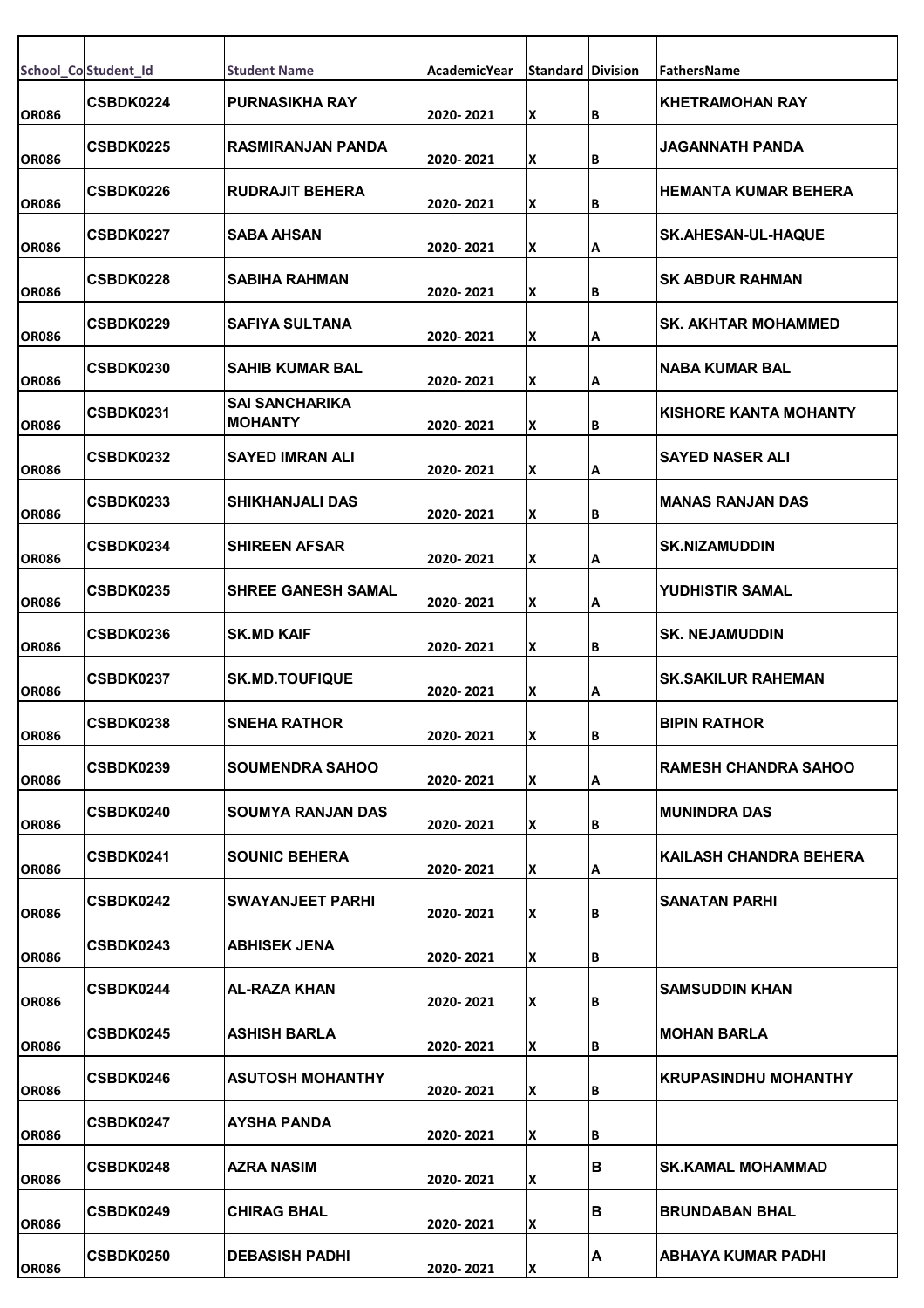|              | School_Co Student_Id | <b>Student Name</b>                                | AcademicYear | <b>Standard Division</b> |     | FathersName                            |
|--------------|----------------------|----------------------------------------------------|--------------|--------------------------|-----|----------------------------------------|
| <b>OR086</b> | CSBDK0251            | <b>DHARITRY BEHERA</b>                             | 2020-2021    | X                        | IA. | IAMULYA KUMAR BEHERA                   |
| <b>OR086</b> | CSBDK0252            | <b>GULAM NASIM QUADRI</b>                          | 2020-2021    | X                        | A   | <b>NESAR AHMED KHAN</b>                |
| <b>OR086</b> | <b>CSBDK0253</b>     | <b>GURU GOBINDA BARIK</b>                          | 2020-2021    | X                        | lΒ  | <b>GADADHAR BARIK</b>                  |
| <b>OR086</b> | <b>CSBDK0254</b>     | <b>HUSSAIN ZIDAN FAYAD</b>                         | 2020-2021    | X                        | ΙB  | <b>SK JABIR HUSSAIN</b>                |
| <b>OR086</b> | CSBDK0255            | JANMEJOY MOHANTHY                                  | 2020-2021    | X                        | ΙA  | ABHIJIT MOHANTHY                       |
| <b>OR086</b> | CSBDK0256            | <b>JYOTI SHARMA</b>                                | 2020-2021    | X                        | lΒ  | <b>BIPIN SHARMA</b>                    |
| <b>OR086</b> | <b>CSBDK0257</b>     | <b>KISHWAR HUSSAIN</b>                             | 2020-2021    | X                        | ΙA  | ISK ZAKIR ALI                          |
| <b>OR086</b> | CSBDK0258            | <b>KRISHNA BARIK</b>                               | 2020-2021    | X                        | ΙB  | VARUNAKAR BARIK                        |
| <b>OR086</b> | CSBDK0259            | <b>LOVELY MOHAPATRA</b>                            | 2020-2021    | X                        | ΙA  | AMULYA MOHAPATRA                       |
| <b>OR086</b> | CSBDK0260            | <b>MOHAMMED OWAIS</b>                              | 2020-2021    | X                        | lΒ  | <b>ISAITH GULZAR MOHAMMED</b>          |
| <b>OR086</b> | <b>CSBDK0261</b>     | <b>MIRZA MD.SHANAWAZ</b><br>QUADRI                 | 2020-2021    | X                        | lΒ  | MIRZA MD. SAIFFUDIN                    |
| <b>OR086</b> | <b>CSBDK0262</b>     | <b>NAMAN MOHANTHY</b>                              | 2020-2021    | X                        | ΙA  | <b>BINAYAK MOHAPATRA</b>               |
| <b>OR086</b> | CSBDK0263            | <b>NEDA FARHEEN</b>                                | 2020-2021    | X                        | lΒ  | <b>ISK ABDUL TARIQUE</b>               |
| <b>OR086</b> | <b>CSBDK0264</b>     | NIYAZ KHAN                                         | 2020-2021    | X                        | lΒ  | SAFI AHMAD KHAN                        |
| <b>OR086</b> | CSBDK0265            | PRAJNA PARAMITA MAHAL                              | 2020-2021    | ΙX.                      | A   | PRASANTA KUMAR MAHAL                   |
| <b>OR086</b> | CSBDK0266            | <b>PREETI S MOHAPATRA</b>                          | 2020-2021    | X                        | A   | IPRADYUMNA KISHOR<br><b>IMOHAPATRA</b> |
| <b>OR086</b> | <b>CSBDK0267</b>     | <b>PUJA RANI BEHERA</b>                            | 2020-2021    | X                        | lΒ  | IRAMA CHANDRA BEHERA                   |
| <b>OR086</b> | <b>CSBDK0268</b>     | <b>RAKESH BARIK</b>                                | 2020-2021    | X                        | A   | IRAMESH CHANDRA BARIK                  |
| <b>OR086</b> | <b>CSBDK0269</b>     | <b>RISHIT TRIPATHY</b>                             | 2020-2021    | X                        | A   | IRAJESH KUMAR TRIPATHY                 |
| <b>OR086</b> | <b>CSBDK0270</b>     | S.AMISHA                                           | 2020-2021    | X                        | lΒ  | IABINASH SAHOO                         |
| <b>OR086</b> | <b>CSBDK0271</b>     | S SHUBRASIMA BAL                                   | 2020-2021    | lχ                       | ΙB  | RANJAN KUMAR BAL                       |
| <b>OR086</b> | CSBDK0272            | SAI MOHAN CHANDRA<br><b>SEKHAR JENA 29.04.2006</b> | 2020-2021    | X                        | IA. | INIROD KUMAR JENA                      |
| <b>OR086</b> | <b>CSBDK0273</b>     | <b>SAI PRACHI SATABDI</b>                          | 2020-2021    | X                        | A   | IKARUNAKAR SIAL                        |
| <b>OR086</b> | <b>CSBDK0274</b>     | <b>SANDIP MUDULI</b>                               | 2020-2021    | X                        | IA. | <b>RAMESH CHANDRA MUDULI</b>           |
| <b>OR086</b> | CSBDK0275            | <b>SANDEEP KU, MOHAKUD</b>                         | 2020-2021    | X                        | lΒ  | CHAKRADHRA MOHOKUD                     |
| <b>OR086</b> | CSBDK0276            | <b>SANIA DILKASH</b>                               | 2020-2021    | X                        | A   | <b>QUAIYUM AFSANA</b>                  |
| <b>OR086</b> | CSBDK0277            | <b>SATYA PRAGYAN SUTAR</b>                         | 2020-2021    | Ιx                       | A   | <b>GAUTAM SUTAR</b>                    |